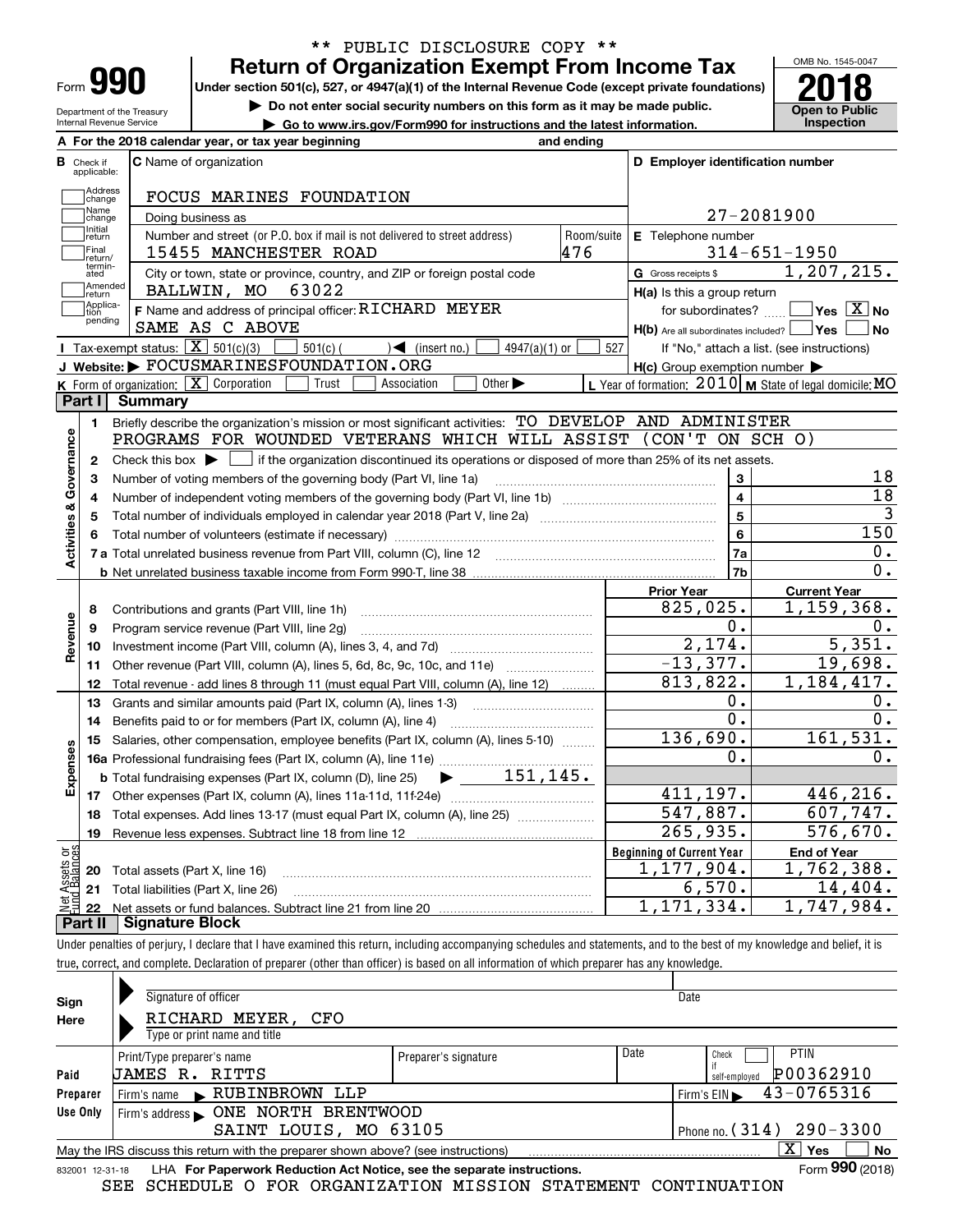|     | Part III   Statement of Program Service Accomplishments                                                                                      |               |                                           |
|-----|----------------------------------------------------------------------------------------------------------------------------------------------|---------------|-------------------------------------------|
|     |                                                                                                                                              |               | $ \overline{\mathbf{X}} $                 |
| 1   | Briefly describe the organization's mission:                                                                                                 |               |                                           |
|     | TO DEVELOP AND ADMINISTER PROGRAMS FOR WOUNDED WARRIORS WHICH WILL                                                                           |               |                                           |
|     | ASSIST THEM IN THEIR TRANSITION FROM MILITARY TO CIVILIAN LIVES.                                                                             |               |                                           |
|     |                                                                                                                                              |               |                                           |
| 2   | Did the organization undertake any significant program services during the year which were not listed on the                                 |               |                                           |
|     | prior Form 990 or 990-EZ?                                                                                                                    |               | $\sqrt{\ }$ Yes $\sqrt{\ \text{X}}$ No    |
|     | If "Yes," describe these new services on Schedule O.                                                                                         |               |                                           |
| 3   | Did the organization cease conducting, or make significant changes in how it conducts, any program services?                                 |               | $\overline{\ }$ Yes $\overline{\ \ X}$ No |
|     | If "Yes," describe these changes on Schedule O.                                                                                              |               |                                           |
| 4   | Describe the organization's program service accomplishments for each of its three largest program services, as measured by expenses.         |               |                                           |
|     | Section 501(c)(3) and 501(c)(4) organizations are required to report the amount of grants and allocations to others, the total expenses, and |               |                                           |
|     | revenue, if any, for each program service reported.                                                                                          |               |                                           |
| 4a  | (Code: ) (Expenses \$<br>SEE SCHEDULE O                                                                                                      |               |                                           |
|     |                                                                                                                                              |               |                                           |
|     |                                                                                                                                              |               |                                           |
|     |                                                                                                                                              |               |                                           |
|     |                                                                                                                                              |               |                                           |
|     |                                                                                                                                              |               |                                           |
|     |                                                                                                                                              |               |                                           |
|     |                                                                                                                                              |               |                                           |
|     |                                                                                                                                              |               |                                           |
|     |                                                                                                                                              |               |                                           |
|     |                                                                                                                                              |               |                                           |
|     |                                                                                                                                              |               |                                           |
| 4b. | $(\text{Expenses }$ $\text{\$}$ $35,056$ $\text{\$}$ including grants of \$ $\text{\$}$ (Revenue \$<br>(Code:                                |               |                                           |
|     | MENTORING:                                                                                                                                   |               |                                           |
|     | DURING EACH FOCUS PROGRAM, SELECT PARTICIPANTS FROM PREVIOUS COURSES                                                                         |               |                                           |
|     | ARE BROUGHT ON SITE TO MENTOR AND ENCOURAGE CURRENT PARTICIPANTS. AT                                                                         |               |                                           |
|     | THE CONCLUSION OF THE FOCUS COURSE, PARTICIPANTS ARE PAIRED WITH A<br>MENTOR(S) WHO PROVIDES CONTINUING,                                     |               |                                           |
|     | INDIVIDUALIZED SUPPORT. FOCUS ALSO<br>REACHES OUT TO PAST PARTICIPANTS IN TIMES OF NEED TO ASSIST THEM IN                                    |               |                                           |
|     | THEIR JOURNEY FROM THE BATTLEFIELD TO CIVILIAN LIFE.                                                                                         | THE MENTORING |                                           |
|     | PROCESS IS DYNAMIC, INTIMATE AND AN IMPORTANT ELEMENT OF THE                                                                                 |               |                                           |
|     | ORGANIZATION.                                                                                                                                |               |                                           |
|     |                                                                                                                                              |               |                                           |
|     |                                                                                                                                              |               |                                           |
|     |                                                                                                                                              |               |                                           |
| 4с  | $\frac{1}{2}$ including grants of \$<br>$\left(\text{Code:} \right)$ $\left(\text{Expenses $}\right)$                                        |               |                                           |
|     |                                                                                                                                              |               |                                           |
|     |                                                                                                                                              |               |                                           |
|     |                                                                                                                                              |               |                                           |
|     |                                                                                                                                              |               |                                           |
|     |                                                                                                                                              |               |                                           |
|     |                                                                                                                                              |               |                                           |
|     |                                                                                                                                              |               |                                           |
|     |                                                                                                                                              |               |                                           |
|     |                                                                                                                                              |               |                                           |
|     |                                                                                                                                              |               |                                           |
|     |                                                                                                                                              |               |                                           |
|     |                                                                                                                                              |               |                                           |
| 4d  | Other program services (Describe in Schedule O.)<br>(Expenses \$<br>) (Revenue \$                                                            |               |                                           |
| 4e  | including grants of \$<br>410, 280.<br>Total program service expenses                                                                        |               |                                           |
|     |                                                                                                                                              |               | Form 990 (2018)                           |
|     |                                                                                                                                              |               |                                           |
|     | SEE SCHEDULE O FOR CONTINUATION(S)<br>832002 12-31-18                                                                                        |               |                                           |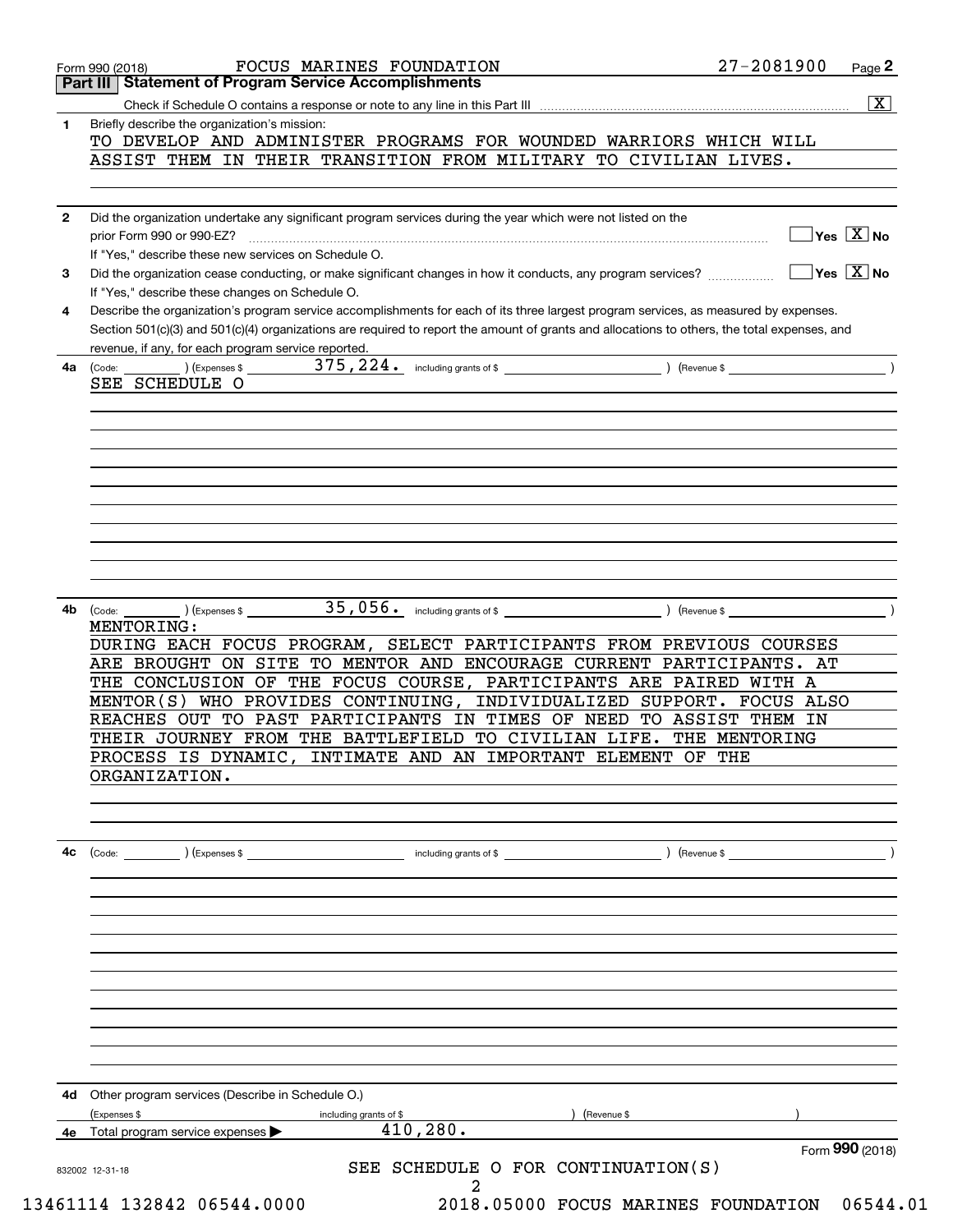|     |                                                                                                                                                                                                                                 |                 | Yes | No              |
|-----|---------------------------------------------------------------------------------------------------------------------------------------------------------------------------------------------------------------------------------|-----------------|-----|-----------------|
| 1   | Is the organization described in section $501(c)(3)$ or $4947(a)(1)$ (other than a private foundation)?                                                                                                                         |                 |     |                 |
|     |                                                                                                                                                                                                                                 | 1.              | х   |                 |
| 2   | Is the organization required to complete Schedule B, Schedule of Contributors? [11] Content of Content of Content of Contributors? [11] All of Contributors and Content of Content of the Organization required to complete th  | $\mathbf{2}$    | X   |                 |
| 3   | Did the organization engage in direct or indirect political campaign activities on behalf of or in opposition to candidates for                                                                                                 |                 |     |                 |
|     |                                                                                                                                                                                                                                 | 3               |     | x               |
| 4   | Section 501(c)(3) organizations. Did the organization engage in lobbying activities, or have a section 501(h) election in effect                                                                                                |                 |     |                 |
|     |                                                                                                                                                                                                                                 | 4               |     | x               |
| 5   | Is the organization a section 501(c)(4), 501(c)(5), or 501(c)(6) organization that receives membership dues, assessments, or                                                                                                    |                 |     |                 |
|     |                                                                                                                                                                                                                                 | 5               |     | x               |
| 6   | Did the organization maintain any donor advised funds or any similar funds or accounts for which donors have the right to                                                                                                       |                 |     | x               |
|     | provide advice on the distribution or investment of amounts in such funds or accounts? If "Yes," complete Schedule D, Part I                                                                                                    | 6               |     |                 |
| 7   | Did the organization receive or hold a conservation easement, including easements to preserve open space,                                                                                                                       | $\overline{7}$  |     | x               |
| 8   | Did the organization maintain collections of works of art, historical treasures, or other similar assets? If "Yes," complete                                                                                                    |                 |     |                 |
|     |                                                                                                                                                                                                                                 | 8               |     | x               |
| 9   | Did the organization report an amount in Part X, line 21, for escrow or custodial account liability, serve as a custodian for                                                                                                   |                 |     |                 |
|     | amounts not listed in Part X; or provide credit counseling, debt management, credit repair, or debt negotiation services?                                                                                                       |                 |     |                 |
|     |                                                                                                                                                                                                                                 | 9               |     | X               |
| 10  | Did the organization, directly or through a related organization, hold assets in temporarily restricted endowments, permanent                                                                                                   |                 |     |                 |
|     |                                                                                                                                                                                                                                 | 10              |     | х               |
| 11  | If the organization's answer to any of the following questions is "Yes," then complete Schedule D, Parts VI, VII, VIII, IX, or X                                                                                                |                 |     |                 |
|     | as applicable.                                                                                                                                                                                                                  |                 |     |                 |
|     | a Did the organization report an amount for land, buildings, and equipment in Part X, line 10? If "Yes," complete Schedule D.                                                                                                   |                 |     |                 |
|     |                                                                                                                                                                                                                                 | 11a             | х   |                 |
|     | <b>b</b> Did the organization report an amount for investments - other securities in Part X, line 12 that is 5% or more of its total                                                                                            |                 |     |                 |
|     |                                                                                                                                                                                                                                 | 11b             |     | x               |
|     | c Did the organization report an amount for investments - program related in Part X, line 13 that is 5% or more of its total                                                                                                    |                 |     |                 |
|     |                                                                                                                                                                                                                                 | 11c             |     | x               |
|     | d Did the organization report an amount for other assets in Part X, line 15 that is 5% or more of its total assets reported in                                                                                                  |                 |     |                 |
|     |                                                                                                                                                                                                                                 | 11d             |     | x               |
|     |                                                                                                                                                                                                                                 | <b>11e</b>      |     | $\mathbf X$     |
| f   | Did the organization's separate or consolidated financial statements for the tax year include a footnote that addresses                                                                                                         |                 |     |                 |
|     | the organization's liability for uncertain tax positions under FIN 48 (ASC 740)? If "Yes," complete Schedule D, Part X                                                                                                          | 11f             |     | x               |
|     | 12a Did the organization obtain separate, independent audited financial statements for the tax year? If "Yes," complete                                                                                                         |                 |     |                 |
|     | Schedule D, Parts XI and XII                                                                                                                                                                                                    | 12a             |     | x               |
|     | <b>b</b> Was the organization included in consolidated, independent audited financial statements for the tax year?                                                                                                              |                 |     |                 |
|     | If "Yes," and if the organization answered "No" to line 12a, then completing Schedule D, Parts XI and XII is optional                                                                                                           | 12 <sub>b</sub> |     | Χ<br>X          |
| 13  |                                                                                                                                                                                                                                 | 13              |     | X               |
| 14a | Did the organization maintain an office, employees, or agents outside of the United States?<br><b>b</b> Did the organization have aggregate revenues or expenses of more than \$10,000 from grantmaking, fundraising, business, | 14a             |     |                 |
|     | investment, and program service activities outside the United States, or aggregate foreign investments valued at \$100,000                                                                                                      |                 |     |                 |
|     |                                                                                                                                                                                                                                 | 14b             |     | х               |
| 15  | Did the organization report on Part IX, column (A), line 3, more than \$5,000 of grants or other assistance to or for any                                                                                                       |                 |     |                 |
|     |                                                                                                                                                                                                                                 | 15              |     | х               |
| 16  | Did the organization report on Part IX, column (A), line 3, more than \$5,000 of aggregate grants or other assistance to                                                                                                        |                 |     |                 |
|     |                                                                                                                                                                                                                                 | 16              |     | x               |
| 17  | Did the organization report a total of more than \$15,000 of expenses for professional fundraising services on Part IX,                                                                                                         |                 |     |                 |
|     |                                                                                                                                                                                                                                 | 17              |     | x               |
| 18  | Did the organization report more than \$15,000 total of fundraising event gross income and contributions on Part VIII, lines                                                                                                    |                 |     |                 |
|     |                                                                                                                                                                                                                                 | 18              | х   |                 |
| 19  | Did the organization report more than \$15,000 of gross income from gaming activities on Part VIII, line 9a? If "Yes."                                                                                                          |                 |     |                 |
|     |                                                                                                                                                                                                                                 | 19              |     | X               |
|     | 20a Did the organization operate one or more hospital facilities? If "Yes," complete Schedule H                                                                                                                                 | 20a             |     | $\mathbf x$     |
|     | b If "Yes" to line 20a, did the organization attach a copy of its audited financial statements to this return?                                                                                                                  | 20 <sub>b</sub> |     |                 |
| 21  | Did the organization report more than \$5,000 of grants or other assistance to any domestic organization or                                                                                                                     |                 |     |                 |
|     |                                                                                                                                                                                                                                 | 21              |     | x               |
|     | 332003 12-31-18                                                                                                                                                                                                                 |                 |     | Form 990 (2018) |

832003 12-31-18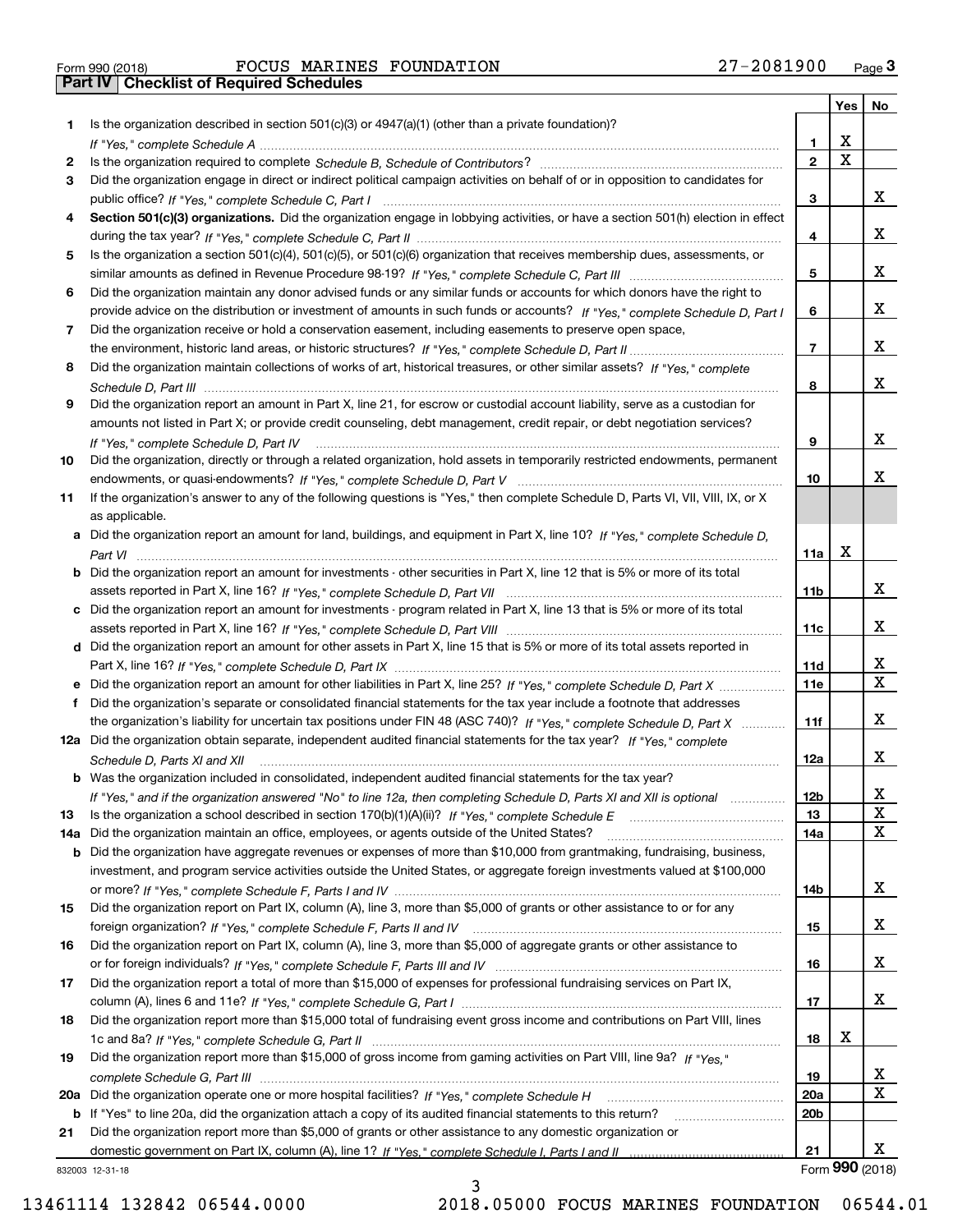| Form 990 (2018) |  |  |
|-----------------|--|--|

*(continued)*

|               |                                                                                                                                   |     | Yes | No              |
|---------------|-----------------------------------------------------------------------------------------------------------------------------------|-----|-----|-----------------|
| 22            | Did the organization report more than \$5,000 of grants or other assistance to or for domestic individuals on                     |     |     |                 |
|               |                                                                                                                                   | 22  |     | х               |
| 23            | Did the organization answer "Yes" to Part VII, Section A, line 3, 4, or 5 about compensation of the organization's current        |     |     |                 |
|               | and former officers, directors, trustees, key employees, and highest compensated employees? If "Yes," complete                    |     |     |                 |
|               |                                                                                                                                   | 23  |     | х               |
|               | 24a Did the organization have a tax-exempt bond issue with an outstanding principal amount of more than \$100,000 as of the       |     |     |                 |
|               | last day of the year, that was issued after December 31, 2002? If "Yes," answer lines 24b through 24d and complete                |     |     |                 |
|               |                                                                                                                                   | 24a |     | x               |
|               | b Did the organization invest any proceeds of tax-exempt bonds beyond a temporary period exception?                               | 24b |     |                 |
|               | c Did the organization maintain an escrow account other than a refunding escrow at any time during the year to defease            |     |     |                 |
|               | any tax-exempt bonds?                                                                                                             | 24c |     |                 |
|               |                                                                                                                                   | 24d |     |                 |
|               | 25a Section 501(c)(3), 501(c)(4), and 501(c)(29) organizations. Did the organization engage in an excess benefit                  |     |     |                 |
|               |                                                                                                                                   | 25a |     | x               |
|               | b Is the organization aware that it engaged in an excess benefit transaction with a disqualified person in a prior year, and      |     |     |                 |
|               | that the transaction has not been reported on any of the organization's prior Forms 990 or 990-EZ? If "Yes," complete             |     |     |                 |
|               | Schedule L. Part I                                                                                                                | 25b |     | х               |
| 26            | Did the organization report any amount on Part X, line 5, 6, or 22 for receivables from or payables to any current or             |     |     |                 |
|               | former officers, directors, trustees, key employees, highest compensated employees, or disqualified persons? If "Yes."            |     |     |                 |
|               | complete Schedule L, Part II (2000) complete Schedule L, Part II (2000) complete Schedule L, Part II                              | 26  |     | х               |
| 27            | Did the organization provide a grant or other assistance to an officer, director, trustee, key employee, substantial              |     |     |                 |
|               | contributor or employee thereof, a grant selection committee member, or to a 35% controlled entity or family member               |     |     |                 |
|               |                                                                                                                                   | 27  |     | x               |
| 28            | Was the organization a party to a business transaction with one of the following parties (see Schedule L, Part IV                 |     |     |                 |
|               | instructions for applicable filing thresholds, conditions, and exceptions):                                                       |     |     |                 |
|               | a A current or former officer, director, trustee, or key employee? If "Yes," complete Schedule L, Part IV                         | 28a |     | х               |
|               | b A family member of a current or former officer, director, trustee, or key employee? If "Yes," complete Schedule L, Part IV      | 28b |     | $\mathbf x$     |
|               | c An entity of which a current or former officer, director, trustee, or key employee (or a family member thereof) was an officer, |     |     |                 |
|               |                                                                                                                                   | 28c | X   |                 |
| 29            |                                                                                                                                   | 29  | Χ   |                 |
| 30            | Did the organization receive contributions of art, historical treasures, or other similar assets, or qualified conservation       |     |     |                 |
|               |                                                                                                                                   | 30  |     | х               |
| 31            | Did the organization liquidate, terminate, or dissolve and cease operations?                                                      |     |     |                 |
|               |                                                                                                                                   | 31  |     | х               |
| 32            | Did the organization sell, exchange, dispose of, or transfer more than 25% of its net assets? If "Yes," complete                  |     |     |                 |
|               |                                                                                                                                   | 32  |     | х               |
| 33            | Did the organization own 100% of an entity disregarded as separate from the organization under Regulations                        |     |     |                 |
|               |                                                                                                                                   | 33  |     | х               |
| 34            | Was the organization related to any tax-exempt or taxable entity? If "Yes," complete Schedule R, Part II, III, or IV, and         |     |     |                 |
|               |                                                                                                                                   | 34  |     | x               |
|               | 35a Did the organization have a controlled entity within the meaning of section 512(b)(13)?                                       | 35a |     | х               |
|               | b If "Yes" to line 35a, did the organization receive any payment from or engage in any transaction with a controlled entity       |     |     |                 |
|               |                                                                                                                                   | 35b |     |                 |
| 36            | Section 501(c)(3) organizations. Did the organization make any transfers to an exempt non-charitable related organization?        |     |     |                 |
|               |                                                                                                                                   | 36  |     | х               |
| 37            | Did the organization conduct more than 5% of its activities through an entity that is not a related organization                  |     |     |                 |
|               |                                                                                                                                   | 37  |     | х               |
| 38            | Did the organization complete Schedule O and provide explanations in Schedule O for Part VI, lines 11b and 19?                    |     |     |                 |
|               | Note. All Form 990 filers are required to complete Schedule O                                                                     | 38  | х   |                 |
| <b>Part V</b> | <b>Statements Regarding Other IRS Filings and Tax Compliance</b>                                                                  |     |     |                 |
|               | Check if Schedule O contains a response or note to any line in this Part V                                                        |     |     |                 |
|               |                                                                                                                                   |     | Yes | No              |
|               | 14<br><b>1a</b> Enter the number reported in Box 3 of Form 1096. Enter -0- if not applicable <i>manumumumum</i><br>1a             |     |     |                 |
|               | 0<br><b>b</b> Enter the number of Forms W-2G included in line 1a. Enter -0- if not applicable<br>1b                               |     |     |                 |
|               | c Did the organization comply with backup withholding rules for reportable payments to vendors and reportable gaming              |     |     |                 |
|               | (gambling) winnings to prize winners?                                                                                             | 1c  |     |                 |
|               | 832004 12-31-18                                                                                                                   |     |     | Form 990 (2018) |
|               |                                                                                                                                   |     |     |                 |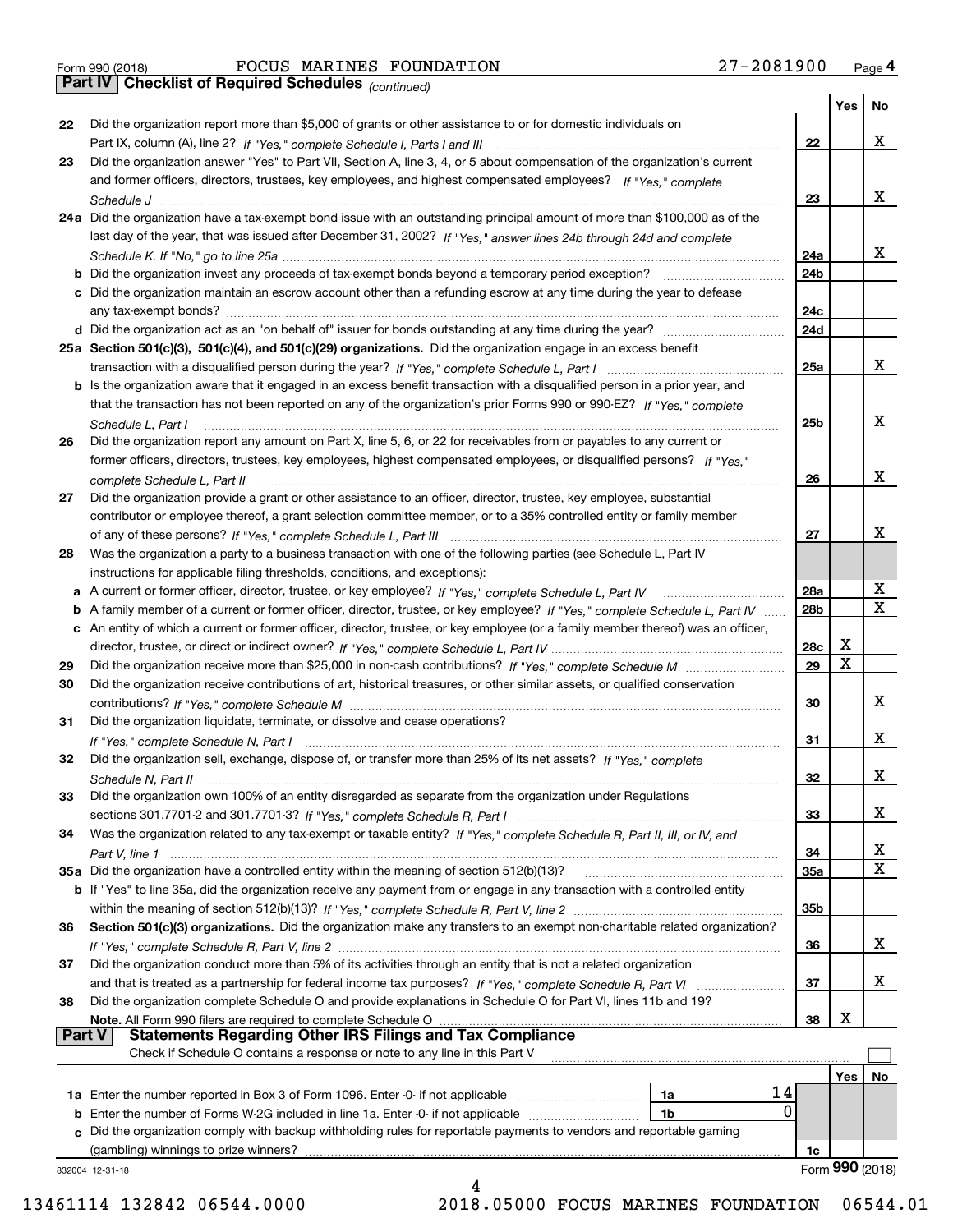|               | 27-2081900<br>FOCUS MARINES FOUNDATION<br>Form 990 (2018)                                                                                       |     |     | $Page$ <sup>5</sup> |  |  |  |  |  |  |
|---------------|-------------------------------------------------------------------------------------------------------------------------------------------------|-----|-----|---------------------|--|--|--|--|--|--|
| <b>Part V</b> | Statements Regarding Other IRS Filings and Tax Compliance (continued)                                                                           |     |     |                     |  |  |  |  |  |  |
|               |                                                                                                                                                 |     | Yes | No                  |  |  |  |  |  |  |
|               | 2a Enter the number of employees reported on Form W-3, Transmittal of Wage and Tax Statements,                                                  |     |     |                     |  |  |  |  |  |  |
|               | 3<br>filed for the calendar year ending with or within the year covered by this return <i>manumumumum</i><br>2a                                 |     |     |                     |  |  |  |  |  |  |
|               |                                                                                                                                                 | 2b  |     | х                   |  |  |  |  |  |  |
|               |                                                                                                                                                 |     |     |                     |  |  |  |  |  |  |
| За            | Did the organization have unrelated business gross income of \$1,000 or more during the year?                                                   | За  |     | х                   |  |  |  |  |  |  |
|               |                                                                                                                                                 | 3b  |     |                     |  |  |  |  |  |  |
|               | 4a At any time during the calendar year, did the organization have an interest in, or a signature or other authority over, a                    |     |     |                     |  |  |  |  |  |  |
|               |                                                                                                                                                 | 4a  |     | x                   |  |  |  |  |  |  |
|               | <b>b</b> If "Yes," enter the name of the foreign country: $\blacktriangleright$                                                                 |     |     |                     |  |  |  |  |  |  |
|               | See instructions for filing requirements for FinCEN Form 114, Report of Foreign Bank and Financial Accounts (FBAR).                             |     |     |                     |  |  |  |  |  |  |
|               |                                                                                                                                                 | 5a  |     | х                   |  |  |  |  |  |  |
|               |                                                                                                                                                 | 5b  |     | х                   |  |  |  |  |  |  |
|               |                                                                                                                                                 | 5c  |     |                     |  |  |  |  |  |  |
|               | 6a Does the organization have annual gross receipts that are normally greater than \$100,000, and did the organization solicit                  |     |     |                     |  |  |  |  |  |  |
|               |                                                                                                                                                 | 6a  |     | х                   |  |  |  |  |  |  |
|               | <b>b</b> If "Yes," did the organization include with every solicitation an express statement that such contributions or gifts                   |     |     |                     |  |  |  |  |  |  |
|               |                                                                                                                                                 | 6b  |     |                     |  |  |  |  |  |  |
| 7             | Organizations that may receive deductible contributions under section 170(c).                                                                   |     |     |                     |  |  |  |  |  |  |
| а             | Did the organization receive a payment in excess of \$75 made partly as a contribution and partly for goods and services provided to the payor? | 7a  | х   |                     |  |  |  |  |  |  |
|               | <b>b</b> If "Yes," did the organization notify the donor of the value of the goods or services provided?                                        | 7b  | х   |                     |  |  |  |  |  |  |
|               | c Did the organization sell, exchange, or otherwise dispose of tangible personal property for which it was required                             |     |     |                     |  |  |  |  |  |  |
|               |                                                                                                                                                 | 7c  |     | x                   |  |  |  |  |  |  |
|               | 7d                                                                                                                                              |     |     |                     |  |  |  |  |  |  |
| е             | Did the organization receive any funds, directly or indirectly, to pay premiums on a personal benefit contract?                                 | 7e  |     | х                   |  |  |  |  |  |  |
| f             | Did the organization, during the year, pay premiums, directly or indirectly, on a personal benefit contract?                                    | 7f  |     | X                   |  |  |  |  |  |  |
| g             | If the organization received a contribution of qualified intellectual property, did the organization file Form 8899 as required?                | 7g  |     |                     |  |  |  |  |  |  |
| h.            | If the organization received a contribution of cars, boats, airplanes, or other vehicles, did the organization file a Form 1098-C?              |     |     |                     |  |  |  |  |  |  |
| 8             | Sponsoring organizations maintaining donor advised funds. Did a donor advised fund maintained by the                                            |     |     |                     |  |  |  |  |  |  |
|               | sponsoring organization have excess business holdings at any time during the year?                                                              | 8   |     |                     |  |  |  |  |  |  |
| 9             | Sponsoring organizations maintaining donor advised funds.                                                                                       |     |     |                     |  |  |  |  |  |  |
| а             | Did the sponsoring organization make any taxable distributions under section 4966?                                                              | 9а  |     |                     |  |  |  |  |  |  |
|               | <b>b</b> Did the sponsoring organization make a distribution to a donor, donor advisor, or related person?                                      | 9b  |     |                     |  |  |  |  |  |  |
| 10            | Section 501(c)(7) organizations. Enter:                                                                                                         |     |     |                     |  |  |  |  |  |  |
|               | 10a                                                                                                                                             |     |     |                     |  |  |  |  |  |  |
|               | 10 <sub>b</sub><br>Gross receipts, included on Form 990, Part VIII, line 12, for public use of club facilities                                  |     |     |                     |  |  |  |  |  |  |
| 11            | Section 501(c)(12) organizations. Enter:                                                                                                        |     |     |                     |  |  |  |  |  |  |
|               | 11a                                                                                                                                             |     |     |                     |  |  |  |  |  |  |
|               | b Gross income from other sources (Do not net amounts due or paid to other sources against                                                      |     |     |                     |  |  |  |  |  |  |
|               | 11b                                                                                                                                             |     |     |                     |  |  |  |  |  |  |
|               | 12a Section 4947(a)(1) non-exempt charitable trusts. Is the organization filing Form 990 in lieu of Form 1041?                                  | 12a |     |                     |  |  |  |  |  |  |
|               | 12b<br><b>b</b> If "Yes," enter the amount of tax-exempt interest received or accrued during the year <i>manument</i>                           |     |     |                     |  |  |  |  |  |  |
| 13            | Section 501(c)(29) qualified nonprofit health insurance issuers.                                                                                |     |     |                     |  |  |  |  |  |  |
|               | <b>a</b> Is the organization licensed to issue qualified health plans in more than one state?                                                   | 13а |     |                     |  |  |  |  |  |  |
|               | Note. See the instructions for additional information the organization must report on Schedule O.                                               |     |     |                     |  |  |  |  |  |  |
|               | <b>b</b> Enter the amount of reserves the organization is required to maintain by the states in which the                                       |     |     |                     |  |  |  |  |  |  |
|               | 13b                                                                                                                                             |     |     |                     |  |  |  |  |  |  |
|               | 13с                                                                                                                                             |     |     |                     |  |  |  |  |  |  |
| 14a           | Did the organization receive any payments for indoor tanning services during the tax year?                                                      | 14a |     | х                   |  |  |  |  |  |  |
|               |                                                                                                                                                 | 14b |     |                     |  |  |  |  |  |  |
| 15            | Is the organization subject to the section 4960 tax on payment(s) of more than \$1,000,000 in remuneration or                                   |     |     |                     |  |  |  |  |  |  |
|               |                                                                                                                                                 | 15  |     | X                   |  |  |  |  |  |  |
|               | If "Yes," see instructions and file Form 4720, Schedule N.                                                                                      |     |     |                     |  |  |  |  |  |  |
| 16            | Is the organization an educational institution subject to the section 4968 excise tax on net investment income?                                 | 16  |     | X                   |  |  |  |  |  |  |
|               | If "Yes," complete Form 4720, Schedule O.                                                                                                       |     |     |                     |  |  |  |  |  |  |
|               |                                                                                                                                                 |     |     | $000 \; \text{m}$   |  |  |  |  |  |  |

Form (2018) **990**

832005 12-31-18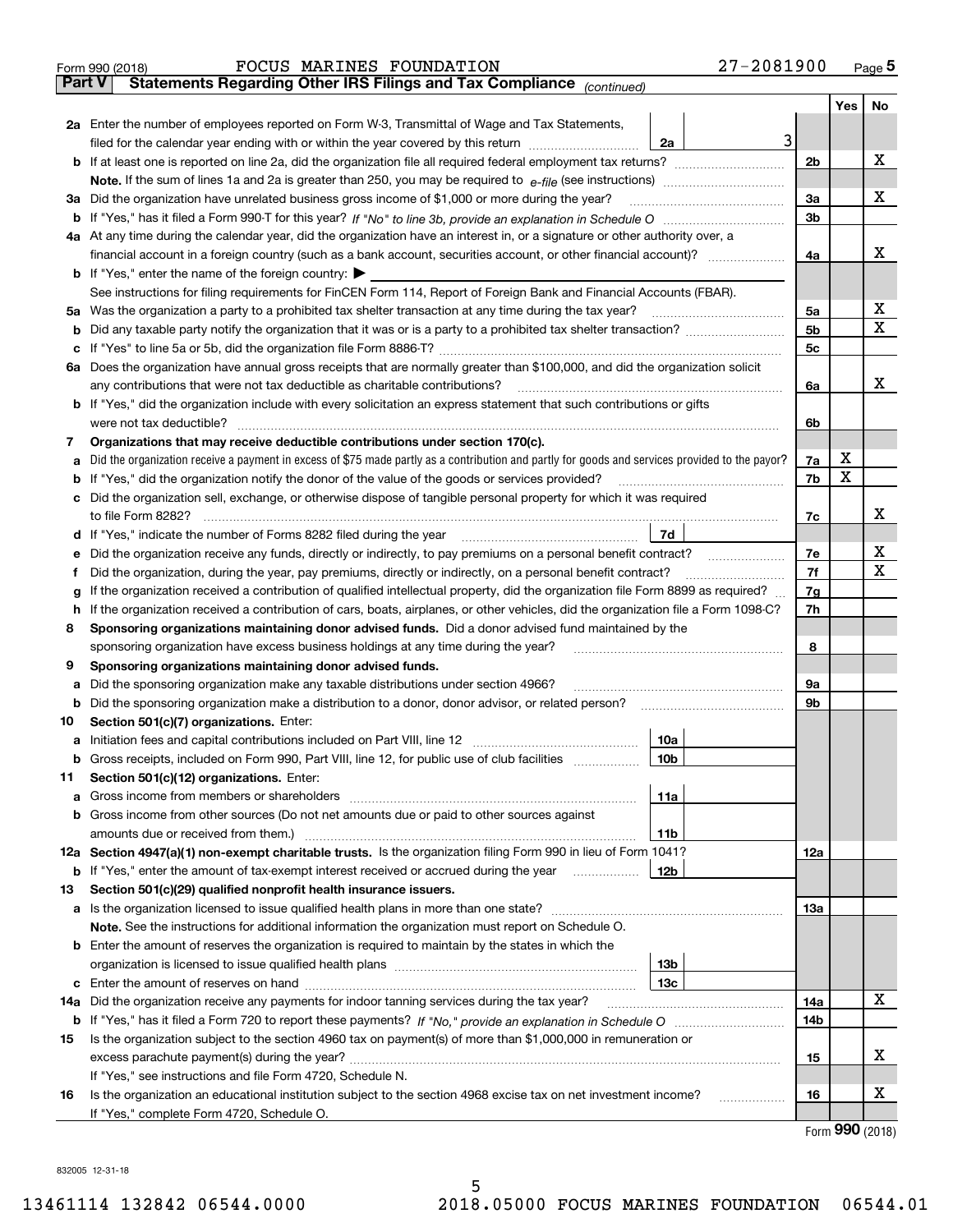|  | Form 990 (2018) |  |
|--|-----------------|--|
|  |                 |  |

#### FOCUS MARINES FOUNDATION 27-2081900

*For each "Yes" response to lines 2 through 7b below, and for a "No" response to line 8a, 8b, or 10b below, describe the circumstances, processes, or changes in Schedule O. See instructions.* Form 990 (2018) **Form 990 (2018)** Form 990 (2018) **Page 6**<br>**Part VI Governance, Management, and Disclosure** For each "Yes" response to lines 2 through 7b below, and for a "No" response

| 2<br>3<br>4<br>5<br>6<br>7a<br>8<br>a<br>9<br>b<br>13<br>14 | <b>1a</b> Enter the number of voting members of the governing body at the end of the tax year<br>.<br>If there are material differences in voting rights among members of the governing body, or if the governing<br>body delegated broad authority to an executive committee or similar committee, explain in Schedule O.<br><b>b</b> Enter the number of voting members included in line 1a, above, who are independent<br>Did any officer, director, trustee, or key employee have a family relationship or a business relationship with any other<br>officer, director, trustee, or key employee?<br>Did the organization delegate control over management duties customarily performed by or under the direct supervision<br>Did the organization make any significant changes to its governing documents since the prior Form 990 was filed?<br>Did the organization have members, stockholders, or other persons who had the power to elect or appoint one or<br><b>b</b> Are any governance decisions of the organization reserved to (or subject to approval by) members, stockholders, or<br>persons other than the governing body?<br>Did the organization contemporaneously document the meetings held or written actions undertaken during the year by the following:<br>Is there any officer, director, trustee, or key employee listed in Part VII, Section A, who cannot be reached at the<br>Section B. Policies (This Section B requests information about policies not required by the Internal Revenue Code.)<br><b>b</b> If "Yes," did the organization have written policies and procedures governing the activities of such chapters, affiliates,<br>11a Has the organization provided a complete copy of this Form 990 to all members of its governing body before filing the form? | 1a<br>1b                      | 18<br>18<br>$\overline{2}$<br>3<br>4<br>5<br>6<br>7a<br>7b<br>8а<br>8b<br>9<br>10a | Yes   No<br>X<br>Х<br>$\mathbf x$ | х<br>$\overline{\mathbf{x}}$<br>$\overline{\mathbf{x}}$<br>$\overline{\mathbf{x}}$<br>x<br>х<br>x |
|-------------------------------------------------------------|-------------------------------------------------------------------------------------------------------------------------------------------------------------------------------------------------------------------------------------------------------------------------------------------------------------------------------------------------------------------------------------------------------------------------------------------------------------------------------------------------------------------------------------------------------------------------------------------------------------------------------------------------------------------------------------------------------------------------------------------------------------------------------------------------------------------------------------------------------------------------------------------------------------------------------------------------------------------------------------------------------------------------------------------------------------------------------------------------------------------------------------------------------------------------------------------------------------------------------------------------------------------------------------------------------------------------------------------------------------------------------------------------------------------------------------------------------------------------------------------------------------------------------------------------------------------------------------------------------------------------------------------------------------------------------------------------------------------------------------------------------------------------------------------------------------|-------------------------------|------------------------------------------------------------------------------------|-----------------------------------|---------------------------------------------------------------------------------------------------|
|                                                             |                                                                                                                                                                                                                                                                                                                                                                                                                                                                                                                                                                                                                                                                                                                                                                                                                                                                                                                                                                                                                                                                                                                                                                                                                                                                                                                                                                                                                                                                                                                                                                                                                                                                                                                                                                                                             |                               |                                                                                    |                                   |                                                                                                   |
|                                                             |                                                                                                                                                                                                                                                                                                                                                                                                                                                                                                                                                                                                                                                                                                                                                                                                                                                                                                                                                                                                                                                                                                                                                                                                                                                                                                                                                                                                                                                                                                                                                                                                                                                                                                                                                                                                             |                               |                                                                                    |                                   |                                                                                                   |
|                                                             |                                                                                                                                                                                                                                                                                                                                                                                                                                                                                                                                                                                                                                                                                                                                                                                                                                                                                                                                                                                                                                                                                                                                                                                                                                                                                                                                                                                                                                                                                                                                                                                                                                                                                                                                                                                                             |                               |                                                                                    |                                   |                                                                                                   |
|                                                             |                                                                                                                                                                                                                                                                                                                                                                                                                                                                                                                                                                                                                                                                                                                                                                                                                                                                                                                                                                                                                                                                                                                                                                                                                                                                                                                                                                                                                                                                                                                                                                                                                                                                                                                                                                                                             |                               |                                                                                    |                                   |                                                                                                   |
|                                                             |                                                                                                                                                                                                                                                                                                                                                                                                                                                                                                                                                                                                                                                                                                                                                                                                                                                                                                                                                                                                                                                                                                                                                                                                                                                                                                                                                                                                                                                                                                                                                                                                                                                                                                                                                                                                             |                               |                                                                                    |                                   |                                                                                                   |
|                                                             |                                                                                                                                                                                                                                                                                                                                                                                                                                                                                                                                                                                                                                                                                                                                                                                                                                                                                                                                                                                                                                                                                                                                                                                                                                                                                                                                                                                                                                                                                                                                                                                                                                                                                                                                                                                                             |                               |                                                                                    |                                   |                                                                                                   |
|                                                             |                                                                                                                                                                                                                                                                                                                                                                                                                                                                                                                                                                                                                                                                                                                                                                                                                                                                                                                                                                                                                                                                                                                                                                                                                                                                                                                                                                                                                                                                                                                                                                                                                                                                                                                                                                                                             |                               |                                                                                    |                                   |                                                                                                   |
|                                                             |                                                                                                                                                                                                                                                                                                                                                                                                                                                                                                                                                                                                                                                                                                                                                                                                                                                                                                                                                                                                                                                                                                                                                                                                                                                                                                                                                                                                                                                                                                                                                                                                                                                                                                                                                                                                             |                               |                                                                                    |                                   |                                                                                                   |
|                                                             |                                                                                                                                                                                                                                                                                                                                                                                                                                                                                                                                                                                                                                                                                                                                                                                                                                                                                                                                                                                                                                                                                                                                                                                                                                                                                                                                                                                                                                                                                                                                                                                                                                                                                                                                                                                                             |                               |                                                                                    |                                   |                                                                                                   |
|                                                             |                                                                                                                                                                                                                                                                                                                                                                                                                                                                                                                                                                                                                                                                                                                                                                                                                                                                                                                                                                                                                                                                                                                                                                                                                                                                                                                                                                                                                                                                                                                                                                                                                                                                                                                                                                                                             |                               |                                                                                    |                                   |                                                                                                   |
|                                                             |                                                                                                                                                                                                                                                                                                                                                                                                                                                                                                                                                                                                                                                                                                                                                                                                                                                                                                                                                                                                                                                                                                                                                                                                                                                                                                                                                                                                                                                                                                                                                                                                                                                                                                                                                                                                             |                               |                                                                                    |                                   |                                                                                                   |
|                                                             |                                                                                                                                                                                                                                                                                                                                                                                                                                                                                                                                                                                                                                                                                                                                                                                                                                                                                                                                                                                                                                                                                                                                                                                                                                                                                                                                                                                                                                                                                                                                                                                                                                                                                                                                                                                                             |                               |                                                                                    |                                   |                                                                                                   |
|                                                             |                                                                                                                                                                                                                                                                                                                                                                                                                                                                                                                                                                                                                                                                                                                                                                                                                                                                                                                                                                                                                                                                                                                                                                                                                                                                                                                                                                                                                                                                                                                                                                                                                                                                                                                                                                                                             |                               |                                                                                    |                                   |                                                                                                   |
|                                                             |                                                                                                                                                                                                                                                                                                                                                                                                                                                                                                                                                                                                                                                                                                                                                                                                                                                                                                                                                                                                                                                                                                                                                                                                                                                                                                                                                                                                                                                                                                                                                                                                                                                                                                                                                                                                             |                               |                                                                                    |                                   |                                                                                                   |
|                                                             |                                                                                                                                                                                                                                                                                                                                                                                                                                                                                                                                                                                                                                                                                                                                                                                                                                                                                                                                                                                                                                                                                                                                                                                                                                                                                                                                                                                                                                                                                                                                                                                                                                                                                                                                                                                                             |                               |                                                                                    |                                   |                                                                                                   |
|                                                             |                                                                                                                                                                                                                                                                                                                                                                                                                                                                                                                                                                                                                                                                                                                                                                                                                                                                                                                                                                                                                                                                                                                                                                                                                                                                                                                                                                                                                                                                                                                                                                                                                                                                                                                                                                                                             |                               |                                                                                    |                                   |                                                                                                   |
|                                                             |                                                                                                                                                                                                                                                                                                                                                                                                                                                                                                                                                                                                                                                                                                                                                                                                                                                                                                                                                                                                                                                                                                                                                                                                                                                                                                                                                                                                                                                                                                                                                                                                                                                                                                                                                                                                             |                               |                                                                                    |                                   |                                                                                                   |
|                                                             |                                                                                                                                                                                                                                                                                                                                                                                                                                                                                                                                                                                                                                                                                                                                                                                                                                                                                                                                                                                                                                                                                                                                                                                                                                                                                                                                                                                                                                                                                                                                                                                                                                                                                                                                                                                                             |                               |                                                                                    |                                   |                                                                                                   |
|                                                             |                                                                                                                                                                                                                                                                                                                                                                                                                                                                                                                                                                                                                                                                                                                                                                                                                                                                                                                                                                                                                                                                                                                                                                                                                                                                                                                                                                                                                                                                                                                                                                                                                                                                                                                                                                                                             |                               |                                                                                    |                                   |                                                                                                   |
|                                                             |                                                                                                                                                                                                                                                                                                                                                                                                                                                                                                                                                                                                                                                                                                                                                                                                                                                                                                                                                                                                                                                                                                                                                                                                                                                                                                                                                                                                                                                                                                                                                                                                                                                                                                                                                                                                             |                               |                                                                                    |                                   |                                                                                                   |
|                                                             |                                                                                                                                                                                                                                                                                                                                                                                                                                                                                                                                                                                                                                                                                                                                                                                                                                                                                                                                                                                                                                                                                                                                                                                                                                                                                                                                                                                                                                                                                                                                                                                                                                                                                                                                                                                                             |                               |                                                                                    |                                   |                                                                                                   |
|                                                             |                                                                                                                                                                                                                                                                                                                                                                                                                                                                                                                                                                                                                                                                                                                                                                                                                                                                                                                                                                                                                                                                                                                                                                                                                                                                                                                                                                                                                                                                                                                                                                                                                                                                                                                                                                                                             |                               |                                                                                    | Yes                               | <b>No</b>                                                                                         |
|                                                             |                                                                                                                                                                                                                                                                                                                                                                                                                                                                                                                                                                                                                                                                                                                                                                                                                                                                                                                                                                                                                                                                                                                                                                                                                                                                                                                                                                                                                                                                                                                                                                                                                                                                                                                                                                                                             |                               |                                                                                    |                                   | $\mathbf X$                                                                                       |
|                                                             |                                                                                                                                                                                                                                                                                                                                                                                                                                                                                                                                                                                                                                                                                                                                                                                                                                                                                                                                                                                                                                                                                                                                                                                                                                                                                                                                                                                                                                                                                                                                                                                                                                                                                                                                                                                                             |                               |                                                                                    |                                   |                                                                                                   |
|                                                             |                                                                                                                                                                                                                                                                                                                                                                                                                                                                                                                                                                                                                                                                                                                                                                                                                                                                                                                                                                                                                                                                                                                                                                                                                                                                                                                                                                                                                                                                                                                                                                                                                                                                                                                                                                                                             |                               | 10 <sub>b</sub>                                                                    |                                   |                                                                                                   |
|                                                             |                                                                                                                                                                                                                                                                                                                                                                                                                                                                                                                                                                                                                                                                                                                                                                                                                                                                                                                                                                                                                                                                                                                                                                                                                                                                                                                                                                                                                                                                                                                                                                                                                                                                                                                                                                                                             |                               | 11a                                                                                | $\mathbf X$                       |                                                                                                   |
|                                                             |                                                                                                                                                                                                                                                                                                                                                                                                                                                                                                                                                                                                                                                                                                                                                                                                                                                                                                                                                                                                                                                                                                                                                                                                                                                                                                                                                                                                                                                                                                                                                                                                                                                                                                                                                                                                             |                               |                                                                                    |                                   |                                                                                                   |
|                                                             | <b>b</b> Describe in Schedule O the process, if any, used by the organization to review this Form 990.                                                                                                                                                                                                                                                                                                                                                                                                                                                                                                                                                                                                                                                                                                                                                                                                                                                                                                                                                                                                                                                                                                                                                                                                                                                                                                                                                                                                                                                                                                                                                                                                                                                                                                      |                               | 12a                                                                                | х                                 |                                                                                                   |
|                                                             |                                                                                                                                                                                                                                                                                                                                                                                                                                                                                                                                                                                                                                                                                                                                                                                                                                                                                                                                                                                                                                                                                                                                                                                                                                                                                                                                                                                                                                                                                                                                                                                                                                                                                                                                                                                                             |                               |                                                                                    | $\mathbf X$                       |                                                                                                   |
|                                                             |                                                                                                                                                                                                                                                                                                                                                                                                                                                                                                                                                                                                                                                                                                                                                                                                                                                                                                                                                                                                                                                                                                                                                                                                                                                                                                                                                                                                                                                                                                                                                                                                                                                                                                                                                                                                             |                               | 12 <sub>b</sub>                                                                    |                                   |                                                                                                   |
|                                                             | c Did the organization regularly and consistently monitor and enforce compliance with the policy? If "Yes," describe                                                                                                                                                                                                                                                                                                                                                                                                                                                                                                                                                                                                                                                                                                                                                                                                                                                                                                                                                                                                                                                                                                                                                                                                                                                                                                                                                                                                                                                                                                                                                                                                                                                                                        |                               |                                                                                    | х                                 |                                                                                                   |
|                                                             | in Schedule O how this was done measured and contain an account of the state of the state of the state of the                                                                                                                                                                                                                                                                                                                                                                                                                                                                                                                                                                                                                                                                                                                                                                                                                                                                                                                                                                                                                                                                                                                                                                                                                                                                                                                                                                                                                                                                                                                                                                                                                                                                                               |                               | 12c                                                                                | $\mathbf X$                       |                                                                                                   |
|                                                             |                                                                                                                                                                                                                                                                                                                                                                                                                                                                                                                                                                                                                                                                                                                                                                                                                                                                                                                                                                                                                                                                                                                                                                                                                                                                                                                                                                                                                                                                                                                                                                                                                                                                                                                                                                                                             |                               | 13                                                                                 | $\overline{\mathbf{x}}$           |                                                                                                   |
|                                                             | Did the organization have a written document retention and destruction policy? manufactured and the organization have a written document retention and destruction policy?                                                                                                                                                                                                                                                                                                                                                                                                                                                                                                                                                                                                                                                                                                                                                                                                                                                                                                                                                                                                                                                                                                                                                                                                                                                                                                                                                                                                                                                                                                                                                                                                                                  |                               | 14                                                                                 |                                   |                                                                                                   |
| 15                                                          | Did the process for determining compensation of the following persons include a review and approval by independent                                                                                                                                                                                                                                                                                                                                                                                                                                                                                                                                                                                                                                                                                                                                                                                                                                                                                                                                                                                                                                                                                                                                                                                                                                                                                                                                                                                                                                                                                                                                                                                                                                                                                          |                               |                                                                                    |                                   |                                                                                                   |
|                                                             | persons, comparability data, and contemporaneous substantiation of the deliberation and decision?                                                                                                                                                                                                                                                                                                                                                                                                                                                                                                                                                                                                                                                                                                                                                                                                                                                                                                                                                                                                                                                                                                                                                                                                                                                                                                                                                                                                                                                                                                                                                                                                                                                                                                           |                               |                                                                                    | х                                 |                                                                                                   |
|                                                             |                                                                                                                                                                                                                                                                                                                                                                                                                                                                                                                                                                                                                                                                                                                                                                                                                                                                                                                                                                                                                                                                                                                                                                                                                                                                                                                                                                                                                                                                                                                                                                                                                                                                                                                                                                                                             |                               | 15a                                                                                | $\mathbf X$                       |                                                                                                   |
|                                                             | <b>b</b> Other officers or key employees of the organization                                                                                                                                                                                                                                                                                                                                                                                                                                                                                                                                                                                                                                                                                                                                                                                                                                                                                                                                                                                                                                                                                                                                                                                                                                                                                                                                                                                                                                                                                                                                                                                                                                                                                                                                                |                               | 15b                                                                                |                                   |                                                                                                   |
|                                                             | If "Yes" to line 15a or 15b, describe the process in Schedule O (see instructions).                                                                                                                                                                                                                                                                                                                                                                                                                                                                                                                                                                                                                                                                                                                                                                                                                                                                                                                                                                                                                                                                                                                                                                                                                                                                                                                                                                                                                                                                                                                                                                                                                                                                                                                         |                               |                                                                                    |                                   |                                                                                                   |
|                                                             | 16a Did the organization invest in, contribute assets to, or participate in a joint venture or similar arrangement with a                                                                                                                                                                                                                                                                                                                                                                                                                                                                                                                                                                                                                                                                                                                                                                                                                                                                                                                                                                                                                                                                                                                                                                                                                                                                                                                                                                                                                                                                                                                                                                                                                                                                                   |                               |                                                                                    |                                   | х                                                                                                 |
|                                                             | taxable entity during the year?                                                                                                                                                                                                                                                                                                                                                                                                                                                                                                                                                                                                                                                                                                                                                                                                                                                                                                                                                                                                                                                                                                                                                                                                                                                                                                                                                                                                                                                                                                                                                                                                                                                                                                                                                                             |                               | 16a                                                                                |                                   |                                                                                                   |
|                                                             | b If "Yes," did the organization follow a written policy or procedure requiring the organization to evaluate its participation                                                                                                                                                                                                                                                                                                                                                                                                                                                                                                                                                                                                                                                                                                                                                                                                                                                                                                                                                                                                                                                                                                                                                                                                                                                                                                                                                                                                                                                                                                                                                                                                                                                                              |                               |                                                                                    |                                   |                                                                                                   |
|                                                             | in joint venture arrangements under applicable federal tax law, and take steps to safequard the organization's                                                                                                                                                                                                                                                                                                                                                                                                                                                                                                                                                                                                                                                                                                                                                                                                                                                                                                                                                                                                                                                                                                                                                                                                                                                                                                                                                                                                                                                                                                                                                                                                                                                                                              |                               |                                                                                    |                                   |                                                                                                   |
|                                                             | exempt status with respect to such arrangements?<br><b>Section C. Disclosure</b>                                                                                                                                                                                                                                                                                                                                                                                                                                                                                                                                                                                                                                                                                                                                                                                                                                                                                                                                                                                                                                                                                                                                                                                                                                                                                                                                                                                                                                                                                                                                                                                                                                                                                                                            |                               | 16 <sub>b</sub>                                                                    |                                   |                                                                                                   |
|                                                             | <b>NONE</b>                                                                                                                                                                                                                                                                                                                                                                                                                                                                                                                                                                                                                                                                                                                                                                                                                                                                                                                                                                                                                                                                                                                                                                                                                                                                                                                                                                                                                                                                                                                                                                                                                                                                                                                                                                                                 |                               |                                                                                    |                                   |                                                                                                   |
| 17                                                          | List the states with which a copy of this Form 990 is required to be filed $\blacktriangleright$                                                                                                                                                                                                                                                                                                                                                                                                                                                                                                                                                                                                                                                                                                                                                                                                                                                                                                                                                                                                                                                                                                                                                                                                                                                                                                                                                                                                                                                                                                                                                                                                                                                                                                            |                               |                                                                                    |                                   |                                                                                                   |
| 18                                                          | Section 6104 requires an organization to make its Forms 1023 (1024 or 1024-A if applicable), 990, and 990-T (Section 501(c)(3)s only) available                                                                                                                                                                                                                                                                                                                                                                                                                                                                                                                                                                                                                                                                                                                                                                                                                                                                                                                                                                                                                                                                                                                                                                                                                                                                                                                                                                                                                                                                                                                                                                                                                                                             |                               |                                                                                    |                                   |                                                                                                   |
|                                                             | for public inspection. Indicate how you made these available. Check all that apply.                                                                                                                                                                                                                                                                                                                                                                                                                                                                                                                                                                                                                                                                                                                                                                                                                                                                                                                                                                                                                                                                                                                                                                                                                                                                                                                                                                                                                                                                                                                                                                                                                                                                                                                         |                               |                                                                                    |                                   |                                                                                                   |
|                                                             | $X$ Upon request<br>Own website<br>Another's website                                                                                                                                                                                                                                                                                                                                                                                                                                                                                                                                                                                                                                                                                                                                                                                                                                                                                                                                                                                                                                                                                                                                                                                                                                                                                                                                                                                                                                                                                                                                                                                                                                                                                                                                                        | Other (explain in Schedule O) |                                                                                    |                                   |                                                                                                   |
| 19                                                          | Describe in Schedule O whether (and if so, how) the organization made its governing documents, conflict of interest policy, and financial                                                                                                                                                                                                                                                                                                                                                                                                                                                                                                                                                                                                                                                                                                                                                                                                                                                                                                                                                                                                                                                                                                                                                                                                                                                                                                                                                                                                                                                                                                                                                                                                                                                                   |                               |                                                                                    |                                   |                                                                                                   |
|                                                             | statements available to the public during the tax year.                                                                                                                                                                                                                                                                                                                                                                                                                                                                                                                                                                                                                                                                                                                                                                                                                                                                                                                                                                                                                                                                                                                                                                                                                                                                                                                                                                                                                                                                                                                                                                                                                                                                                                                                                     |                               |                                                                                    |                                   |                                                                                                   |
| 20                                                          | State the name, address, and telephone number of the person who possesses the organization's books and records                                                                                                                                                                                                                                                                                                                                                                                                                                                                                                                                                                                                                                                                                                                                                                                                                                                                                                                                                                                                                                                                                                                                                                                                                                                                                                                                                                                                                                                                                                                                                                                                                                                                                              |                               |                                                                                    |                                   |                                                                                                   |
|                                                             |                                                                                                                                                                                                                                                                                                                                                                                                                                                                                                                                                                                                                                                                                                                                                                                                                                                                                                                                                                                                                                                                                                                                                                                                                                                                                                                                                                                                                                                                                                                                                                                                                                                                                                                                                                                                             |                               |                                                                                    |                                   |                                                                                                   |
|                                                             | RICK MEYER - 314-651-1950<br>63011<br>172B AULD SPANISH COURT, BALLWIN, MO                                                                                                                                                                                                                                                                                                                                                                                                                                                                                                                                                                                                                                                                                                                                                                                                                                                                                                                                                                                                                                                                                                                                                                                                                                                                                                                                                                                                                                                                                                                                                                                                                                                                                                                                  |                               |                                                                                    |                                   |                                                                                                   |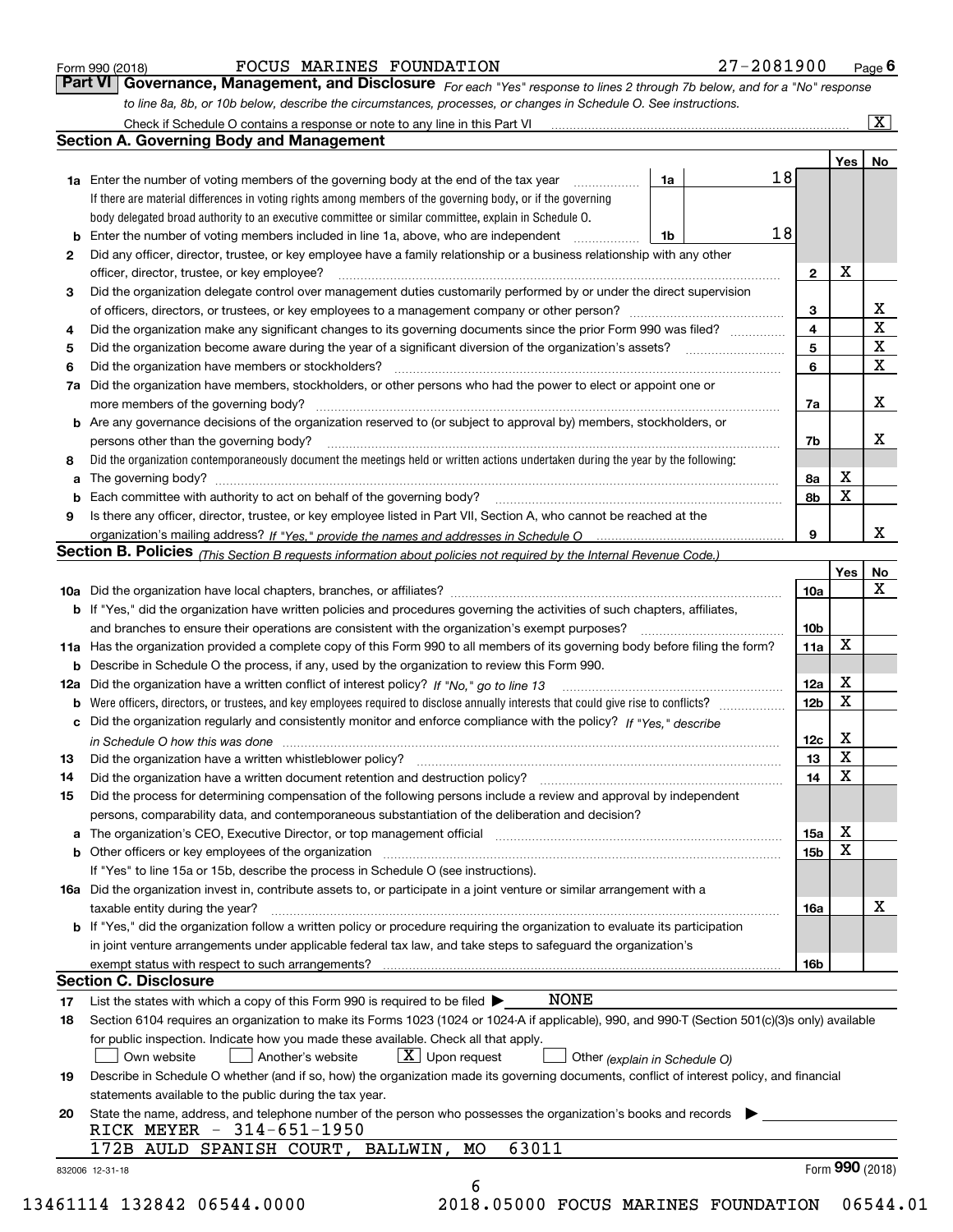**(A)**

 $\mathcal{L}^{\text{max}}$ 

# **7Part VII Compensation of Officers, Directors, Trustees, Key Employees, Highest Compensated Employees, and Independent Contractors**

Check if Schedule O contains a response or note to any line in this Part VII

**Section A. Officers, Directors, Trustees, Key Employees, and Highest Compensated Employees**

**1a**  Complete this table for all persons required to be listed. Report compensation for the calendar year ending with or within the organization's tax year.

**•** List all of the organization's current officers, directors, trustees (whether individuals or organizations), regardless of amount of compensation. Enter -0- in columns  $(D)$ ,  $(E)$ , and  $(F)$  if no compensation was paid.

● List all of the organization's **current** key employees, if any. See instructions for definition of "key employee."

**•** List the organization's five current highest compensated employees (other than an officer, director, trustee, or key employee) who received reportable compensation (Box 5 of Form W-2 and/or Box 7 of Form 1099-MISC) of more than \$100,000 from the organization and any related organizations.

 $\bullet$  List all of the organization's **former** officers, key employees, and highest compensated employees who received more than \$100,000 of reportable compensation from the organization and any related organizations.

**•** List all of the organization's former directors or trustees that received, in the capacity as a former director or trustee of the organization, more than \$10,000 of reportable compensation from the organization and any related organizations.

List persons in the following order: individual trustees or directors; institutional trustees; officers; key employees; highest compensated employees; and former such persons.

Check this box if neither the organization nor any related organization compensated any current officer, director, or trustee.  $\mathcal{L}^{\text{max}}$ 

| (A)                              | (B)                                                                  |                                |                       | (C)                     |              |                                                                                                 |        | (D)                                    | (E)                                        | (F)                                                                      |
|----------------------------------|----------------------------------------------------------------------|--------------------------------|-----------------------|-------------------------|--------------|-------------------------------------------------------------------------------------------------|--------|----------------------------------------|--------------------------------------------|--------------------------------------------------------------------------|
| Name and Title                   | Average<br>hours per<br>week                                         |                                |                       | Position                |              | (do not check more than one<br>box, unless person is both an<br>officer and a director/trustee) |        | Reportable<br>compensation<br>from     | Reportable<br>compensation<br>from related | Estimated<br>amount of<br>other                                          |
|                                  | (list any<br>hours for<br>related<br>organizations<br>below<br>line) | Individual trustee or director | Institutional trustee | Officer                 | Key employee | Highest compensated<br>  employee                                                               | Former | the<br>organization<br>(W-2/1099-MISC) | organizations<br>(W-2/1099-MISC)           | compensation<br>from the<br>organization<br>and related<br>organizations |
| WALT SUHRE<br>(1)                | 3.00                                                                 |                                |                       |                         |              |                                                                                                 |        |                                        |                                            |                                                                          |
| CHAIRMAN                         |                                                                      | X                              |                       | $\overline{\mathbf{X}}$ |              |                                                                                                 |        | 0.                                     | $\mathbf 0$ .                              | 0.                                                                       |
| (2)<br>DENNIS SIMPSON            | 8.00                                                                 |                                |                       |                         |              |                                                                                                 |        |                                        |                                            |                                                                          |
| PRESIDENT                        |                                                                      | $\mathbf X$                    |                       |                         |              |                                                                                                 |        | $\mathbf{0}$ .                         | $\mathbf 0$ .                              | 0.                                                                       |
| HARRY HEGGER<br>(3)              | 7.00                                                                 |                                |                       |                         |              |                                                                                                 |        |                                        |                                            |                                                                          |
| VICE CHAIRMAN                    |                                                                      | $\overline{\textbf{X}}$        |                       | $\overline{\textbf{X}}$ |              |                                                                                                 |        | 0.                                     | $\mathbf 0$ .                              | $\mathbf 0$ .                                                            |
| RICHARD MEYER<br>(4)             | 12.00                                                                |                                |                       |                         |              |                                                                                                 |        |                                        |                                            |                                                                          |
| CFO                              |                                                                      | $\mathbf x$                    |                       | X                       |              |                                                                                                 |        | $\mathbf 0$ .                          | $\mathbf 0$ .                              | $\mathbf 0$ .                                                            |
| (5)<br>NORM HARRIMAN             | 40.00                                                                |                                |                       |                         |              |                                                                                                 |        |                                        |                                            |                                                                          |
| VP OF DEVELOPMENT                |                                                                      | $\mathbf x$                    |                       | X                       |              |                                                                                                 |        | 47,000.                                | $\mathbf 0$ .                              | $\mathbf 0$ .                                                            |
| <b>JOHN BRAUER</b><br>(6)        | 10.00                                                                |                                |                       |                         |              |                                                                                                 |        |                                        |                                            |                                                                          |
| DIRECTOR AT LARGE                |                                                                      | $\mathbf X$                    |                       |                         |              |                                                                                                 |        | 0.                                     | $\mathbf 0$ .                              | $\mathbf 0$ .                                                            |
| <b>JENNIFER JEFFERSON</b><br>(7) | 4.50                                                                 |                                |                       |                         |              |                                                                                                 |        |                                        |                                            |                                                                          |
| <b>SECRETARY</b>                 |                                                                      | $\mathbf x$                    |                       | X                       |              |                                                                                                 |        | 0.                                     | $\mathbf 0$ .                              | 0.                                                                       |
| MICKEY DRAKE<br>(8)              | 7.00                                                                 |                                |                       |                         |              |                                                                                                 |        |                                        |                                            |                                                                          |
| DIRECTOR AT LARGE                |                                                                      | $\mathbf x$                    |                       |                         |              |                                                                                                 |        | 0.                                     | $\mathbf 0$ .                              | $\mathbf 0$ .                                                            |
| TOM FISCHER<br>(9)               | 5.00                                                                 |                                |                       |                         |              |                                                                                                 |        |                                        |                                            |                                                                          |
| DIRECTOR AT LARGE                |                                                                      | $\mathbf X$                    |                       |                         |              |                                                                                                 |        | 0.                                     | $\mathbf 0$ .                              | $\mathbf 0$ .                                                            |
| (10) COTRELL FOX                 | 1.00                                                                 |                                |                       |                         |              |                                                                                                 |        |                                        |                                            |                                                                          |
| DIRECTOR AT LARGE                |                                                                      | X                              |                       |                         |              |                                                                                                 |        | $\mathbf{0}$ .                         | $\mathbf 0$ .                              | $\mathbf 0$ .                                                            |
| (11) NATE HALL                   | 1.00                                                                 |                                |                       |                         |              |                                                                                                 |        |                                        |                                            |                                                                          |
| DIRECTOR AT LARGE                |                                                                      | $\mathbf X$                    |                       | $\overline{\text{X}}$   |              |                                                                                                 |        | 0.                                     | $\mathbf 0$ .                              | $0_{.}$                                                                  |
| (12) RON HOLTMAN                 | 1.00                                                                 |                                |                       |                         |              |                                                                                                 |        |                                        |                                            |                                                                          |
| DIRECTOR AT LARGE                |                                                                      | X                              |                       |                         |              |                                                                                                 |        | $\mathbf 0$ .                          | $\mathbf 0$ .                              | 0.                                                                       |
| (13) TOM ILGES                   | 7.00                                                                 |                                |                       |                         |              |                                                                                                 |        |                                        |                                            |                                                                          |
| DIRECTOR AT LARGE                |                                                                      | $\mathbf X$                    |                       |                         |              |                                                                                                 |        | 0.                                     | $\mathbf 0$ .                              | $\mathbf 0$ .                                                            |
| (14) WADE SCHOTT                 | 1.00                                                                 |                                |                       |                         |              |                                                                                                 |        |                                        |                                            |                                                                          |
| DIRECTOR AT LARGE                |                                                                      | $\overline{\text{X}}$          |                       |                         |              |                                                                                                 |        | 0.                                     | $\mathbf{0}$ .                             | $\mathbf 0$ .                                                            |
| (15) SHERI OBERHELMAN            | 40.00                                                                |                                |                       |                         |              |                                                                                                 |        |                                        |                                            |                                                                          |
| DIRECTOR- FOCUS PROGRAM          |                                                                      | $\mathbf X$                    |                       |                         |              |                                                                                                 |        | 63,833.                                | $\mathbf 0$ .                              | $\mathbf 0$ .                                                            |
| (16) JACK QUINN                  | 3.00                                                                 |                                |                       |                         |              |                                                                                                 |        |                                        |                                            |                                                                          |
| DIRECTOR AT LARGE                |                                                                      | $\mathbf X$                    |                       |                         |              |                                                                                                 |        | $\mathbf 0$ .                          | $\mathbf 0$ .                              | 0.                                                                       |
| (17) CHARLIE SCOTT               | 7.00                                                                 |                                |                       |                         |              |                                                                                                 |        |                                        |                                            |                                                                          |
| DIRECTOR AT LARGE                |                                                                      | X                              |                       |                         |              |                                                                                                 |        | 0.                                     | $\mathbf 0$ .                              | $0$ .                                                                    |
| 832007 12-31-18                  |                                                                      |                                |                       |                         |              |                                                                                                 |        |                                        |                                            | Form 990 (2018)                                                          |

832007 12-31-18

13461114 132842 06544.0000 2018.05000 FOCUS MARINES FOUNDATION 06544.01

7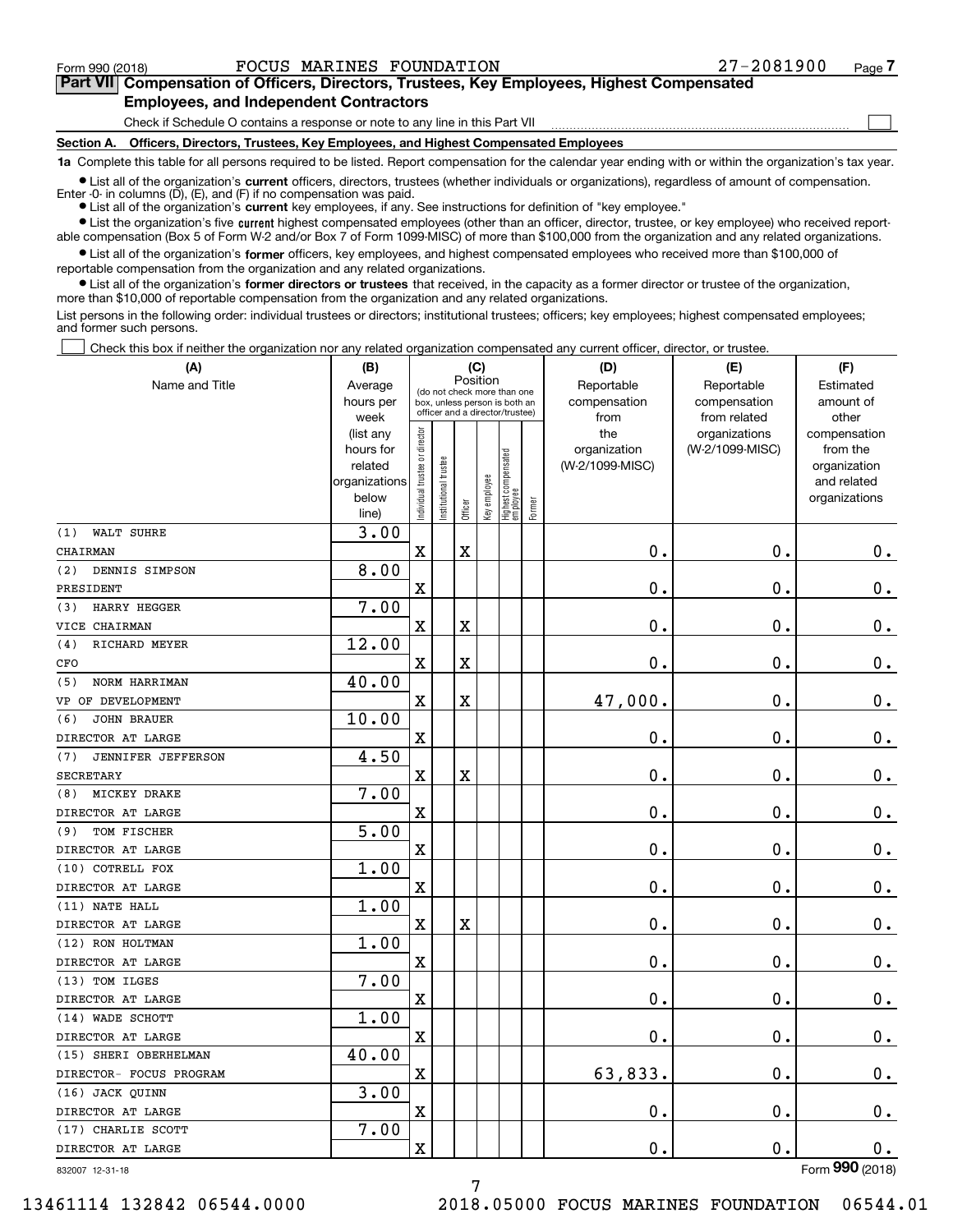|   | FOCUS MARINES FOUNDATION<br>Form 990 (2018)                                                                                                                                                                                                                         |                                                                              |                                |                       |          |              |                                                                        |        |                                                | 27-2081900                                       |                                                       |     |                                                                                   | Page 8                             |
|---|---------------------------------------------------------------------------------------------------------------------------------------------------------------------------------------------------------------------------------------------------------------------|------------------------------------------------------------------------------|--------------------------------|-----------------------|----------|--------------|------------------------------------------------------------------------|--------|------------------------------------------------|--------------------------------------------------|-------------------------------------------------------|-----|-----------------------------------------------------------------------------------|------------------------------------|
|   | <b>Part VII</b><br>Section A. Officers, Directors, Trustees, Key Employees, and Highest Compensated Employees (continued)                                                                                                                                           |                                                                              |                                |                       |          |              |                                                                        |        |                                                |                                                  |                                                       |     |                                                                                   |                                    |
|   | (A)<br>Name and title                                                                                                                                                                                                                                               | (B)<br>Average<br>hours per                                                  |                                |                       | Position | (C)          | (do not check more than one<br>box, unless person is both an           |        | (D)<br>Reportable<br>compensation              | (E)<br>Reportable<br>compensation                |                                                       |     | (F)<br>Estimated<br>amount of                                                     |                                    |
|   |                                                                                                                                                                                                                                                                     | week<br>(list any<br>hours for<br>related<br>organizations<br>below<br>line) | Individual trustee or director | Institutional trustee | Officer  | key employee | officer and a director/trustee)<br>  Highest compensated<br>  employee | Former | from<br>the<br>organization<br>(W-2/1099-MISC) | from related<br>organizations<br>(W-2/1099-MISC) |                                                       |     | other<br>compensation<br>from the<br>organization<br>and related<br>organizations |                                    |
|   | (18) KEN STREETT                                                                                                                                                                                                                                                    | 2.00                                                                         |                                |                       |          |              |                                                                        |        |                                                |                                                  |                                                       |     |                                                                                   |                                    |
|   | DIRECTOR AT LARGE                                                                                                                                                                                                                                                   |                                                                              | Χ                              |                       |          |              |                                                                        |        | 0.                                             |                                                  | 0.                                                    |     |                                                                                   | $0$ .                              |
|   |                                                                                                                                                                                                                                                                     |                                                                              |                                |                       |          |              |                                                                        |        |                                                |                                                  |                                                       |     |                                                                                   |                                    |
|   |                                                                                                                                                                                                                                                                     |                                                                              |                                |                       |          |              |                                                                        |        |                                                |                                                  |                                                       |     |                                                                                   |                                    |
|   |                                                                                                                                                                                                                                                                     |                                                                              |                                |                       |          |              |                                                                        |        |                                                |                                                  |                                                       |     |                                                                                   |                                    |
|   |                                                                                                                                                                                                                                                                     |                                                                              |                                |                       |          |              |                                                                        |        |                                                |                                                  |                                                       |     |                                                                                   |                                    |
|   |                                                                                                                                                                                                                                                                     |                                                                              |                                |                       |          |              |                                                                        |        |                                                |                                                  |                                                       |     |                                                                                   |                                    |
|   | c Total from continuation sheets to Part VII, Section A                                                                                                                                                                                                             |                                                                              |                                |                       |          |              |                                                                        |        | 110,833.<br>0.<br>110,833.                     |                                                  | 0.<br>$\overline{0}$ .<br>$\overline{\mathfrak{o}}$ . |     |                                                                                   | $0$ .<br>$0$ .<br>$\overline{0}$ . |
| 2 | Total number of individuals (including but not limited to those listed above) who received more than \$100,000 of reportable<br>compensation from the organization $\blacktriangleright$                                                                            |                                                                              |                                |                       |          |              |                                                                        |        |                                                |                                                  |                                                       |     |                                                                                   | 0                                  |
| 3 | Did the organization list any former officer, director, or trustee, key employee, or highest compensated employee on                                                                                                                                                |                                                                              |                                |                       |          |              |                                                                        |        |                                                |                                                  |                                                       |     | Yes                                                                               | No                                 |
| 4 | line 1a? If "Yes," complete Schedule J for such individual manufactured contained and the Ves," complete Schedule J for such individual<br>For any individual listed on line 1a, is the sum of reportable compensation and other compensation from the organization |                                                                              |                                |                       |          |              |                                                                        |        |                                                |                                                  |                                                       | 3   |                                                                                   | х                                  |
| 5 | Did any person listed on line 1a receive or accrue compensation from any unrelated organization or individual for services                                                                                                                                          |                                                                              |                                |                       |          |              |                                                                        |        |                                                |                                                  |                                                       | 4   |                                                                                   | х<br>X                             |
|   | <b>Section B. Independent Contractors</b>                                                                                                                                                                                                                           |                                                                              |                                |                       |          |              |                                                                        |        |                                                |                                                  |                                                       | 5   |                                                                                   |                                    |
| 1 | Complete this table for your five highest compensated independent contractors that received more than \$100,000 of compensation from<br>the organization. Report compensation for the calendar year ending with or within the organization's tax year.              |                                                                              |                                |                       |          |              |                                                                        |        |                                                |                                                  |                                                       |     |                                                                                   |                                    |
|   | (A)<br>Name and business address                                                                                                                                                                                                                                    |                                                                              |                                | <b>NONE</b>           |          |              |                                                                        |        | (B)<br>Description of services                 |                                                  |                                                       | (C) | Compensation                                                                      |                                    |
|   |                                                                                                                                                                                                                                                                     |                                                                              |                                |                       |          |              |                                                                        |        |                                                |                                                  |                                                       |     |                                                                                   |                                    |
|   |                                                                                                                                                                                                                                                                     |                                                                              |                                |                       |          |              |                                                                        |        |                                                |                                                  |                                                       |     |                                                                                   |                                    |
|   |                                                                                                                                                                                                                                                                     |                                                                              |                                |                       |          |              |                                                                        |        |                                                |                                                  |                                                       |     |                                                                                   |                                    |
| 2 | Total number of independent contractors (including but not limited to those listed above) who received more than<br>\$100,000 of compensation from the organization                                                                                                 |                                                                              |                                |                       |          |              | 0                                                                      |        |                                                |                                                  |                                                       |     |                                                                                   |                                    |
|   |                                                                                                                                                                                                                                                                     |                                                                              |                                |                       |          |              |                                                                        |        |                                                |                                                  |                                                       |     | Form 990 (2018)                                                                   |                                    |

832008 12-31-18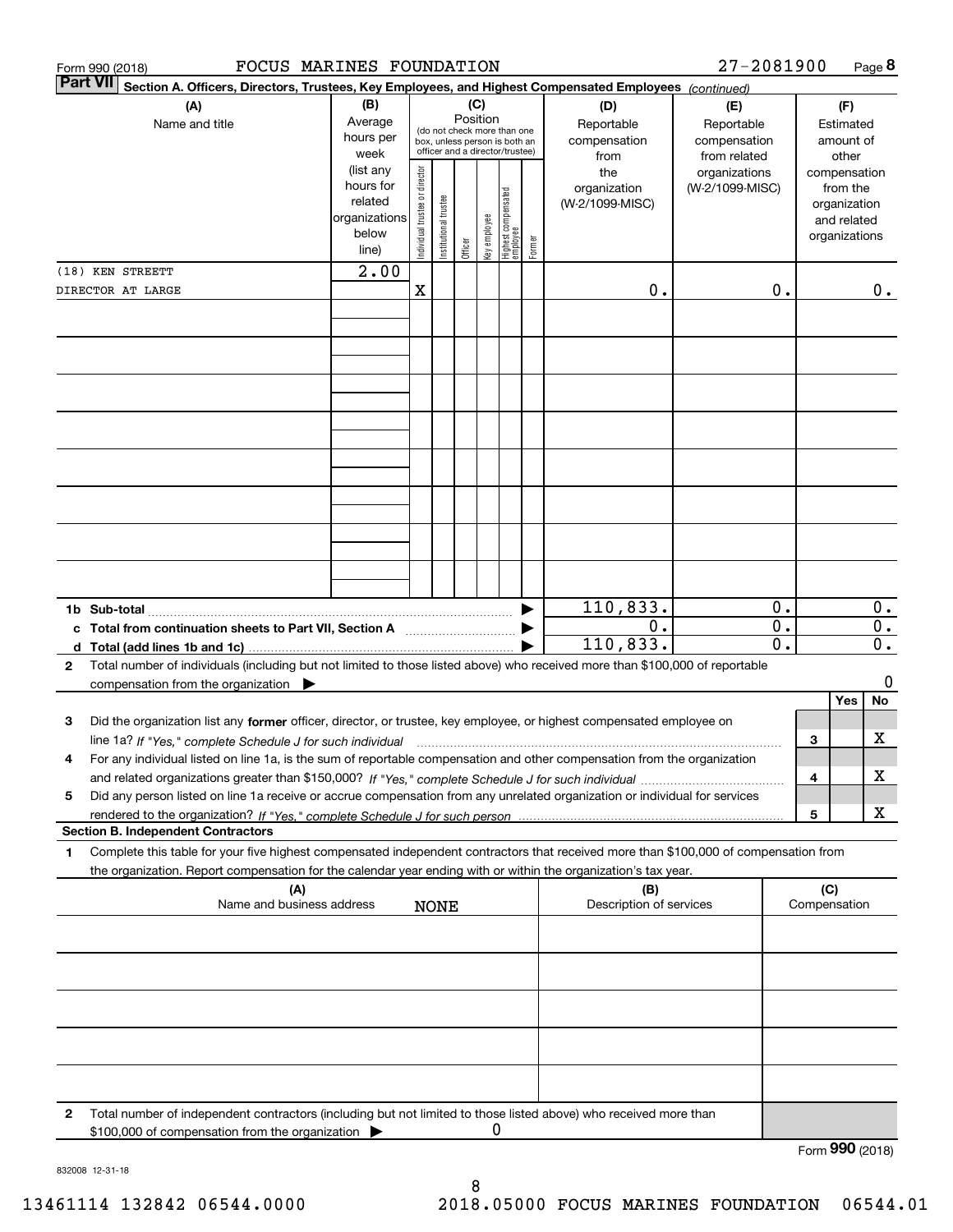| <b>Part VIII</b><br>Contributions, Gifts, Grants<br>and Other Similar Amounts<br>2 a<br>Program Service<br>Revenue<br>b<br>с<br>d<br>е<br>З<br>4<br>5<br><b>Other Revenue</b> |                                                                                                                        |                    | FOCUS MARINES FOUNDATION            |                                  |                                                                   | 27-2081900                       | Page 9                                                             |
|-------------------------------------------------------------------------------------------------------------------------------------------------------------------------------|------------------------------------------------------------------------------------------------------------------------|--------------------|-------------------------------------|----------------------------------|-------------------------------------------------------------------|----------------------------------|--------------------------------------------------------------------|
|                                                                                                                                                                               | <b>Statement of Revenue</b>                                                                                            |                    |                                     |                                  |                                                                   |                                  |                                                                    |
|                                                                                                                                                                               | Check if Schedule O contains a response or note to any line in this Part VIII                                          |                    |                                     |                                  | $\overline{ \qquad \qquad }$ (B) $\qquad \qquad \overline{)}$ (C) |                                  |                                                                    |
|                                                                                                                                                                               |                                                                                                                        |                    |                                     | (A)<br>Total revenue             | Related or<br>exempt function<br>revenue                          | Unrelated<br>business<br>revenue | (D)<br>Revenue excluded<br>from tax under<br>sections<br>512 - 514 |
|                                                                                                                                                                               | 1 a Federated campaigns                                                                                                | 1a                 |                                     |                                  |                                                                   |                                  |                                                                    |
|                                                                                                                                                                               | <b>b</b> Membership dues                                                                                               | 1 <sub>b</sub>     |                                     |                                  |                                                                   |                                  |                                                                    |
|                                                                                                                                                                               | c Fundraising events                                                                                                   | 1c                 | 17,899.                             |                                  |                                                                   |                                  |                                                                    |
|                                                                                                                                                                               | d Related organizations                                                                                                | 1d                 |                                     |                                  |                                                                   |                                  |                                                                    |
|                                                                                                                                                                               | e Government grants (contributions)                                                                                    | 1e                 |                                     |                                  |                                                                   |                                  |                                                                    |
|                                                                                                                                                                               | f All other contributions, gifts, grants, and                                                                          |                    |                                     |                                  |                                                                   |                                  |                                                                    |
|                                                                                                                                                                               | similar amounts not included above                                                                                     |                    | $1$ if $\sqrt{1}$ , $141$ , $469$ . |                                  |                                                                   |                                  |                                                                    |
|                                                                                                                                                                               | g Noncash contributions included in lines 1a-1f: \$                                                                    |                    | 81,325.                             |                                  |                                                                   |                                  |                                                                    |
|                                                                                                                                                                               |                                                                                                                        |                    | $\blacktriangleright$               | $1,159,368$ .                    |                                                                   |                                  |                                                                    |
|                                                                                                                                                                               |                                                                                                                        |                    | <b>Business Code</b>                |                                  |                                                                   |                                  |                                                                    |
|                                                                                                                                                                               | <u> 1989 - Johann Barn, fransk politik amerikansk politik (</u>                                                        |                    |                                     |                                  |                                                                   |                                  |                                                                    |
|                                                                                                                                                                               | <u> 1989 - Johann John Stein, markin fizzar eta idazlea (</u>                                                          |                    |                                     |                                  |                                                                   |                                  |                                                                    |
|                                                                                                                                                                               | <u> Alexander (Alexander Alexander Alexander Alexander Alexander Alexander Alexander Alexander Alexander Alexander</u> |                    |                                     |                                  |                                                                   |                                  |                                                                    |
|                                                                                                                                                                               | <u> 1989 - Johann Stein, mars an deus Amerikaansk kommunister (</u>                                                    |                    |                                     |                                  |                                                                   |                                  |                                                                    |
|                                                                                                                                                                               |                                                                                                                        |                    |                                     |                                  |                                                                   |                                  |                                                                    |
|                                                                                                                                                                               |                                                                                                                        |                    |                                     |                                  |                                                                   |                                  |                                                                    |
|                                                                                                                                                                               |                                                                                                                        |                    |                                     |                                  |                                                                   |                                  |                                                                    |
|                                                                                                                                                                               | Investment income (including dividends, interest, and                                                                  |                    |                                     |                                  |                                                                   |                                  |                                                                    |
|                                                                                                                                                                               |                                                                                                                        |                    | ▶                                   | 5,385.                           |                                                                   |                                  | 5,385.                                                             |
|                                                                                                                                                                               | Income from investment of tax-exempt bond proceeds                                                                     |                    |                                     |                                  |                                                                   |                                  |                                                                    |
|                                                                                                                                                                               |                                                                                                                        |                    |                                     |                                  |                                                                   |                                  |                                                                    |
|                                                                                                                                                                               |                                                                                                                        | (i) Real           | (ii) Personal                       |                                  |                                                                   |                                  |                                                                    |
|                                                                                                                                                                               |                                                                                                                        |                    |                                     |                                  |                                                                   |                                  |                                                                    |
|                                                                                                                                                                               | <b>b</b> Less: rental expenses                                                                                         |                    |                                     |                                  |                                                                   |                                  |                                                                    |
|                                                                                                                                                                               | c Rental income or (loss)                                                                                              |                    |                                     |                                  |                                                                   |                                  |                                                                    |
|                                                                                                                                                                               |                                                                                                                        |                    |                                     |                                  |                                                                   |                                  |                                                                    |
|                                                                                                                                                                               | 7 a Gross amount from sales of                                                                                         | (i) Securities     | (ii) Other                          |                                  |                                                                   |                                  |                                                                    |
|                                                                                                                                                                               | assets other than inventory                                                                                            |                    |                                     |                                  |                                                                   |                                  |                                                                    |
|                                                                                                                                                                               | <b>b</b> Less: cost or other basis                                                                                     |                    |                                     |                                  |                                                                   |                                  |                                                                    |
|                                                                                                                                                                               | and sales expenses  [                                                                                                  | 34.                |                                     |                                  |                                                                   |                                  |                                                                    |
|                                                                                                                                                                               |                                                                                                                        | $\overline{-34}$ . |                                     |                                  |                                                                   |                                  |                                                                    |
|                                                                                                                                                                               |                                                                                                                        |                    |                                     | 34.                              |                                                                   |                                  | $-34.$                                                             |
|                                                                                                                                                                               | 8 a Gross income from fundraising events (not                                                                          |                    |                                     |                                  |                                                                   |                                  |                                                                    |
|                                                                                                                                                                               | including $$17,899.$ of                                                                                                |                    |                                     |                                  |                                                                   |                                  |                                                                    |
|                                                                                                                                                                               | contributions reported on line 1c). See                                                                                |                    |                                     |                                  |                                                                   |                                  |                                                                    |
|                                                                                                                                                                               |                                                                                                                        |                    | $b \mid 22,764.$                    |                                  |                                                                   |                                  |                                                                    |
|                                                                                                                                                                               | <b>b</b> Less: direct expenses <i>manually contained</i>                                                               |                    |                                     |                                  |                                                                   |                                  |                                                                    |
|                                                                                                                                                                               | c Net income or (loss) from fundraising events                                                                         |                    | $\Box$ $\Box$ $\Box$                | 19,698.                          |                                                                   |                                  | 19,698.                                                            |
|                                                                                                                                                                               | 9 a Gross income from gaming activities. See                                                                           |                    |                                     |                                  |                                                                   |                                  |                                                                    |
|                                                                                                                                                                               |                                                                                                                        |                    |                                     |                                  |                                                                   |                                  |                                                                    |
|                                                                                                                                                                               |                                                                                                                        | b                  |                                     |                                  |                                                                   |                                  |                                                                    |
|                                                                                                                                                                               |                                                                                                                        |                    |                                     |                                  |                                                                   |                                  |                                                                    |
|                                                                                                                                                                               | 10 a Gross sales of inventory, less returns                                                                            |                    |                                     |                                  |                                                                   |                                  |                                                                    |
|                                                                                                                                                                               |                                                                                                                        |                    |                                     |                                  |                                                                   |                                  |                                                                    |
|                                                                                                                                                                               | <b>b</b> Less: cost of goods sold $\ldots$                                                                             |                    |                                     |                                  |                                                                   |                                  |                                                                    |
|                                                                                                                                                                               |                                                                                                                        |                    |                                     |                                  |                                                                   |                                  |                                                                    |
|                                                                                                                                                                               | Miscellaneous Revenue                                                                                                  |                    | <b>Business Code</b>                |                                  |                                                                   |                                  |                                                                    |
| 11 a                                                                                                                                                                          | <u> 1989 - Johann Barn, fransk politik (d. 1989)</u>                                                                   |                    |                                     |                                  |                                                                   |                                  |                                                                    |
| b                                                                                                                                                                             | <u> 1989 - Johann Barbara, martxa alemaniar arg</u>                                                                    |                    |                                     |                                  |                                                                   |                                  |                                                                    |
| c                                                                                                                                                                             | <u> 1989 - Johann John Stein, fransk politik (f. 1989)</u>                                                             |                    |                                     |                                  |                                                                   |                                  |                                                                    |
|                                                                                                                                                                               |                                                                                                                        |                    | 900099                              |                                  |                                                                   |                                  |                                                                    |
|                                                                                                                                                                               |                                                                                                                        |                    |                                     |                                  |                                                                   |                                  |                                                                    |
| 12                                                                                                                                                                            |                                                                                                                        |                    |                                     | $\blacktriangleright$ 1,184,417. | 0.                                                                | $0$ .                            | 25,049.<br>Form 990 (2018)                                         |

9

832009 12-31-18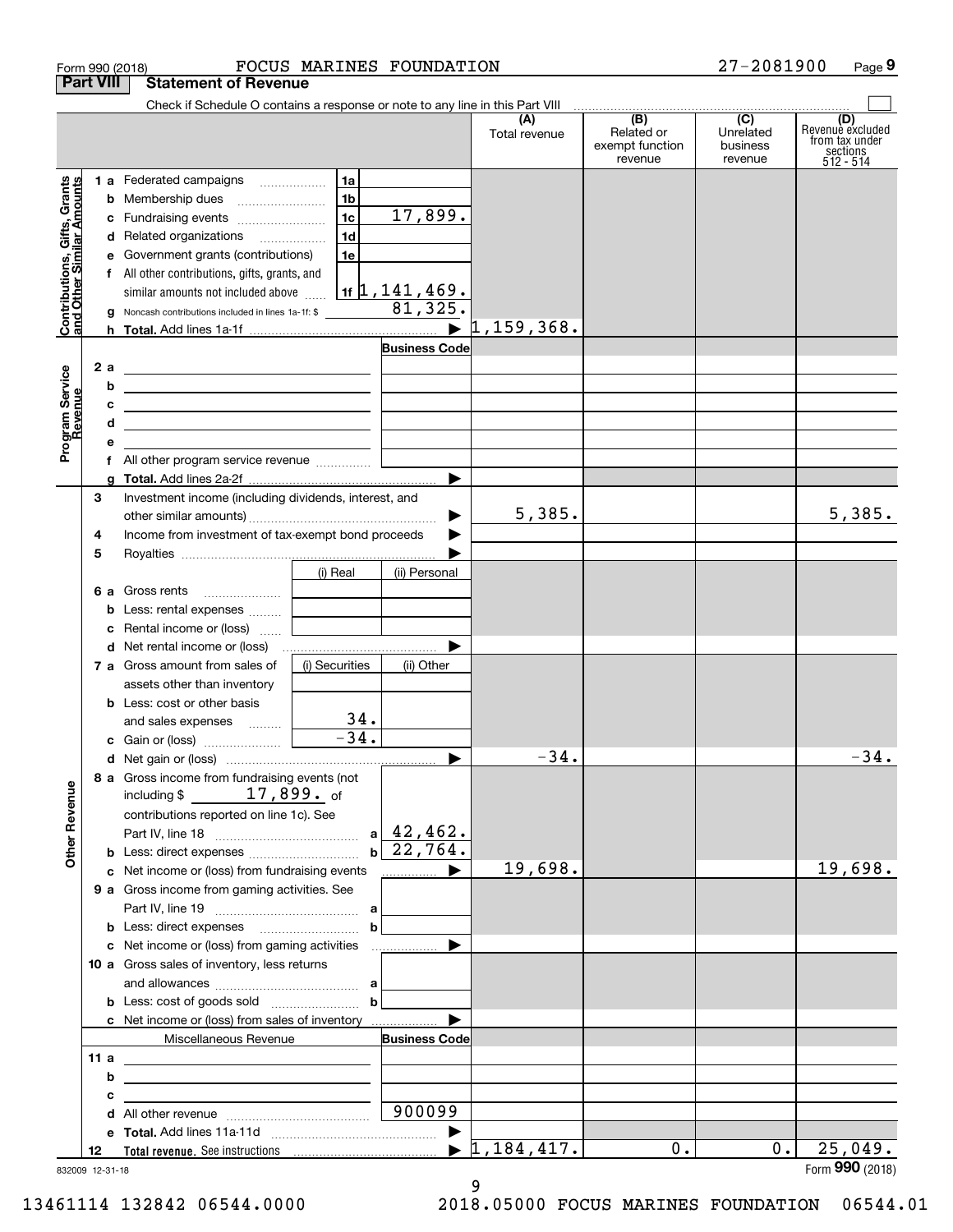Form 990 (2018) FOCUS MARINES FOUNDATION 27-2081900 <sub>Page</sub> **Part IX Statement of Functional Expenses**

|              | Section 501(c)(3) and 501(c)(4) organizations must complete all columns. All other organizations must complete column (A).                                                                                  |                       |                                    |                                                      |                                |
|--------------|-------------------------------------------------------------------------------------------------------------------------------------------------------------------------------------------------------------|-----------------------|------------------------------------|------------------------------------------------------|--------------------------------|
|              | Check if Schedule O contains a response or note to any line in this Part IX                                                                                                                                 |                       |                                    |                                                      | $\overline{\mathbf{X}}$        |
|              | Do not include amounts reported on lines 6b,<br>7b, 8b, 9b, and 10b of Part VIII.                                                                                                                           | (A)<br>Total expenses | (B)<br>Program service<br>expenses | $\overline{C}$<br>Management and<br>general expenses | (D)<br>Fundraising<br>expenses |
| 1.           | Grants and other assistance to domestic organizations                                                                                                                                                       |                       |                                    |                                                      |                                |
|              | and domestic governments. See Part IV, line 21                                                                                                                                                              |                       |                                    |                                                      |                                |
| $\mathbf{2}$ | Grants and other assistance to domestic                                                                                                                                                                     |                       |                                    |                                                      |                                |
|              | individuals. See Part IV, line 22                                                                                                                                                                           |                       |                                    |                                                      |                                |
| 3            | Grants and other assistance to foreign                                                                                                                                                                      |                       |                                    |                                                      |                                |
|              | organizations, foreign governments, and foreign                                                                                                                                                             |                       |                                    |                                                      |                                |
|              | individuals. See Part IV, lines 15 and 16                                                                                                                                                                   |                       |                                    |                                                      |                                |
| 4            | Benefits paid to or for members                                                                                                                                                                             |                       |                                    |                                                      |                                |
| 5            | Compensation of current officers, directors,                                                                                                                                                                |                       |                                    |                                                      |                                |
|              |                                                                                                                                                                                                             | 110,833.              | 56,776.                            |                                                      | 54,057.                        |
| 6            | Compensation not included above, to disqualified                                                                                                                                                            |                       |                                    |                                                      |                                |
|              | persons (as defined under section 4958(f)(1)) and                                                                                                                                                           |                       |                                    |                                                      |                                |
|              | persons described in section 4958(c)(3)(B)                                                                                                                                                                  |                       |                                    |                                                      |                                |
| 7            |                                                                                                                                                                                                             | 39,316.               | 11,264.                            |                                                      | 28,052.                        |
| 8            | Pension plan accruals and contributions (include                                                                                                                                                            |                       |                                    |                                                      |                                |
|              | section 401(k) and 403(b) employer contributions)                                                                                                                                                           |                       |                                    |                                                      |                                |
| 9            |                                                                                                                                                                                                             | 11,382.               | 5,103.                             |                                                      | 6,279.                         |
| 10           |                                                                                                                                                                                                             |                       |                                    |                                                      |                                |
| 11           | Fees for services (non-employees):                                                                                                                                                                          | 16,500.               |                                    | 16,500.                                              |                                |
| a            |                                                                                                                                                                                                             |                       |                                    |                                                      |                                |
| b            |                                                                                                                                                                                                             | 22,975.               |                                    | 22,975.                                              |                                |
| c            |                                                                                                                                                                                                             |                       |                                    |                                                      |                                |
| d            | Professional fundraising services. See Part IV, line 17                                                                                                                                                     |                       |                                    |                                                      |                                |
| е<br>f       | Investment management fees                                                                                                                                                                                  |                       |                                    |                                                      |                                |
| g            | Other. (If line 11g amount exceeds 10% of line 25,                                                                                                                                                          |                       |                                    |                                                      |                                |
|              | column (A) amount, list line 11g expenses on Sch O.)                                                                                                                                                        | 84,315.               | 79,295.                            |                                                      |                                |
| 12           |                                                                                                                                                                                                             | 1,450.                |                                    |                                                      | $\frac{5,020}{1,450}$          |
| 13           |                                                                                                                                                                                                             | 40,334.               | 27,225.                            | 968.                                                 | 12,141.                        |
| 14           |                                                                                                                                                                                                             | 6,760.                | 3,553.                             | 443.                                                 | 2,764.                         |
| 15           |                                                                                                                                                                                                             |                       |                                    |                                                      |                                |
| 16           |                                                                                                                                                                                                             | 17,812.               | 12,332.                            | 442.                                                 | 5,038.                         |
| 17           |                                                                                                                                                                                                             | 60, 136.              | 54,597.                            |                                                      | 5,539.                         |
| 18           | Payments of travel or entertainment expenses                                                                                                                                                                |                       |                                    |                                                      |                                |
|              | for any federal, state, or local public officials                                                                                                                                                           |                       |                                    |                                                      |                                |
| 19           | Conferences, conventions, and meetings                                                                                                                                                                      | 6,711.                | 5,436.                             |                                                      | 1,275.                         |
| 20           | Interest                                                                                                                                                                                                    |                       |                                    |                                                      |                                |
| 21           |                                                                                                                                                                                                             |                       |                                    |                                                      |                                |
| 22           | Depreciation, depletion, and amortization                                                                                                                                                                   | 6,434.                | 4,767.                             |                                                      | 1,667.                         |
| 23           | Insurance                                                                                                                                                                                                   | $\overline{12,191}$ . | 7,694.                             | 4,497.                                               |                                |
| 24           | Other expenses. Itemize expenses not covered<br>above. (List miscellaneous expenses in line 24e. If line<br>24e amount exceeds 10% of line 25, column (A)<br>amount, list line 24e expenses on Schedule O.) |                       |                                    |                                                      |                                |
|              | a MEALS                                                                                                                                                                                                     | 68,459.               | 68,459.                            |                                                      |                                |
| b            | <b>ENTERTAINMENT</b>                                                                                                                                                                                        | 24,281.               | 4,345.                             |                                                      | 19,936.                        |
|              | COMPUTERS FOR PARTICIPA                                                                                                                                                                                     | 23,989.               | 23,989.                            |                                                      |                                |
| d            | PARTICIPANT PROVISIONS                                                                                                                                                                                      | 20, 350.              | 20, 350.                           |                                                      |                                |
|              | e All other expenses                                                                                                                                                                                        | 33,519.               | 25,095.                            | 497.                                                 | 7,927.                         |
| 25           | Total functional expenses. Add lines 1 through 24e                                                                                                                                                          | 607,747.              | 410,280.                           | 46,322.                                              | 151, 145.                      |
| 26           | <b>Joint costs.</b> Complete this line only if the organization                                                                                                                                             |                       |                                    |                                                      |                                |
|              | reported in column (B) joint costs from a combined                                                                                                                                                          |                       |                                    |                                                      |                                |
|              | educational campaign and fundraising solicitation.                                                                                                                                                          |                       |                                    |                                                      |                                |
|              | Check here $\blacktriangleright$<br>if following SOP 98-2 (ASC 958-720)                                                                                                                                     |                       |                                    |                                                      |                                |

10

832010 12-31-18

Form (2018) **990**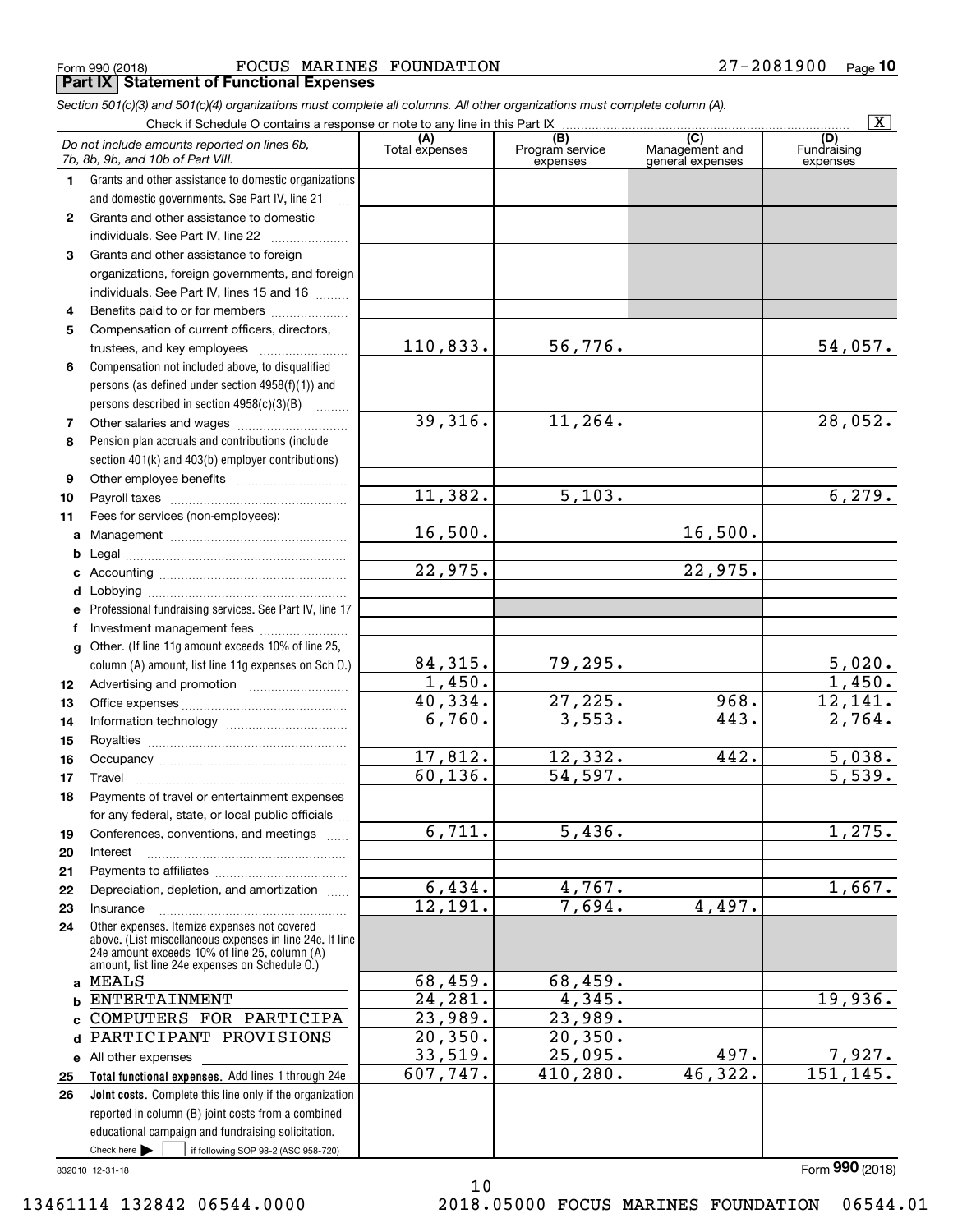| Form 990 (2018) | MARINES FOUNDATION<br>FOCUS | 27-2081900<br>Page |
|-----------------|-----------------------------|--------------------|
|-----------------|-----------------------------|--------------------|

|                             |          |                                                                                                                                                                                                                                |                 |                             | (A)<br>Beginning of year |                 | (B)<br>End of year |
|-----------------------------|----------|--------------------------------------------------------------------------------------------------------------------------------------------------------------------------------------------------------------------------------|-----------------|-----------------------------|--------------------------|-----------------|--------------------|
|                             | 1        |                                                                                                                                                                                                                                |                 |                             | 670,437.                 | $\blacksquare$  | 1,259,608.         |
|                             | 2        |                                                                                                                                                                                                                                | 478, 118.       | $\mathbf{2}$                | 482,377.                 |                 |                    |
|                             | з        |                                                                                                                                                                                                                                |                 | 3                           |                          |                 |                    |
|                             | 4        |                                                                                                                                                                                                                                |                 |                             |                          | 4               |                    |
|                             | 5        | Loans and other receivables from current and former officers, directors,                                                                                                                                                       |                 |                             |                          |                 |                    |
|                             |          | trustees, key employees, and highest compensated employees. Complete                                                                                                                                                           |                 |                             |                          |                 |                    |
|                             |          | Part II of Schedule Land Communication and Tart II of Schedule Land Communication and Tart II of Schedule Land                                                                                                                 |                 |                             |                          | 5               |                    |
|                             | 6        | Loans and other receivables from other disqualified persons (as defined under                                                                                                                                                  |                 |                             |                          |                 |                    |
|                             |          | section 4958(f)(1)), persons described in section 4958(c)(3)(B), and contributing                                                                                                                                              |                 |                             |                          |                 |                    |
|                             |          | employers and sponsoring organizations of section 501(c)(9) voluntary                                                                                                                                                          |                 |                             |                          |                 |                    |
|                             |          | employees' beneficiary organizations (see instr). Complete Part II of Sch L                                                                                                                                                    |                 |                             |                          | 6               |                    |
| Assets                      | 7        |                                                                                                                                                                                                                                |                 |                             |                          | $\overline{7}$  |                    |
|                             | 8        |                                                                                                                                                                                                                                |                 |                             |                          | 8               |                    |
|                             | 9        | Prepaid expenses and deferred charges                                                                                                                                                                                          |                 |                             | 10,499.                  | $\mathbf{9}$    | 7,986.             |
|                             |          | <b>10a</b> Land, buildings, and equipment: cost or other                                                                                                                                                                       |                 |                             |                          |                 |                    |
|                             |          | basis. Complete Part VI of Schedule D  10a                                                                                                                                                                                     |                 | $\frac{27,000}{14,583}$     |                          |                 |                    |
|                             |          | <b>b</b> Less: accumulated depreciation                                                                                                                                                                                        | 10 <sub>b</sub> |                             | 18,850.                  | 10 <sub>c</sub> | 12,417.            |
|                             | 11       |                                                                                                                                                                                                                                |                 |                             |                          | 11              |                    |
|                             | 12       |                                                                                                                                                                                                                                |                 |                             |                          | 12              |                    |
|                             | 13       |                                                                                                                                                                                                                                |                 |                             |                          | 13              |                    |
|                             | 14       |                                                                                                                                                                                                                                |                 |                             | 14                       |                 |                    |
|                             | 15       |                                                                                                                                                                                                                                |                 |                             |                          | 15<br>16        | <u>1,762,388.</u>  |
|                             | 16<br>17 |                                                                                                                                                                                                                                |                 | $\frac{1,177,904.}{6,570.}$ | 17                       | 14,404.         |                    |
|                             | 18       |                                                                                                                                                                                                                                |                 |                             |                          | 18              |                    |
|                             | 19       |                                                                                                                                                                                                                                |                 |                             |                          | 19              |                    |
|                             | 20       | Deferred revenue manual contracts and contracts are all the contracts and contracts are contracted and contracts are contracted and contract are contracted and contract are contracted and contract are contracted and contra |                 |                             |                          | 20              |                    |
|                             | 21       | Escrow or custodial account liability. Complete Part IV of Schedule D                                                                                                                                                          |                 | .                           |                          | 21              |                    |
|                             | 22       | Loans and other payables to current and former officers, directors, trustees,                                                                                                                                                  |                 |                             |                          |                 |                    |
| Liabilities                 |          | key employees, highest compensated employees, and disqualified persons.                                                                                                                                                        |                 |                             |                          |                 |                    |
|                             |          |                                                                                                                                                                                                                                |                 |                             |                          | 22              |                    |
|                             | 23       | Secured mortgages and notes payable to unrelated third parties                                                                                                                                                                 |                 |                             |                          | 23              |                    |
|                             | 24       | Unsecured notes and loans payable to unrelated third parties                                                                                                                                                                   |                 |                             |                          | 24              |                    |
|                             | 25       | Other liabilities (including federal income tax, payables to related third                                                                                                                                                     |                 |                             |                          |                 |                    |
|                             |          | parties, and other liabilities not included on lines 17-24). Complete Part X of                                                                                                                                                |                 |                             |                          |                 |                    |
|                             |          | Schedule D                                                                                                                                                                                                                     |                 |                             |                          | 25              |                    |
|                             | 26       |                                                                                                                                                                                                                                |                 |                             | 6,570.                   | 26              | 14,404.            |
|                             |          | Organizations that follow SFAS 117 (ASC 958), check here >                                                                                                                                                                     |                 | $ X $ and                   |                          |                 |                    |
|                             |          | complete lines 27 through 29, and lines 33 and 34.                                                                                                                                                                             |                 |                             |                          |                 |                    |
|                             | 27       |                                                                                                                                                                                                                                |                 |                             | 1,168,684.               | 27              | 1,745,484.         |
|                             | 28       | Temporarily restricted net assets                                                                                                                                                                                              |                 |                             | 2,650.                   | 28              | 2,500.             |
| Net Assets or Fund Balances | 29       | Permanently restricted net assets                                                                                                                                                                                              |                 |                             |                          | 29              |                    |
|                             |          | Organizations that do not follow SFAS 117 (ASC 958), check here ▶ □                                                                                                                                                            |                 |                             |                          |                 |                    |
|                             |          | and complete lines 30 through 34.                                                                                                                                                                                              |                 |                             |                          |                 |                    |
|                             | 30       |                                                                                                                                                                                                                                |                 |                             |                          | 30              |                    |
|                             | 31       | Paid-in or capital surplus, or land, building, or equipment fund                                                                                                                                                               |                 |                             |                          | 31              |                    |
|                             | 32       | Retained earnings, endowment, accumulated income, or other funds                                                                                                                                                               |                 | .                           |                          | 32              |                    |
|                             | 33       | Total net assets or fund balances                                                                                                                                                                                              |                 |                             | $\overline{1,171,334}$ . | 33              | 1,747,984.         |
|                             | 34       |                                                                                                                                                                                                                                |                 |                             | 1,177,904.               | 34              | 1,762,388.         |

Form (2018) **990**

| Form 990 (2018) |                               |
|-----------------|-------------------------------|
|                 | <b>Part X   Balance Sheet</b> |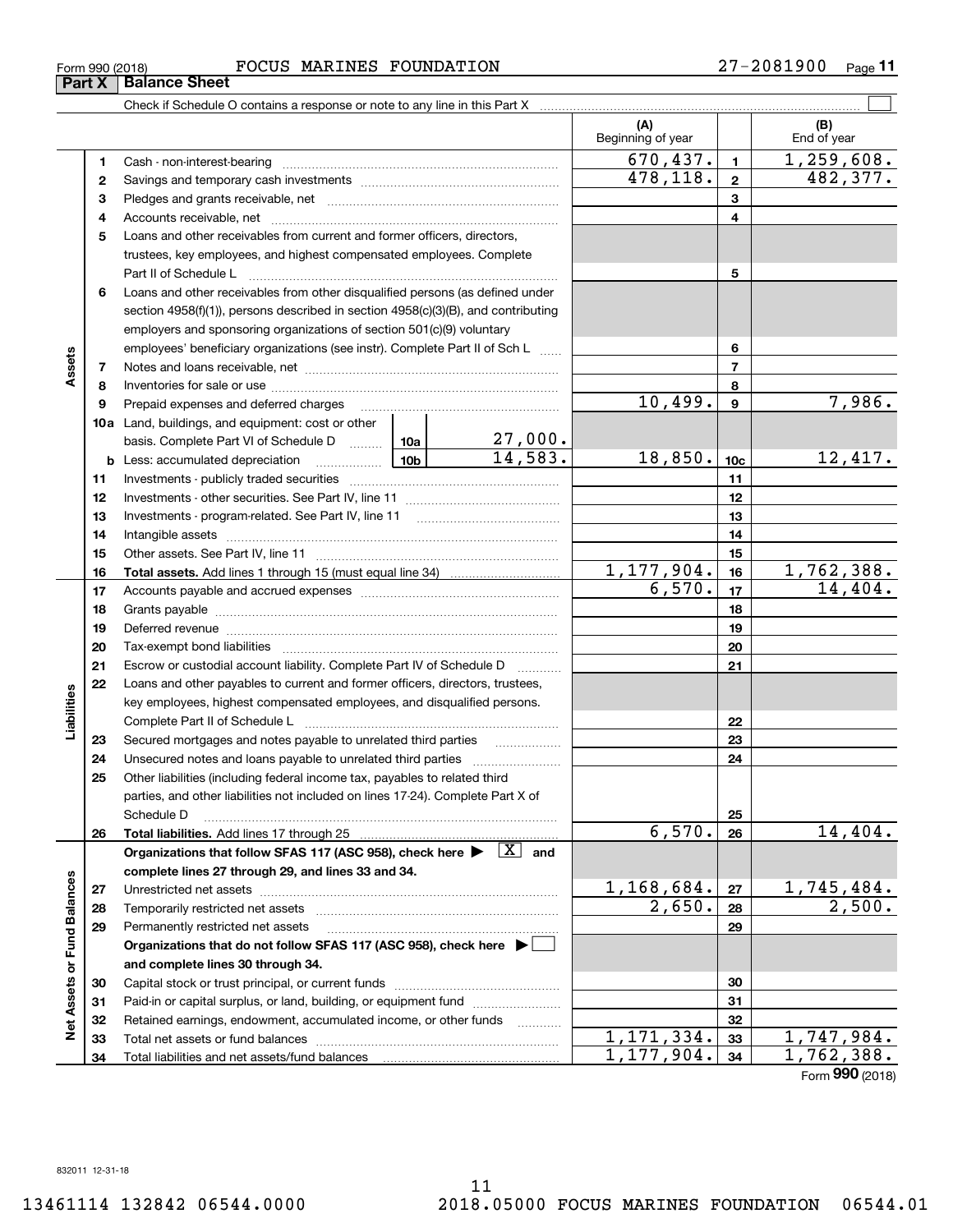|    | FOCUS MARINES FOUNDATION<br>Form 990 (2018)                                                                                                                                            |                         | 27-2081900   |            | Page 12                 |
|----|----------------------------------------------------------------------------------------------------------------------------------------------------------------------------------------|-------------------------|--------------|------------|-------------------------|
|    | Part XI<br><b>Reconciliation of Net Assets</b>                                                                                                                                         |                         |              |            |                         |
|    | Check if Schedule O contains a response or note to any line in this Part XI                                                                                                            |                         |              |            |                         |
|    |                                                                                                                                                                                        |                         |              |            |                         |
| 1  |                                                                                                                                                                                        | 1.                      | 1,184,417.   |            |                         |
| 2  | Total expenses (must equal Part IX, column (A), line 25)                                                                                                                               | $\mathbf{2}$            | 607,747.     |            |                         |
| 3  | Revenue less expenses. Subtract line 2 from line 1                                                                                                                                     | 3                       |              |            | $\overline{576}$ , 670. |
| 4  |                                                                                                                                                                                        | $\overline{\mathbf{4}}$ | 1, 171, 334. |            |                         |
| 5  | Net unrealized gains (losses) on investments                                                                                                                                           | 5                       |              |            | $-20.$                  |
| 6  | Donated services and use of facilities                                                                                                                                                 | 6                       |              |            |                         |
| 7  | Investment expenses                                                                                                                                                                    | $\overline{7}$          |              |            |                         |
| 8  | Prior period adjustments                                                                                                                                                               | 8                       |              |            |                         |
| 9  | Other changes in net assets or fund balances (explain in Schedule O)                                                                                                                   | 9                       |              |            | 0.                      |
| 10 | Net assets or fund balances at end of year. Combine lines 3 through 9 (must equal Part X, line 33,                                                                                     |                         |              |            |                         |
|    | column (B))                                                                                                                                                                            | 10                      | 1,747,984.   |            |                         |
|    | Part XII Financial Statements and Reporting                                                                                                                                            |                         |              |            |                         |
|    |                                                                                                                                                                                        |                         |              |            |                         |
|    |                                                                                                                                                                                        |                         |              | Yes        | No.                     |
| 1  | $\boxed{\text{X}}$ Accrual<br>Accounting method used to prepare the Form 990: <u>[</u> Cash<br>Other                                                                                   |                         |              |            |                         |
|    | If the organization changed its method of accounting from a prior year or checked "Other," explain in Schedule O.                                                                      |                         |              |            |                         |
|    | 2a Were the organization's financial statements compiled or reviewed by an independent accountant?                                                                                     |                         | 2a           |            | Χ                       |
|    | If "Yes," check a box below to indicate whether the financial statements for the year were compiled or reviewed on a                                                                   |                         |              |            |                         |
|    | separate basis, consolidated basis, or both:                                                                                                                                           |                         |              |            |                         |
|    | Separate basis<br><b>Consolidated basis</b><br>Both consolidated and separate basis                                                                                                    |                         |              |            |                         |
|    | <b>b</b> Were the organization's financial statements audited by an independent accountant?                                                                                            |                         | 2b           |            | Χ                       |
|    | If "Yes," check a box below to indicate whether the financial statements for the year were audited on a separate basis,                                                                |                         |              |            |                         |
|    | consolidated basis, or both:                                                                                                                                                           |                         |              |            |                         |
|    | Separate basis<br>Consolidated basis<br>Both consolidated and separate basis                                                                                                           |                         |              |            |                         |
|    | c If "Yes" to line 2a or 2b, does the organization have a committee that assumes responsibility for oversight of the audit,                                                            |                         |              |            |                         |
|    |                                                                                                                                                                                        |                         | 2c           |            |                         |
|    | If the organization changed either its oversight process or selection process during the tax year, explain in Schedule O.                                                              |                         |              |            |                         |
|    | 3a As a result of a federal award, was the organization required to undergo an audit or audits as set forth in the Single Audit                                                        |                         |              |            |                         |
|    | Act and OMB Circular A-133?                                                                                                                                                            |                         | 3a           |            | x                       |
|    | b If "Yes," did the organization undergo the required audit or audits? If the organization did not undergo the required audit                                                          |                         |              |            |                         |
|    | or audits, explain why in Schedule O and describe any steps taken to undergo such audits [11] or audits, explain why in Schedule O and describe any steps taken to undergo such audits |                         | 3b           | <b>nnn</b> |                         |
|    |                                                                                                                                                                                        |                         |              |            |                         |

Form (2018) **990**

832012 12-31-18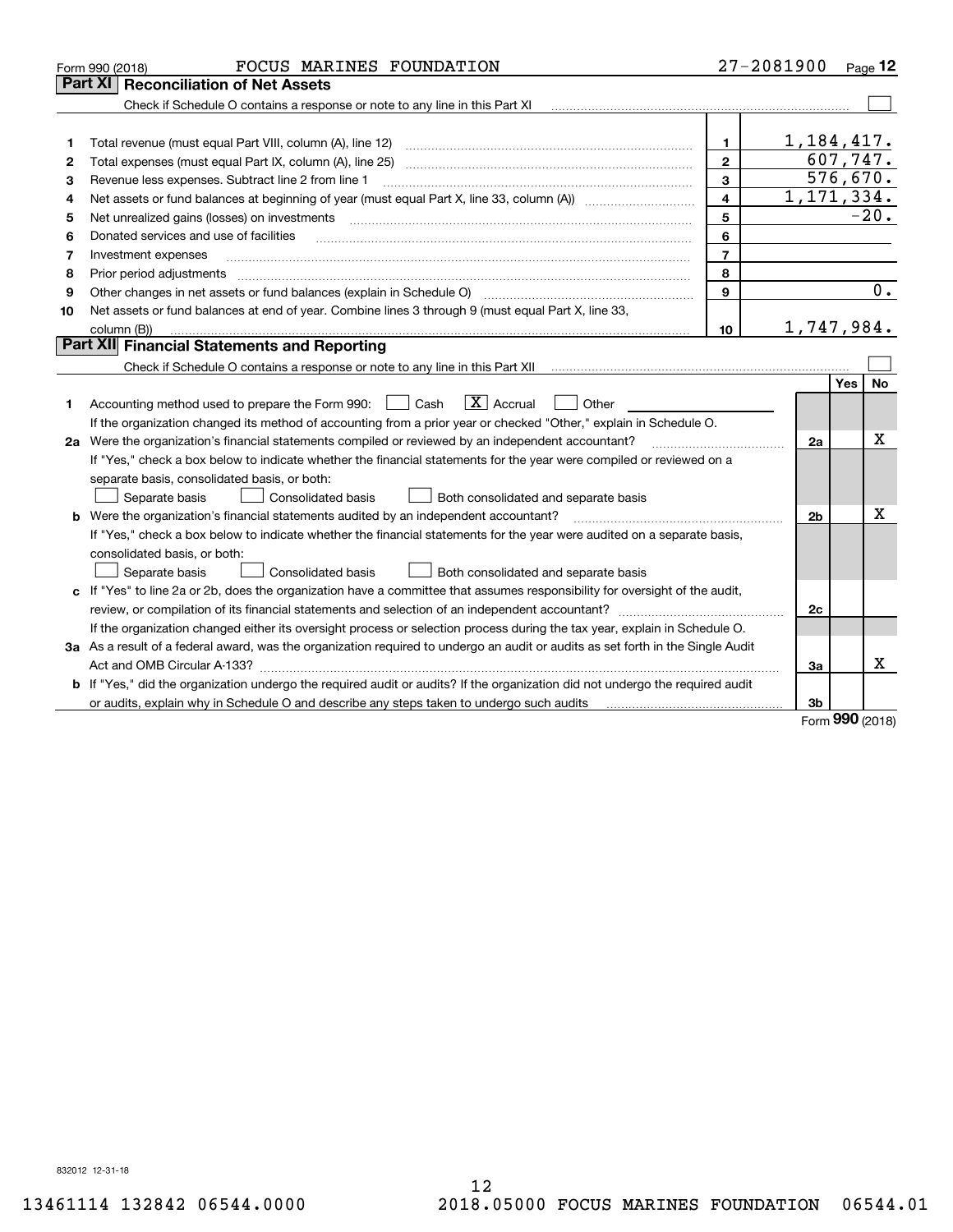| <b>SCHEDULE A</b> |
|-------------------|
|-------------------|

Department of the Treasury

**(Form 990 or 990-EZ)**

# **Public Charity Status and Public Support**

**Complete if the organization is a section 501(c)(3) organization or a section 4947(a)(1) nonexempt charitable trust.**

| Attach to Form 990 or Form 990-EZ.                          |
|-------------------------------------------------------------|
| uw ire aou/Eorm000 for inetructions and the latest informal |

| OMB No. 1545-0047     |
|-----------------------|
| 2018                  |
| <b>Open to Public</b> |

| Internal Revenue Service<br>$\blacktriangleright$ Go to www.irs.gov/Form990 for instructions and the latest information. |            |                                                                                                                                                                            |  |                                                                                                 |                                                                                                                                                                                                                                  |     | <b>Inspection</b>                                              |                            |  |                                       |  |
|--------------------------------------------------------------------------------------------------------------------------|------------|----------------------------------------------------------------------------------------------------------------------------------------------------------------------------|--|-------------------------------------------------------------------------------------------------|----------------------------------------------------------------------------------------------------------------------------------------------------------------------------------------------------------------------------------|-----|----------------------------------------------------------------|----------------------------|--|---------------------------------------|--|
|                                                                                                                          |            | Name of the organization                                                                                                                                                   |  |                                                                                                 |                                                                                                                                                                                                                                  |     |                                                                |                            |  | <b>Employer identification number</b> |  |
|                                                                                                                          |            |                                                                                                                                                                            |  |                                                                                                 | FOCUS MARINES FOUNDATION                                                                                                                                                                                                         |     |                                                                |                            |  | 27-2081900                            |  |
| Part I                                                                                                                   |            |                                                                                                                                                                            |  | Reason for Public Charity Status (All organizations must complete this part.) See instructions. |                                                                                                                                                                                                                                  |     |                                                                |                            |  |                                       |  |
|                                                                                                                          |            |                                                                                                                                                                            |  |                                                                                                 | The organization is not a private foundation because it is: (For lines 1 through 12, check only one box.)                                                                                                                        |     |                                                                |                            |  |                                       |  |
| 1                                                                                                                        |            |                                                                                                                                                                            |  |                                                                                                 | A church, convention of churches, or association of churches described in section 170(b)(1)(A)(i).                                                                                                                               |     |                                                                |                            |  |                                       |  |
| 2                                                                                                                        |            |                                                                                                                                                                            |  |                                                                                                 | A school described in section 170(b)(1)(A)(ii). (Attach Schedule E (Form 990 or 990-EZ).)                                                                                                                                        |     |                                                                |                            |  |                                       |  |
| 3                                                                                                                        |            |                                                                                                                                                                            |  |                                                                                                 | A hospital or a cooperative hospital service organization described in section 170(b)(1)(A)(iii).                                                                                                                                |     |                                                                |                            |  |                                       |  |
| 4                                                                                                                        |            |                                                                                                                                                                            |  |                                                                                                 | A medical research organization operated in conjunction with a hospital described in section 170(b)(1)(A)(iii). Enter the hospital's name,                                                                                       |     |                                                                |                            |  |                                       |  |
|                                                                                                                          |            | city, and state:                                                                                                                                                           |  |                                                                                                 |                                                                                                                                                                                                                                  |     |                                                                |                            |  |                                       |  |
| 5                                                                                                                        |            | An organization operated for the benefit of a college or university owned or operated by a governmental unit described in<br>section 170(b)(1)(A)(iv). (Complete Part II.) |  |                                                                                                 |                                                                                                                                                                                                                                  |     |                                                                |                            |  |                                       |  |
| 6                                                                                                                        |            |                                                                                                                                                                            |  |                                                                                                 | A federal, state, or local government or governmental unit described in section 170(b)(1)(A)(v).                                                                                                                                 |     |                                                                |                            |  |                                       |  |
|                                                                                                                          | $7 \times$ |                                                                                                                                                                            |  |                                                                                                 | An organization that normally receives a substantial part of its support from a governmental unit or from the general public described in                                                                                        |     |                                                                |                            |  |                                       |  |
|                                                                                                                          |            |                                                                                                                                                                            |  | section 170(b)(1)(A)(vi). (Complete Part II.)                                                   |                                                                                                                                                                                                                                  |     |                                                                |                            |  |                                       |  |
| 8                                                                                                                        |            |                                                                                                                                                                            |  |                                                                                                 | A community trust described in section 170(b)(1)(A)(vi). (Complete Part II.)                                                                                                                                                     |     |                                                                |                            |  |                                       |  |
| 9                                                                                                                        |            |                                                                                                                                                                            |  |                                                                                                 | An agricultural research organization described in section 170(b)(1)(A)(ix) operated in conjunction with a land-grant college                                                                                                    |     |                                                                |                            |  |                                       |  |
|                                                                                                                          |            |                                                                                                                                                                            |  |                                                                                                 | or university or a non-land-grant college of agriculture (see instructions). Enter the name, city, and state of the college or                                                                                                   |     |                                                                |                            |  |                                       |  |
|                                                                                                                          |            | university:                                                                                                                                                                |  |                                                                                                 |                                                                                                                                                                                                                                  |     |                                                                |                            |  |                                       |  |
| 10                                                                                                                       |            |                                                                                                                                                                            |  |                                                                                                 | An organization that normally receives: (1) more than 33 1/3% of its support from contributions, membership fees, and gross receipts from                                                                                        |     |                                                                |                            |  |                                       |  |
|                                                                                                                          |            |                                                                                                                                                                            |  |                                                                                                 | activities related to its exempt functions - subject to certain exceptions, and (2) no more than 33 1/3% of its support from gross investment                                                                                    |     |                                                                |                            |  |                                       |  |
|                                                                                                                          |            |                                                                                                                                                                            |  |                                                                                                 | income and unrelated business taxable income (less section 511 tax) from businesses acquired by the organization after June 30, 1975.                                                                                            |     |                                                                |                            |  |                                       |  |
|                                                                                                                          |            |                                                                                                                                                                            |  | See section 509(a)(2). (Complete Part III.)                                                     |                                                                                                                                                                                                                                  |     |                                                                |                            |  |                                       |  |
| 11                                                                                                                       |            |                                                                                                                                                                            |  |                                                                                                 | An organization organized and operated exclusively to test for public safety. See section 509(a)(4).                                                                                                                             |     |                                                                |                            |  |                                       |  |
| 12                                                                                                                       |            |                                                                                                                                                                            |  |                                                                                                 | An organization organized and operated exclusively for the benefit of, to perform the functions of, or to carry out the purposes of one or                                                                                       |     |                                                                |                            |  |                                       |  |
|                                                                                                                          |            |                                                                                                                                                                            |  |                                                                                                 | more publicly supported organizations described in section 509(a)(1) or section 509(a)(2). See section 509(a)(3). Check the box in                                                                                               |     |                                                                |                            |  |                                       |  |
|                                                                                                                          |            |                                                                                                                                                                            |  |                                                                                                 | lines 12a through 12d that describes the type of supporting organization and complete lines 12e, 12f, and 12g.                                                                                                                   |     |                                                                |                            |  |                                       |  |
| a                                                                                                                        |            |                                                                                                                                                                            |  |                                                                                                 | Type I. A supporting organization operated, supervised, or controlled by its supported organization(s), typically by giving                                                                                                      |     |                                                                |                            |  |                                       |  |
|                                                                                                                          |            |                                                                                                                                                                            |  |                                                                                                 | the supported organization(s) the power to regularly appoint or elect a majority of the directors or trustees of the supporting                                                                                                  |     |                                                                |                            |  |                                       |  |
|                                                                                                                          |            |                                                                                                                                                                            |  | organization. You must complete Part IV, Sections A and B.                                      |                                                                                                                                                                                                                                  |     |                                                                |                            |  |                                       |  |
| b                                                                                                                        |            |                                                                                                                                                                            |  |                                                                                                 | Type II. A supporting organization supervised or controlled in connection with its supported organization(s), by having                                                                                                          |     |                                                                |                            |  |                                       |  |
|                                                                                                                          |            |                                                                                                                                                                            |  |                                                                                                 | control or management of the supporting organization vested in the same persons that control or manage the supported                                                                                                             |     |                                                                |                            |  |                                       |  |
|                                                                                                                          |            |                                                                                                                                                                            |  |                                                                                                 | organization(s). You must complete Part IV, Sections A and C.                                                                                                                                                                    |     |                                                                |                            |  |                                       |  |
| с                                                                                                                        |            |                                                                                                                                                                            |  |                                                                                                 | Type III functionally integrated. A supporting organization operated in connection with, and functionally integrated with,<br>its supported organization(s) (see instructions). You must complete Part IV, Sections A, D, and E. |     |                                                                |                            |  |                                       |  |
| d                                                                                                                        |            |                                                                                                                                                                            |  |                                                                                                 | Type III non-functionally integrated. A supporting organization operated in connection with its supported organization(s)                                                                                                        |     |                                                                |                            |  |                                       |  |
|                                                                                                                          |            |                                                                                                                                                                            |  |                                                                                                 | that is not functionally integrated. The organization generally must satisfy a distribution requirement and an attentiveness                                                                                                     |     |                                                                |                            |  |                                       |  |
|                                                                                                                          |            |                                                                                                                                                                            |  |                                                                                                 | requirement (see instructions). You must complete Part IV, Sections A and D, and Part V.                                                                                                                                         |     |                                                                |                            |  |                                       |  |
| е                                                                                                                        |            |                                                                                                                                                                            |  |                                                                                                 | Check this box if the organization received a written determination from the IRS that it is a Type I, Type II, Type III                                                                                                          |     |                                                                |                            |  |                                       |  |
|                                                                                                                          |            |                                                                                                                                                                            |  |                                                                                                 | functionally integrated, or Type III non-functionally integrated supporting organization.                                                                                                                                        |     |                                                                |                            |  |                                       |  |
|                                                                                                                          |            | f Enter the number of supported organizations                                                                                                                              |  |                                                                                                 |                                                                                                                                                                                                                                  |     |                                                                |                            |  |                                       |  |
|                                                                                                                          |            |                                                                                                                                                                            |  | Provide the following information about the supported organization(s).                          |                                                                                                                                                                                                                                  |     |                                                                |                            |  |                                       |  |
|                                                                                                                          |            | (i) Name of supported                                                                                                                                                      |  | (ii) EIN                                                                                        | (iii) Type of organization<br>(described on lines 1-10                                                                                                                                                                           |     | (iv) Is the organization listed<br>in your governing document? | (v) Amount of monetary     |  | (vi) Amount of other                  |  |
|                                                                                                                          |            | organization                                                                                                                                                               |  |                                                                                                 | above (see instructions))                                                                                                                                                                                                        | Yes | No                                                             | support (see instructions) |  | support (see instructions)            |  |
|                                                                                                                          |            |                                                                                                                                                                            |  |                                                                                                 |                                                                                                                                                                                                                                  |     |                                                                |                            |  |                                       |  |
|                                                                                                                          |            |                                                                                                                                                                            |  |                                                                                                 |                                                                                                                                                                                                                                  |     |                                                                |                            |  |                                       |  |
|                                                                                                                          |            |                                                                                                                                                                            |  |                                                                                                 |                                                                                                                                                                                                                                  |     |                                                                |                            |  |                                       |  |
|                                                                                                                          |            |                                                                                                                                                                            |  |                                                                                                 |                                                                                                                                                                                                                                  |     |                                                                |                            |  |                                       |  |
|                                                                                                                          |            |                                                                                                                                                                            |  |                                                                                                 |                                                                                                                                                                                                                                  |     |                                                                |                            |  |                                       |  |
|                                                                                                                          |            |                                                                                                                                                                            |  |                                                                                                 |                                                                                                                                                                                                                                  |     |                                                                |                            |  |                                       |  |
|                                                                                                                          |            |                                                                                                                                                                            |  |                                                                                                 |                                                                                                                                                                                                                                  |     |                                                                |                            |  |                                       |  |
|                                                                                                                          |            |                                                                                                                                                                            |  |                                                                                                 |                                                                                                                                                                                                                                  |     |                                                                |                            |  |                                       |  |
|                                                                                                                          |            |                                                                                                                                                                            |  |                                                                                                 |                                                                                                                                                                                                                                  |     |                                                                |                            |  |                                       |  |
|                                                                                                                          |            |                                                                                                                                                                            |  |                                                                                                 |                                                                                                                                                                                                                                  |     |                                                                |                            |  |                                       |  |

**Total**

LHA For Paperwork Reduction Act Notice, see the Instructions for Form 990 or 990-EZ. 832021 10-11-18 Schedule A (Form 990 or 990-EZ) 2018 13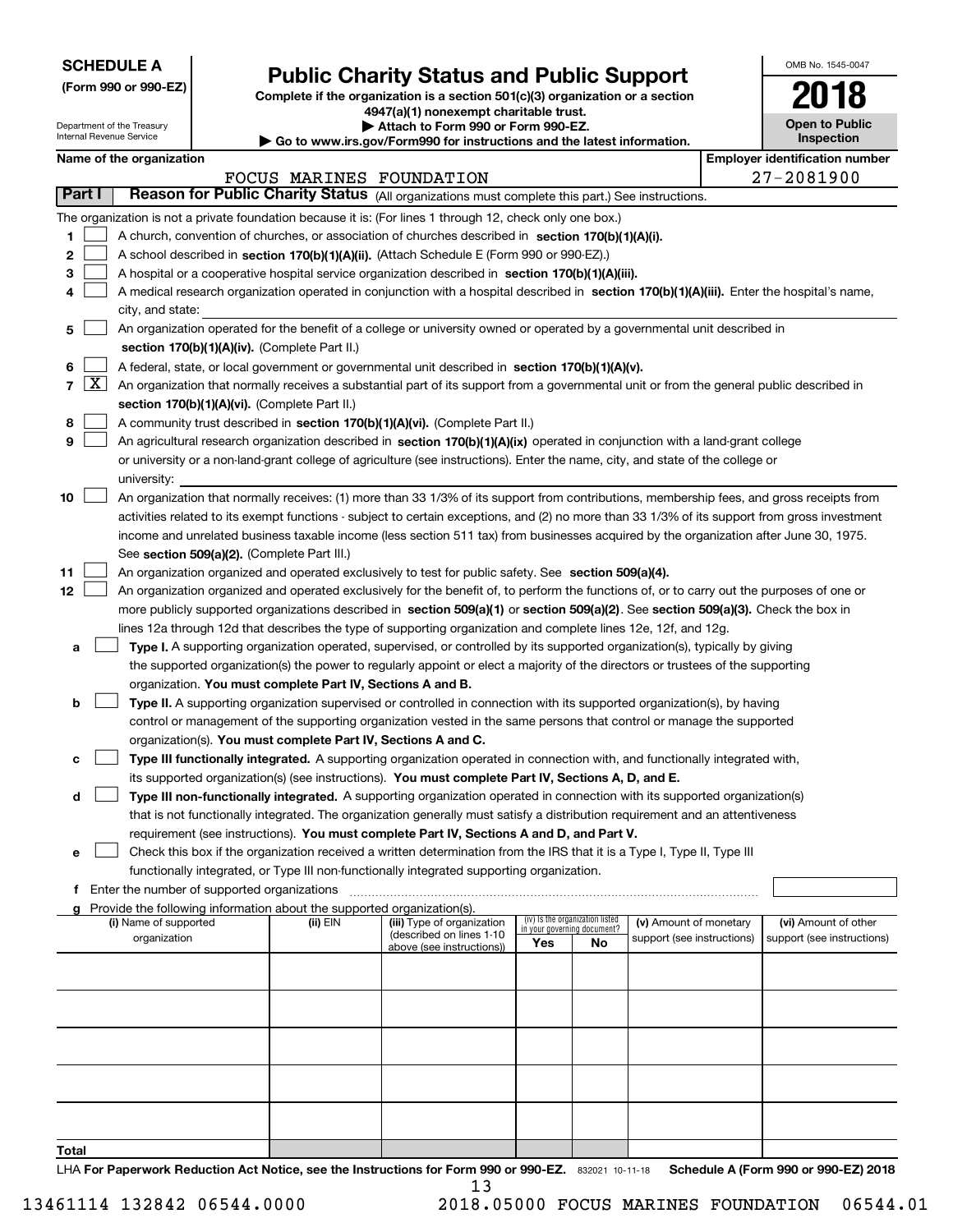27-2081900 Page 2

(Complete only if you checked the box on line 5, 7, or 8 of Part I or if the organization failed to qualify under Part III. If the organization fails to qualify under the tests listed below, please complete Part III.) **Part II Support Schedule for Organizations Described in Sections 170(b)(1)(A)(iv) and 170(b)(1)(A)(vi)**

|     | <b>Section A. Public Support</b>                                                                                                                                                            |           |            |            |            |          |                                |  |  |
|-----|---------------------------------------------------------------------------------------------------------------------------------------------------------------------------------------------|-----------|------------|------------|------------|----------|--------------------------------|--|--|
|     | Calendar year (or fiscal year beginning in)                                                                                                                                                 | (a) 2014  | $(b)$ 2015 | $(c)$ 2016 | $(d)$ 2017 | (e) 2018 | (f) Total                      |  |  |
|     | 1 Gifts, grants, contributions, and                                                                                                                                                         |           |            |            |            |          |                                |  |  |
|     | membership fees received. (Do not                                                                                                                                                           |           |            |            |            |          |                                |  |  |
|     | include any "unusual grants.")                                                                                                                                                              | 682, 639. | 944, 964.  | 861,865.   | 825,025.   | 1159368. | 4473861.                       |  |  |
|     | 2 Tax revenues levied for the organ-                                                                                                                                                        |           |            |            |            |          |                                |  |  |
|     | ization's benefit and either paid to                                                                                                                                                        |           |            |            |            |          |                                |  |  |
|     | or expended on its behalf                                                                                                                                                                   |           |            |            |            |          |                                |  |  |
|     | 3 The value of services or facilities                                                                                                                                                       |           |            |            |            |          |                                |  |  |
|     | furnished by a governmental unit to                                                                                                                                                         |           |            |            |            |          |                                |  |  |
|     | the organization without charge                                                                                                                                                             |           |            |            |            |          |                                |  |  |
|     | <b>Total.</b> Add lines 1 through 3                                                                                                                                                         | 682,639.  | 944,964.   | 861,865.   | 825,025.   | 1159368. | 4473861.                       |  |  |
|     | 5 The portion of total contributions                                                                                                                                                        |           |            |            |            |          |                                |  |  |
|     | by each person (other than a                                                                                                                                                                |           |            |            |            |          |                                |  |  |
|     | governmental unit or publicly                                                                                                                                                               |           |            |            |            |          |                                |  |  |
|     | supported organization) included                                                                                                                                                            |           |            |            |            |          |                                |  |  |
|     | on line 1 that exceeds 2% of the                                                                                                                                                            |           |            |            |            |          |                                |  |  |
|     | amount shown on line 11,                                                                                                                                                                    |           |            |            |            |          |                                |  |  |
|     | column (f)                                                                                                                                                                                  |           |            |            |            |          | 1154198.                       |  |  |
|     |                                                                                                                                                                                             |           |            |            |            |          | 3319663.                       |  |  |
|     | 6 Public support. Subtract line 5 from line 4.<br><b>Section B. Total Support</b>                                                                                                           |           |            |            |            |          |                                |  |  |
|     |                                                                                                                                                                                             |           |            |            |            |          |                                |  |  |
|     | Calendar year (or fiscal year beginning in)                                                                                                                                                 | (a) 2014  | $(b)$ 2015 | $(c)$ 2016 | $(d)$ 2017 | (e) 2018 | (f) Total                      |  |  |
|     | <b>7</b> Amounts from line 4                                                                                                                                                                | 682,639.  | 944,964.   | 861,865.   | 825,025.   | 1159368. | 4473861.                       |  |  |
|     | 8 Gross income from interest,                                                                                                                                                               |           |            |            |            |          |                                |  |  |
|     | dividends, payments received on                                                                                                                                                             |           |            |            |            |          |                                |  |  |
|     | securities loans, rents, royalties,                                                                                                                                                         |           |            |            |            |          |                                |  |  |
|     | and income from similar sources                                                                                                                                                             | 79.       | 127.       | 410.       | 2,266.     | 5,385.   | 8, 267.                        |  |  |
|     | <b>9</b> Net income from unrelated business                                                                                                                                                 |           |            |            |            |          |                                |  |  |
|     | activities, whether or not the                                                                                                                                                              |           |            |            |            |          |                                |  |  |
|     | business is regularly carried on                                                                                                                                                            | 229.      |            | 6,472.     |            | 19,698.  | 26,399.                        |  |  |
|     | 10 Other income. Do not include gain                                                                                                                                                        |           |            |            |            |          |                                |  |  |
|     | or loss from the sale of capital                                                                                                                                                            |           |            |            |            |          |                                |  |  |
|     | assets (Explain in Part VI.)                                                                                                                                                                |           |            |            |            |          |                                |  |  |
|     | 11 Total support. Add lines 7 through 10                                                                                                                                                    |           |            |            |            |          | 4508527.                       |  |  |
|     | 12 Gross receipts from related activities, etc. (see instructions)                                                                                                                          |           |            |            |            | 12       |                                |  |  |
|     | 13 First five years. If the Form 990 is for the organization's first, second, third, fourth, or fifth tax year as a section 501(c)(3)                                                       |           |            |            |            |          |                                |  |  |
|     | organization, check this box and stop here                                                                                                                                                  |           |            |            |            |          |                                |  |  |
|     | <b>Section C. Computation of Public Support Percentage</b>                                                                                                                                  |           |            |            |            |          |                                |  |  |
|     | 14 Public support percentage for 2018 (line 6, column (f) divided by line 11, column (f) <i>manumanomeron</i>                                                                               |           |            |            |            | 14       | 73.63<br>%                     |  |  |
|     |                                                                                                                                                                                             |           |            |            |            | 15       | 76.71<br>$\%$                  |  |  |
|     | 16a 33 1/3% support test - 2018. If the organization did not check the box on line 13, and line 14 is 33 1/3% or more, check this box and                                                   |           |            |            |            |          |                                |  |  |
|     | stop here. The organization qualifies as a publicly supported organization                                                                                                                  |           |            |            |            |          | $\blacktriangleright$ $\mid$ X |  |  |
|     | b 33 1/3% support test - 2017. If the organization did not check a box on line 13 or 16a, and line 15 is 33 1/3% or more, check this box                                                    |           |            |            |            |          |                                |  |  |
|     | and stop here. The organization qualifies as a publicly supported organization                                                                                                              |           |            |            |            |          |                                |  |  |
|     | 17a 10% -facts-and-circumstances test - 2018. If the organization did not check a box on line 13, 16a, or 16b, and line 14 is 10% or more,                                                  |           |            |            |            |          |                                |  |  |
|     | and if the organization meets the "facts-and-circumstances" test, check this box and stop here. Explain in Part VI how the organization                                                     |           |            |            |            |          |                                |  |  |
|     | meets the "facts-and-circumstances" test. The organization qualifies as a publicly supported organization                                                                                   |           |            |            |            |          |                                |  |  |
|     |                                                                                                                                                                                             |           |            |            |            |          |                                |  |  |
|     | <b>b 10% -facts-and-circumstances test - 2017.</b> If the organization did not check a box on line 13, 16a, 16b, or 17a, and line 15 is 10% or                                              |           |            |            |            |          |                                |  |  |
|     | more, and if the organization meets the "facts-and-circumstances" test, check this box and stop here. Explain in Part VI how the                                                            |           |            |            |            |          |                                |  |  |
|     | organization meets the "facts-and-circumstances" test. The organization qualifies as a publicly supported organization                                                                      |           |            |            |            |          |                                |  |  |
| 18. | Private foundation. If the organization did not check a box on line 13, 16a, 16b, 17a, or 17b, check this box and see instructions<br>$A \cup A$ , $B \cap B$ and $A \cap B$ and $A \cap B$ |           |            |            |            |          |                                |  |  |

**Schedule A (Form 990 or 990-EZ) 2018**

832022 10-11-18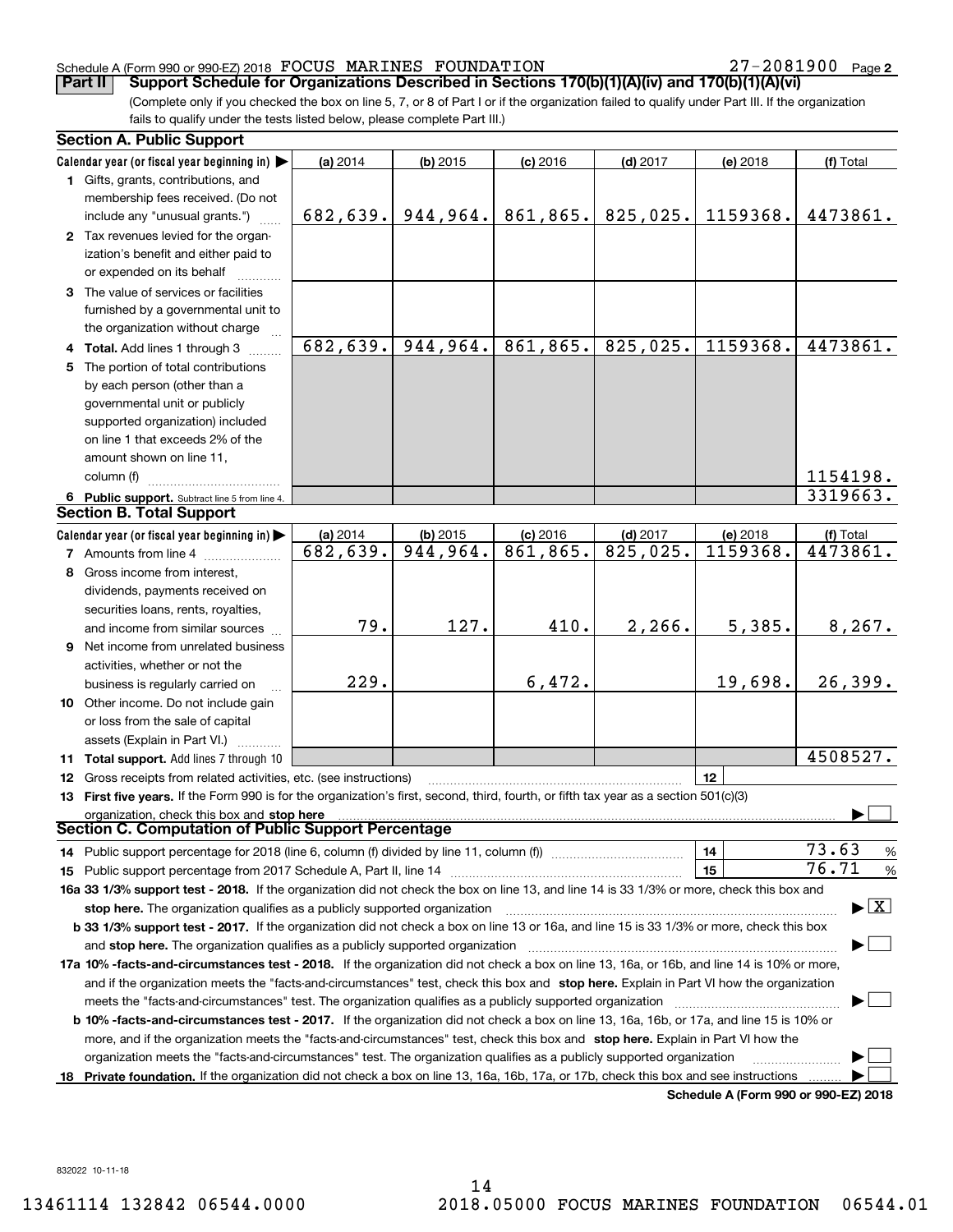(Complete only if you checked the box on line 10 of Part I or if the organization failed to qualify under Part II. If the organization fails to qualify under the tests listed below, please complete Part II.)

|    | <b>Section A. Public Support</b>                                                                                                                                                                                                  |            |          |                 |            |          |                                      |
|----|-----------------------------------------------------------------------------------------------------------------------------------------------------------------------------------------------------------------------------------|------------|----------|-----------------|------------|----------|--------------------------------------|
|    | Calendar year (or fiscal year beginning in) $\blacktriangleright$                                                                                                                                                                 | (a) 2014   | (b) 2015 | <b>(c)</b> 2016 | $(d)$ 2017 | (e) 2018 | (f) Total                            |
|    | 1 Gifts, grants, contributions, and                                                                                                                                                                                               |            |          |                 |            |          |                                      |
|    | membership fees received. (Do not                                                                                                                                                                                                 |            |          |                 |            |          |                                      |
|    | include any "unusual grants.")                                                                                                                                                                                                    |            |          |                 |            |          |                                      |
|    | <b>2</b> Gross receipts from admissions,<br>merchandise sold or services per-<br>formed, or facilities furnished in<br>any activity that is related to the<br>organization's tax-exempt purpose                                   |            |          |                 |            |          |                                      |
|    | 3 Gross receipts from activities that<br>are not an unrelated trade or bus-                                                                                                                                                       |            |          |                 |            |          |                                      |
|    | iness under section 513                                                                                                                                                                                                           |            |          |                 |            |          |                                      |
|    | 4 Tax revenues levied for the organ-                                                                                                                                                                                              |            |          |                 |            |          |                                      |
|    | ization's benefit and either paid to<br>or expended on its behalf<br>.                                                                                                                                                            |            |          |                 |            |          |                                      |
|    | 5 The value of services or facilities<br>furnished by a governmental unit to                                                                                                                                                      |            |          |                 |            |          |                                      |
|    | the organization without charge                                                                                                                                                                                                   |            |          |                 |            |          |                                      |
|    | <b>6 Total.</b> Add lines 1 through 5                                                                                                                                                                                             |            |          |                 |            |          |                                      |
|    | 7a Amounts included on lines 1, 2, and<br>3 received from disqualified persons                                                                                                                                                    |            |          |                 |            |          |                                      |
|    | <b>b</b> Amounts included on lines 2 and 3 received<br>from other than disqualified persons that<br>exceed the greater of \$5,000 or 1% of the<br>amount on line 13 for the year                                                  |            |          |                 |            |          |                                      |
|    | c Add lines 7a and 7b                                                                                                                                                                                                             |            |          |                 |            |          |                                      |
|    | 8 Public support. (Subtract line 7c from line 6.)<br><b>Section B. Total Support</b>                                                                                                                                              |            |          |                 |            |          |                                      |
|    | Calendar year (or fiscal year beginning in)                                                                                                                                                                                       | (a) $2014$ | (b) 2015 | <b>(c)</b> 2016 | $(d)$ 2017 | (e) 2018 | (f) Total                            |
|    | 9 Amounts from line 6                                                                                                                                                                                                             |            |          |                 |            |          |                                      |
|    | <b>10a</b> Gross income from interest,<br>dividends, payments received on<br>securities loans, rents, royalties,<br>and income from similar sources                                                                               |            |          |                 |            |          |                                      |
|    | <b>b</b> Unrelated business taxable income<br>(less section 511 taxes) from businesses                                                                                                                                            |            |          |                 |            |          |                                      |
|    | acquired after June 30, 1975                                                                                                                                                                                                      |            |          |                 |            |          |                                      |
|    | c Add lines 10a and 10b<br>11 Net income from unrelated business<br>activities not included in line 10b,<br>whether or not the business is<br>regularly carried on                                                                |            |          |                 |            |          |                                      |
|    | 12 Other income. Do not include gain<br>or loss from the sale of capital<br>assets (Explain in Part VI.)                                                                                                                          |            |          |                 |            |          |                                      |
|    | 13 Total support. (Add lines 9, 10c, 11, and 12.)                                                                                                                                                                                 |            |          |                 |            |          |                                      |
|    | 14 First five years. If the Form 990 is for the organization's first, second, third, fourth, or fifth tax year as a section 501(c)(3) organization,                                                                               |            |          |                 |            |          |                                      |
|    | check this box and stop here <b>contained and intervention contained</b> and intervention and stop here <b>contained and stop here contained and stop here contained and stop here contained and stop here contained and stop</b> |            |          |                 |            |          |                                      |
|    | <b>Section C. Computation of Public Support Percentage</b>                                                                                                                                                                        |            |          |                 |            |          |                                      |
|    |                                                                                                                                                                                                                                   |            |          |                 |            | 15       | %                                    |
|    | 16 Public support percentage from 2017 Schedule A, Part III, line 15                                                                                                                                                              |            |          |                 |            | 16       | %                                    |
|    | <b>Section D. Computation of Investment Income Percentage</b>                                                                                                                                                                     |            |          |                 |            |          |                                      |
| 17 | Investment income percentage for 2018 (line 10c, column (f), divided by line 13, column (f))                                                                                                                                      |            |          |                 |            | 17       | $\%$                                 |
| 18 | Investment income percentage from 2017 Schedule A, Part III, line 17                                                                                                                                                              |            |          |                 |            | 18       | %                                    |
|    | 19a 33 1/3% support tests - 2018. If the organization did not check the box on line 14, and line 15 is more than 33 1/3%, and line 17 is not                                                                                      |            |          |                 |            |          |                                      |
|    | more than 33 1/3%, check this box and stop here. The organization qualifies as a publicly supported organization                                                                                                                  |            |          |                 |            |          | ▶                                    |
|    | b 33 1/3% support tests - 2017. If the organization did not check a box on line 14 or line 19a, and line 16 is more than 33 1/3%, and                                                                                             |            |          |                 |            |          |                                      |
|    | line 18 is not more than 33 1/3%, check this box and stop here. The organization qualifies as a publicly supported organization                                                                                                   |            |          |                 |            |          |                                      |
| 20 | Private foundation. If the organization did not check a box on line 14, 19a, or 19b, check this box and see instructions                                                                                                          |            |          |                 |            |          |                                      |
|    | 832023 10-11-18                                                                                                                                                                                                                   |            | 15       |                 |            |          | Schedule A (Form 990 or 990-EZ) 2018 |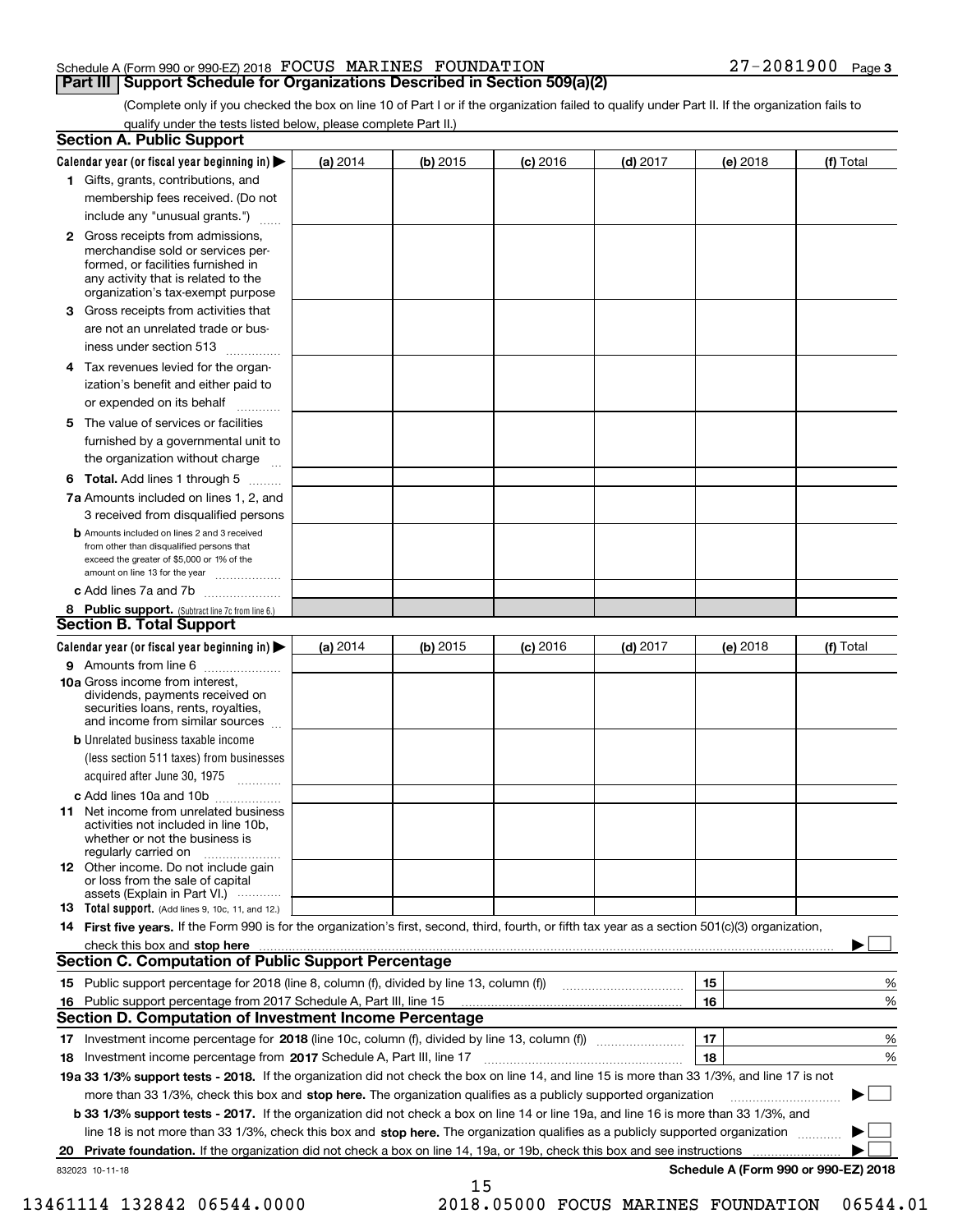## **Part IV Supporting Organizations**

(Complete only if you checked a box in line 12 on Part I. If you checked 12a of Part I, complete Sections A and B. If you checked 12b of Part I, complete Sections A and C. If you checked 12c of Part I, complete Sections A, D, and E. If you checked 12d of Part I, complete Sections A and D, and complete Part V.)

#### **Section A. All Supporting Organizations**

- **1** Are all of the organization's supported organizations listed by name in the organization's governing documents? If "No," describe in **Part VI** how the supported organizations are designated. If designated by *class or purpose, describe the designation. If historic and continuing relationship, explain.*
- **2** Did the organization have any supported organization that does not have an IRS determination of status under section 509(a)(1) or (2)? If "Yes," explain in Part VI how the organization determined that the supported *organization was described in section 509(a)(1) or (2).*
- **3a** Did the organization have a supported organization described in section 501(c)(4), (5), or (6)? If "Yes," answer *(b) and (c) below.*
- **b** Did the organization confirm that each supported organization qualified under section 501(c)(4), (5), or (6) and satisfied the public support tests under section 509(a)(2)? If "Yes," describe in **Part VI** when and how the *organization made the determination.*
- **c**Did the organization ensure that all support to such organizations was used exclusively for section 170(c)(2)(B) purposes? If "Yes," explain in **Part VI** what controls the organization put in place to ensure such use.
- **4a***If* Was any supported organization not organized in the United States ("foreign supported organization")? *"Yes," and if you checked 12a or 12b in Part I, answer (b) and (c) below.*
- **b** Did the organization have ultimate control and discretion in deciding whether to make grants to the foreign supported organization? If "Yes," describe in **Part VI** how the organization had such control and discretion *despite being controlled or supervised by or in connection with its supported organizations.*
- **c** Did the organization support any foreign supported organization that does not have an IRS determination under sections 501(c)(3) and 509(a)(1) or (2)? If "Yes," explain in **Part VI** what controls the organization used *to ensure that all support to the foreign supported organization was used exclusively for section 170(c)(2)(B) purposes.*
- **5a** Did the organization add, substitute, or remove any supported organizations during the tax year? If "Yes," answer (b) and (c) below (if applicable). Also, provide detail in **Part VI,** including (i) the names and EIN *numbers of the supported organizations added, substituted, or removed; (ii) the reasons for each such action; (iii) the authority under the organization's organizing document authorizing such action; and (iv) how the action was accomplished (such as by amendment to the organizing document).*
- **b** Type I or Type II only. Was any added or substituted supported organization part of a class already designated in the organization's organizing document?
- **cSubstitutions only.**  Was the substitution the result of an event beyond the organization's control?
- **6** Did the organization provide support (whether in the form of grants or the provision of services or facilities) to **Part VI.** *If "Yes," provide detail in* support or benefit one or more of the filing organization's supported organizations? anyone other than (i) its supported organizations, (ii) individuals that are part of the charitable class benefited by one or more of its supported organizations, or (iii) other supporting organizations that also
- **7**Did the organization provide a grant, loan, compensation, or other similar payment to a substantial contributor *If "Yes," complete Part I of Schedule L (Form 990 or 990-EZ).* regard to a substantial contributor? (as defined in section 4958(c)(3)(C)), a family member of a substantial contributor, or a 35% controlled entity with
- **8** Did the organization make a loan to a disqualified person (as defined in section 4958) not described in line 7? *If "Yes," complete Part I of Schedule L (Form 990 or 990-EZ).*
- **9a** Was the organization controlled directly or indirectly at any time during the tax year by one or more in section 509(a)(1) or (2))? If "Yes," *provide detail in* <code>Part VI.</code> disqualified persons as defined in section 4946 (other than foundation managers and organizations described
- **b** Did one or more disqualified persons (as defined in line 9a) hold a controlling interest in any entity in which the supporting organization had an interest? If "Yes," provide detail in P**art VI**.
- **c**Did a disqualified person (as defined in line 9a) have an ownership interest in, or derive any personal benefit from, assets in which the supporting organization also had an interest? If "Yes," provide detail in P**art VI.**
- **10a** Was the organization subject to the excess business holdings rules of section 4943 because of section supporting organizations)? If "Yes," answer 10b below. 4943(f) (regarding certain Type II supporting organizations, and all Type III non-functionally integrated
- **b** Did the organization have any excess business holdings in the tax year? (Use Schedule C, Form 4720, to *determine whether the organization had excess business holdings.)*

16

832024 10-11-18

**Schedule A (Form 990 or 990-EZ) 2018**

**1**

**2**

**3a**

**3b**

**3c**

**4a**

**4b**

**4c**

**5a**

**5b5c**

**6**

**7**

**8**

**9a**

**9b**

**9c**

**10a**

**10b**

**YesNo**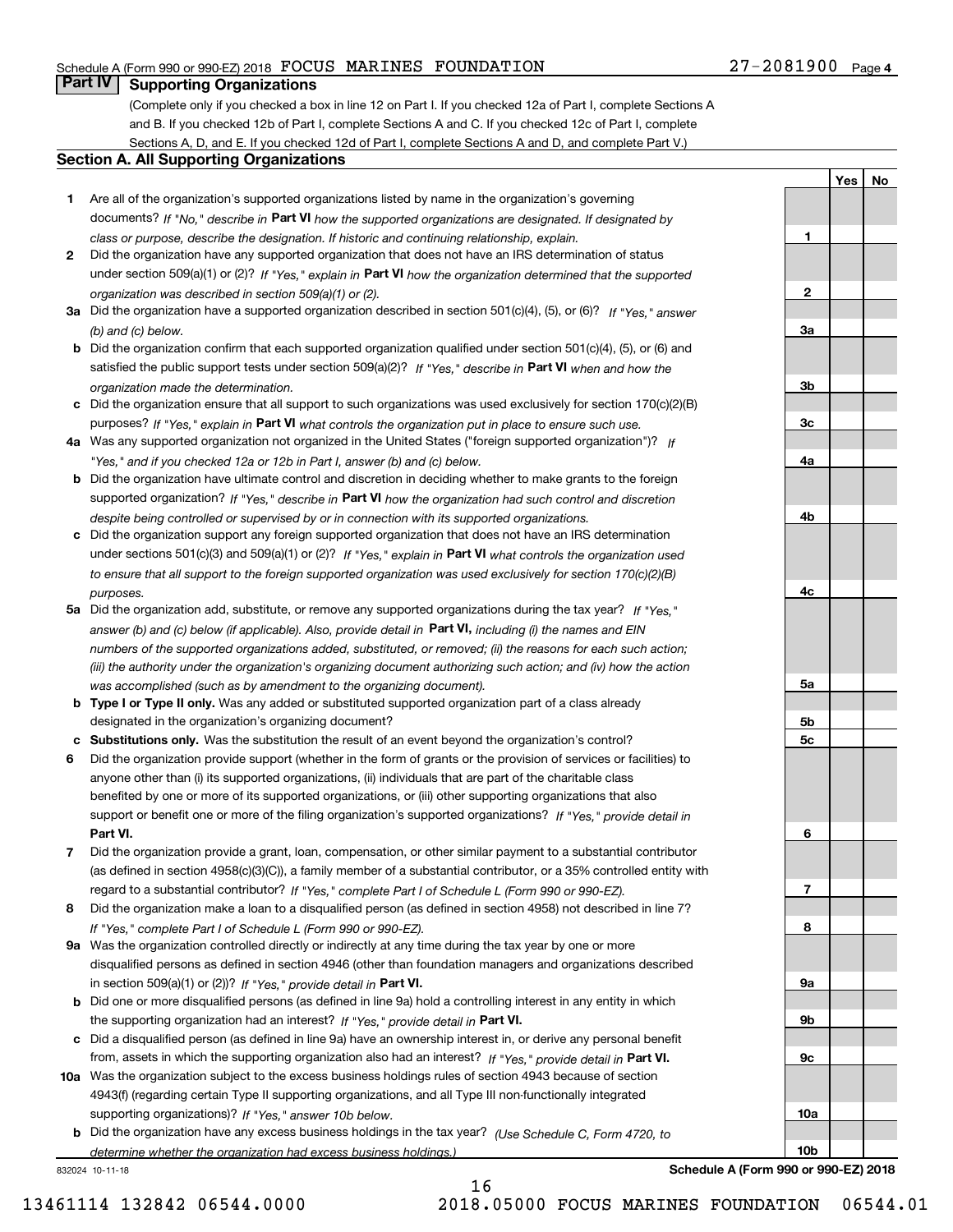## Schedule A (Form 990 or 990-EZ) 2018 Page FOCUS MARINES FOUNDATION 27-2081900 **Part IV** Supporting Organizations (*continued*)

|    |                                                                                                                                                                              |                 | Yes | No |
|----|------------------------------------------------------------------------------------------------------------------------------------------------------------------------------|-----------------|-----|----|
| 11 | Has the organization accepted a gift or contribution from any of the following persons?                                                                                      |                 |     |    |
|    | a A person who directly or indirectly controls, either alone or together with persons described in (b) and (c)                                                               |                 |     |    |
|    | below, the governing body of a supported organization?                                                                                                                       | 11a             |     |    |
|    | <b>b</b> A family member of a person described in (a) above?                                                                                                                 | 11 <sub>b</sub> |     |    |
|    |                                                                                                                                                                              | 11c             |     |    |
|    | c A 35% controlled entity of a person described in (a) or (b) above? If "Yes" to a, b, or c, provide detail in Part VI.<br><b>Section B. Type I Supporting Organizations</b> |                 |     |    |
|    |                                                                                                                                                                              |                 |     |    |
|    |                                                                                                                                                                              |                 | Yes | No |
| 1  | Did the directors, trustees, or membership of one or more supported organizations have the power to                                                                          |                 |     |    |
|    | regularly appoint or elect at least a majority of the organization's directors or trustees at all times during the                                                           |                 |     |    |
|    | tax year? If "No," describe in Part VI how the supported organization(s) effectively operated, supervised, or                                                                |                 |     |    |
|    | controlled the organization's activities. If the organization had more than one supported organization,                                                                      |                 |     |    |
|    | describe how the powers to appoint and/or remove directors or trustees were allocated among the supported                                                                    |                 |     |    |
|    | organizations and what conditions or restrictions, if any, applied to such powers during the tax year.                                                                       | 1               |     |    |
| 2  | Did the organization operate for the benefit of any supported organization other than the supported                                                                          |                 |     |    |
|    | organization(s) that operated, supervised, or controlled the supporting organization? If "Yes," explain in                                                                   |                 |     |    |
|    | Part VI how providing such benefit carried out the purposes of the supported organization(s) that operated,                                                                  |                 |     |    |
|    | supervised, or controlled the supporting organization.                                                                                                                       | $\mathbf{2}$    |     |    |
|    | <b>Section C. Type II Supporting Organizations</b>                                                                                                                           |                 |     |    |
|    |                                                                                                                                                                              |                 | Yes | No |
|    |                                                                                                                                                                              |                 |     |    |
| 1  | Were a majority of the organization's directors or trustees during the tax year also a majority of the directors                                                             |                 |     |    |
|    | or trustees of each of the organization's supported organization(s)? If "No," describe in Part VI how control                                                                |                 |     |    |
|    | or management of the supporting organization was vested in the same persons that controlled or managed                                                                       |                 |     |    |
|    | the supported organization(s).                                                                                                                                               | 1               |     |    |
|    | <b>Section D. All Type III Supporting Organizations</b>                                                                                                                      |                 |     |    |
|    |                                                                                                                                                                              |                 | Yes | No |
| 1  | Did the organization provide to each of its supported organizations, by the last day of the fifth month of the                                                               |                 |     |    |
|    | organization's tax year, (i) a written notice describing the type and amount of support provided during the prior tax                                                        |                 |     |    |
|    | year, (ii) a copy of the Form 990 that was most recently filed as of the date of notification, and (iii) copies of the                                                       |                 |     |    |
|    | organization's governing documents in effect on the date of notification, to the extent not previously provided?                                                             | 1               |     |    |
| 2  | Were any of the organization's officers, directors, or trustees either (i) appointed or elected by the supported                                                             |                 |     |    |
|    | organization(s) or (ii) serving on the governing body of a supported organization? If "No," explain in Part VI how                                                           |                 |     |    |
|    | the organization maintained a close and continuous working relationship with the supported organization(s).                                                                  | 2               |     |    |
| 3  | By reason of the relationship described in (2), did the organization's supported organizations have a                                                                        |                 |     |    |
|    | significant voice in the organization's investment policies and in directing the use of the organization's                                                                   |                 |     |    |
|    |                                                                                                                                                                              |                 |     |    |
|    | income or assets at all times during the tax year? If "Yes," describe in Part VI the role the organization's                                                                 |                 |     |    |
|    | supported organizations played in this regard.                                                                                                                               | 3               |     |    |
|    | Section E. Type III Functionally Integrated Supporting Organizations                                                                                                         |                 |     |    |
| 1. | Check the box next to the method that the organization used to satisfy the Integral Part Test during the year (see instructions).                                            |                 |     |    |
| а  | The organization satisfied the Activities Test. Complete line 2 below.                                                                                                       |                 |     |    |
| b  | The organization is the parent of each of its supported organizations. Complete line 3 below.                                                                                |                 |     |    |
| c  | The organization supported a governmental entity. Describe in Part VI how you supported a government entity (see instructions),                                              |                 |     |    |
| 2  | Activities Test. Answer (a) and (b) below.                                                                                                                                   |                 | Yes | No |
| a  | Did substantially all of the organization's activities during the tax year directly further the exempt purposes of                                                           |                 |     |    |
|    | the supported organization(s) to which the organization was responsive? If "Yes," then in Part VI identify                                                                   |                 |     |    |
|    | those supported organizations and explain how these activities directly furthered their exempt purposes,                                                                     |                 |     |    |
|    | how the organization was responsive to those supported organizations, and how the organization determined                                                                    |                 |     |    |
|    | that these activities constituted substantially all of its activities.                                                                                                       | 2a              |     |    |
|    | <b>b</b> Did the activities described in (a) constitute activities that, but for the organization's involvement, one or more                                                 |                 |     |    |
|    |                                                                                                                                                                              |                 |     |    |
|    | of the organization's supported organization(s) would have been engaged in? If "Yes," explain in Part VI the                                                                 |                 |     |    |
|    | reasons for the organization's position that its supported organization(s) would have engaged in these                                                                       |                 |     |    |
|    | activities but for the organization's involvement.                                                                                                                           | 2b              |     |    |
| 3  | Parent of Supported Organizations. Answer (a) and (b) below.                                                                                                                 |                 |     |    |
|    | a Did the organization have the power to regularly appoint or elect a majority of the officers, directors, or                                                                |                 |     |    |
|    | trustees of each of the supported organizations? Provide details in Part VI.                                                                                                 | За              |     |    |
|    | b Did the organization exercise a substantial degree of direction over the policies, programs, and activities of each                                                        |                 |     |    |
|    | of its supported organizations? If "Yes," describe in Part VI the role played by the organization in this regard.                                                            | 3b              |     |    |
|    | Schedule A (Form 990 or 990-EZ) 2018<br>832025 10-11-18                                                                                                                      |                 |     |    |

17

**Schedule A (Form 990 or 990-EZ) 2018**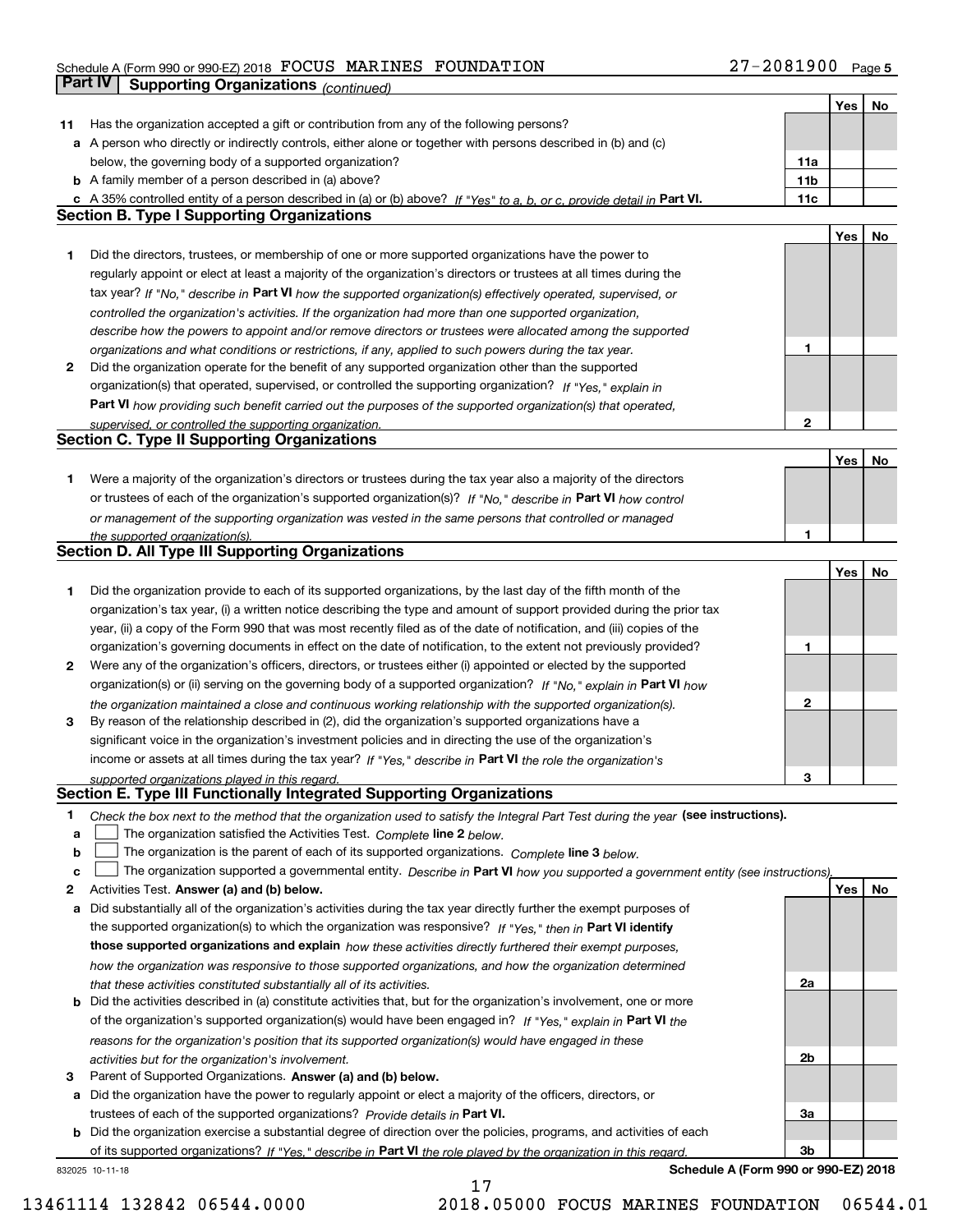|                                                               |  | <b>Part V</b> Type III Non-Functionally Integrated 509(a)(3) Supporting Organizations |                   |  |
|---------------------------------------------------------------|--|---------------------------------------------------------------------------------------|-------------------|--|
| Schedule A (Form 990 or 990-EZ) 2018 FOCUS MARINES FOUNDATION |  |                                                                                       | 27-2081900 Page 6 |  |

1 Check here if the organization satisfied the Integral Part Test as a qualifying trust on Nov. 20, 1970 (explain in Part VI.) See instructions. All other Type III non-functionally integrated supporting organizations must complete Sections A through E.

|              | Section A - Adjusted Net Income                                                                                                   |                | (A) Prior Year | (B) Current Year<br>(optional) |
|--------------|-----------------------------------------------------------------------------------------------------------------------------------|----------------|----------------|--------------------------------|
| 1            | Net short-term capital gain                                                                                                       | 1              |                |                                |
| 2            | Recoveries of prior-year distributions                                                                                            | $\overline{2}$ |                |                                |
| 3            | Other gross income (see instructions)                                                                                             | 3              |                |                                |
| 4            | Add lines 1 through 3                                                                                                             | 4              |                |                                |
| 5            | Depreciation and depletion                                                                                                        | 5              |                |                                |
| 6            | Portion of operating expenses paid or incurred for production or                                                                  |                |                |                                |
|              | collection of gross income or for management, conservation, or                                                                    |                |                |                                |
|              | maintenance of property held for production of income (see instructions)                                                          | 6              |                |                                |
| 7            | Other expenses (see instructions)                                                                                                 | $\overline{7}$ |                |                                |
| 8            | Adjusted Net Income (subtract lines 5, 6, and 7 from line 4)                                                                      | 8              |                |                                |
|              | <b>Section B - Minimum Asset Amount</b>                                                                                           |                | (A) Prior Year | (B) Current Year<br>(optional) |
| 1            | Aggregate fair market value of all non-exempt-use assets (see                                                                     |                |                |                                |
|              | instructions for short tax year or assets held for part of year):                                                                 |                |                |                                |
|              | a Average monthly value of securities                                                                                             | 1a             |                |                                |
|              | <b>b</b> Average monthly cash balances                                                                                            | 1b             |                |                                |
|              | c Fair market value of other non-exempt-use assets                                                                                | 1c             |                |                                |
|              | d Total (add lines 1a, 1b, and 1c)                                                                                                | 1d             |                |                                |
|              | <b>e</b> Discount claimed for blockage or other                                                                                   |                |                |                                |
|              | factors (explain in detail in Part VI):                                                                                           |                |                |                                |
| $\mathbf{2}$ | Acquisition indebtedness applicable to non-exempt-use assets                                                                      | $\mathbf{2}$   |                |                                |
| 3            | Subtract line 2 from line 1d                                                                                                      | 3              |                |                                |
| 4            | Cash deemed held for exempt use. Enter 1-1/2% of line 3 (for greater amount,                                                      |                |                |                                |
|              | see instructions)                                                                                                                 | 4              |                |                                |
| 5            | Net value of non-exempt-use assets (subtract line 4 from line 3)                                                                  | 5              |                |                                |
| 6            | Multiply line 5 by .035                                                                                                           | 6              |                |                                |
| 7            | Recoveries of prior-year distributions                                                                                            | $\overline{7}$ |                |                                |
| 8            | Minimum Asset Amount (add line 7 to line 6)                                                                                       | 8              |                |                                |
|              | <b>Section C - Distributable Amount</b>                                                                                           |                |                | <b>Current Year</b>            |
| 1            | Adjusted net income for prior year (from Section A, line 8, Column A)                                                             | $\mathbf{1}$   |                |                                |
| 2            | Enter 85% of line 1                                                                                                               | $\mathbf 2$    |                |                                |
| 3            | Minimum asset amount for prior year (from Section B, line 8, Column A)                                                            | 3              |                |                                |
| 4            | Enter greater of line 2 or line 3                                                                                                 | 4              |                |                                |
| 5            | Income tax imposed in prior year                                                                                                  | 5              |                |                                |
| 6            | <b>Distributable Amount.</b> Subtract line 5 from line 4, unless subject to                                                       |                |                |                                |
|              | emergency temporary reduction (see instructions)                                                                                  | 6              |                |                                |
| 7            | Check here if the current year is the organization's first as a non-functionally integrated Type III supporting organization (see |                |                |                                |

instructions).

**1**

**Schedule A (Form 990 or 990-EZ) 2018**

832026 10-11-18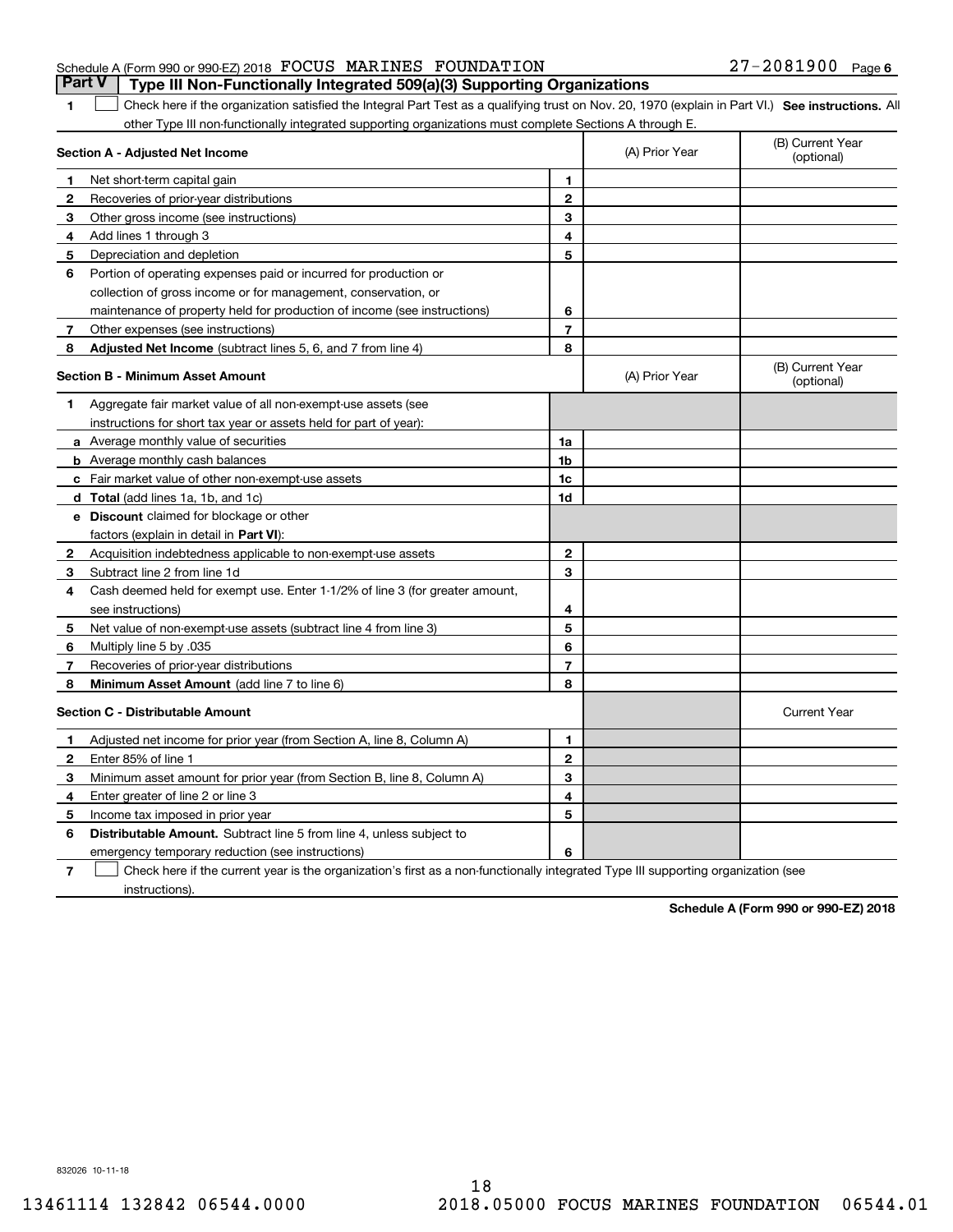| <b>Part V</b> | Type III Non-Functionally Integrated 509(a)(3) Supporting Organizations                    |                             | (continued)                           |                                         |
|---------------|--------------------------------------------------------------------------------------------|-----------------------------|---------------------------------------|-----------------------------------------|
|               | <b>Section D - Distributions</b>                                                           |                             |                                       | <b>Current Year</b>                     |
| 1             | Amounts paid to supported organizations to accomplish exempt purposes                      |                             |                                       |                                         |
| 2             | Amounts paid to perform activity that directly furthers exempt purposes of supported       |                             |                                       |                                         |
|               | organizations, in excess of income from activity                                           |                             |                                       |                                         |
| 3             | Administrative expenses paid to accomplish exempt purposes of supported organizations      |                             |                                       |                                         |
| 4             | Amounts paid to acquire exempt-use assets                                                  |                             |                                       |                                         |
| 5             | Qualified set-aside amounts (prior IRS approval required)                                  |                             |                                       |                                         |
| 6             | Other distributions (describe in Part VI). See instructions.                               |                             |                                       |                                         |
| 7             | <b>Total annual distributions.</b> Add lines 1 through 6.                                  |                             |                                       |                                         |
| 8             | Distributions to attentive supported organizations to which the organization is responsive |                             |                                       |                                         |
|               | (provide details in Part VI). See instructions.                                            |                             |                                       |                                         |
| 9             | Distributable amount for 2018 from Section C, line 6                                       |                             |                                       |                                         |
| 10            | Line 8 amount divided by line 9 amount                                                     |                             |                                       |                                         |
|               |                                                                                            | (i)                         | (ii)                                  | (iii)                                   |
|               | <b>Section E - Distribution Allocations</b> (see instructions)                             | <b>Excess Distributions</b> | <b>Underdistributions</b><br>Pre-2018 | <b>Distributable</b><br>Amount for 2018 |
| 1             | Distributable amount for 2018 from Section C, line 6                                       |                             |                                       |                                         |
| 2             | Underdistributions, if any, for years prior to 2018 (reason-                               |                             |                                       |                                         |
|               | able cause required- explain in <b>Part VI</b> ). See instructions.                        |                             |                                       |                                         |
| З             | Excess distributions carryover, if any, to 2018                                            |                             |                                       |                                         |
|               | <b>a</b> From 2013                                                                         |                             |                                       |                                         |
|               | <b>b</b> From 2014                                                                         |                             |                                       |                                         |
|               | $c$ From 2015                                                                              |                             |                                       |                                         |
|               | d From 2016                                                                                |                             |                                       |                                         |
|               | e From 2017                                                                                |                             |                                       |                                         |
|               | <b>Total</b> of lines 3a through e                                                         |                             |                                       |                                         |
| g             | Applied to underdistributions of prior years                                               |                             |                                       |                                         |
|               | <b>h</b> Applied to 2018 distributable amount                                              |                             |                                       |                                         |
|               | Carryover from 2013 not applied (see instructions)                                         |                             |                                       |                                         |
|               | Remainder. Subtract lines 3g, 3h, and 3i from 3f.                                          |                             |                                       |                                         |
| 4             | Distributions for 2018 from Section D,                                                     |                             |                                       |                                         |
|               | line $7:$                                                                                  |                             |                                       |                                         |
|               | <b>a</b> Applied to underdistributions of prior years                                      |                             |                                       |                                         |
|               | <b>b</b> Applied to 2018 distributable amount                                              |                             |                                       |                                         |
|               | c Remainder. Subtract lines 4a and 4b from 4.                                              |                             |                                       |                                         |
| 5             | Remaining underdistributions for years prior to 2018, if                                   |                             |                                       |                                         |
|               | any. Subtract lines 3g and 4a from line 2. For result greater                              |                             |                                       |                                         |
|               | than zero, explain in Part VI. See instructions.                                           |                             |                                       |                                         |
| 6             | Remaining underdistributions for 2018. Subtract lines 3h                                   |                             |                                       |                                         |
|               | and 4b from line 1. For result greater than zero, explain in                               |                             |                                       |                                         |
|               | Part VI. See instructions.                                                                 |                             |                                       |                                         |
| 7             | Excess distributions carryover to 2019. Add lines 3j                                       |                             |                                       |                                         |
|               | and 4c.                                                                                    |                             |                                       |                                         |
| 8             | Breakdown of line 7:                                                                       |                             |                                       |                                         |
|               | a Excess from 2014                                                                         |                             |                                       |                                         |
|               | <b>b</b> Excess from 2015                                                                  |                             |                                       |                                         |
|               | c Excess from 2016                                                                         |                             |                                       |                                         |
|               | d Excess from 2017                                                                         |                             |                                       |                                         |
|               | e Excess from 2018                                                                         |                             |                                       |                                         |
|               |                                                                                            |                             |                                       |                                         |

**Schedule A (Form 990 or 990-EZ) 2018**

832027 10-11-18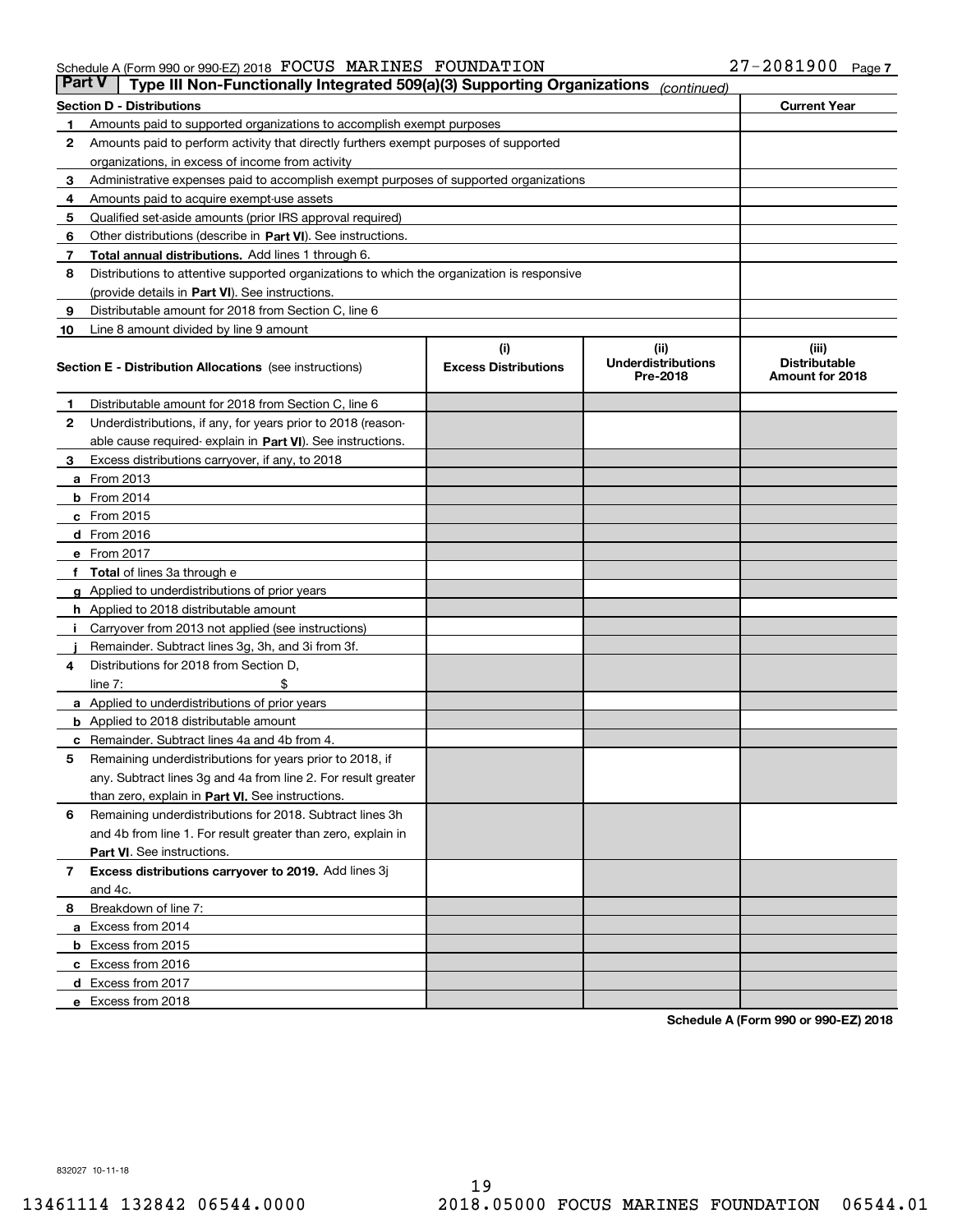|                 | Schedule A (Form 990 or 990-EZ) 2018 FOCUS MARINES FOUNDATION                                                                                          |    | 27-2081900 Page 8                                                                                                                                                                                                                                                                                                                                                                                                                 |
|-----------------|--------------------------------------------------------------------------------------------------------------------------------------------------------|----|-----------------------------------------------------------------------------------------------------------------------------------------------------------------------------------------------------------------------------------------------------------------------------------------------------------------------------------------------------------------------------------------------------------------------------------|
| <b>Part VI</b>  | Section D, lines 5, 6, and 8; and Part V, Section E, lines 2, 5, and 6. Also complete this part for any additional information.<br>(See instructions.) |    | Supplemental Information. Provide the explanations required by Part II, line 10; Part II, line 17a or 17b; Part III, line 12;<br>Part IV, Section A, lines 1, 2, 3b, 3c, 4b, 4c, 5a, 6, 9a, 9b, 9c, 11a, 11b, and 11c; Part IV, Section B, lines 1 and 2; Part IV, Section C,<br>line 1; Part IV, Section D, lines 2 and 3; Part IV, Section E, lines 1c, 2a, 2b, 3a, and 3b; Part V, line 1; Part V, Section B, line 1e; Part V, |
|                 |                                                                                                                                                        |    |                                                                                                                                                                                                                                                                                                                                                                                                                                   |
|                 |                                                                                                                                                        |    |                                                                                                                                                                                                                                                                                                                                                                                                                                   |
|                 |                                                                                                                                                        |    |                                                                                                                                                                                                                                                                                                                                                                                                                                   |
|                 |                                                                                                                                                        |    |                                                                                                                                                                                                                                                                                                                                                                                                                                   |
|                 |                                                                                                                                                        |    |                                                                                                                                                                                                                                                                                                                                                                                                                                   |
|                 |                                                                                                                                                        |    |                                                                                                                                                                                                                                                                                                                                                                                                                                   |
|                 |                                                                                                                                                        |    |                                                                                                                                                                                                                                                                                                                                                                                                                                   |
|                 |                                                                                                                                                        |    |                                                                                                                                                                                                                                                                                                                                                                                                                                   |
|                 |                                                                                                                                                        |    |                                                                                                                                                                                                                                                                                                                                                                                                                                   |
|                 |                                                                                                                                                        |    |                                                                                                                                                                                                                                                                                                                                                                                                                                   |
|                 |                                                                                                                                                        |    |                                                                                                                                                                                                                                                                                                                                                                                                                                   |
|                 |                                                                                                                                                        |    |                                                                                                                                                                                                                                                                                                                                                                                                                                   |
|                 |                                                                                                                                                        |    |                                                                                                                                                                                                                                                                                                                                                                                                                                   |
|                 |                                                                                                                                                        |    |                                                                                                                                                                                                                                                                                                                                                                                                                                   |
|                 |                                                                                                                                                        |    |                                                                                                                                                                                                                                                                                                                                                                                                                                   |
|                 |                                                                                                                                                        |    |                                                                                                                                                                                                                                                                                                                                                                                                                                   |
|                 |                                                                                                                                                        |    |                                                                                                                                                                                                                                                                                                                                                                                                                                   |
|                 |                                                                                                                                                        |    |                                                                                                                                                                                                                                                                                                                                                                                                                                   |
|                 |                                                                                                                                                        |    |                                                                                                                                                                                                                                                                                                                                                                                                                                   |
|                 |                                                                                                                                                        |    |                                                                                                                                                                                                                                                                                                                                                                                                                                   |
|                 |                                                                                                                                                        |    |                                                                                                                                                                                                                                                                                                                                                                                                                                   |
|                 |                                                                                                                                                        |    |                                                                                                                                                                                                                                                                                                                                                                                                                                   |
|                 |                                                                                                                                                        |    |                                                                                                                                                                                                                                                                                                                                                                                                                                   |
|                 |                                                                                                                                                        |    |                                                                                                                                                                                                                                                                                                                                                                                                                                   |
|                 |                                                                                                                                                        |    |                                                                                                                                                                                                                                                                                                                                                                                                                                   |
|                 |                                                                                                                                                        |    |                                                                                                                                                                                                                                                                                                                                                                                                                                   |
|                 |                                                                                                                                                        |    |                                                                                                                                                                                                                                                                                                                                                                                                                                   |
|                 |                                                                                                                                                        |    |                                                                                                                                                                                                                                                                                                                                                                                                                                   |
| 832028 10-11-18 |                                                                                                                                                        |    | Schedule A (Form 990 or 990-EZ) 2018                                                                                                                                                                                                                                                                                                                                                                                              |
|                 |                                                                                                                                                        | 20 |                                                                                                                                                                                                                                                                                                                                                                                                                                   |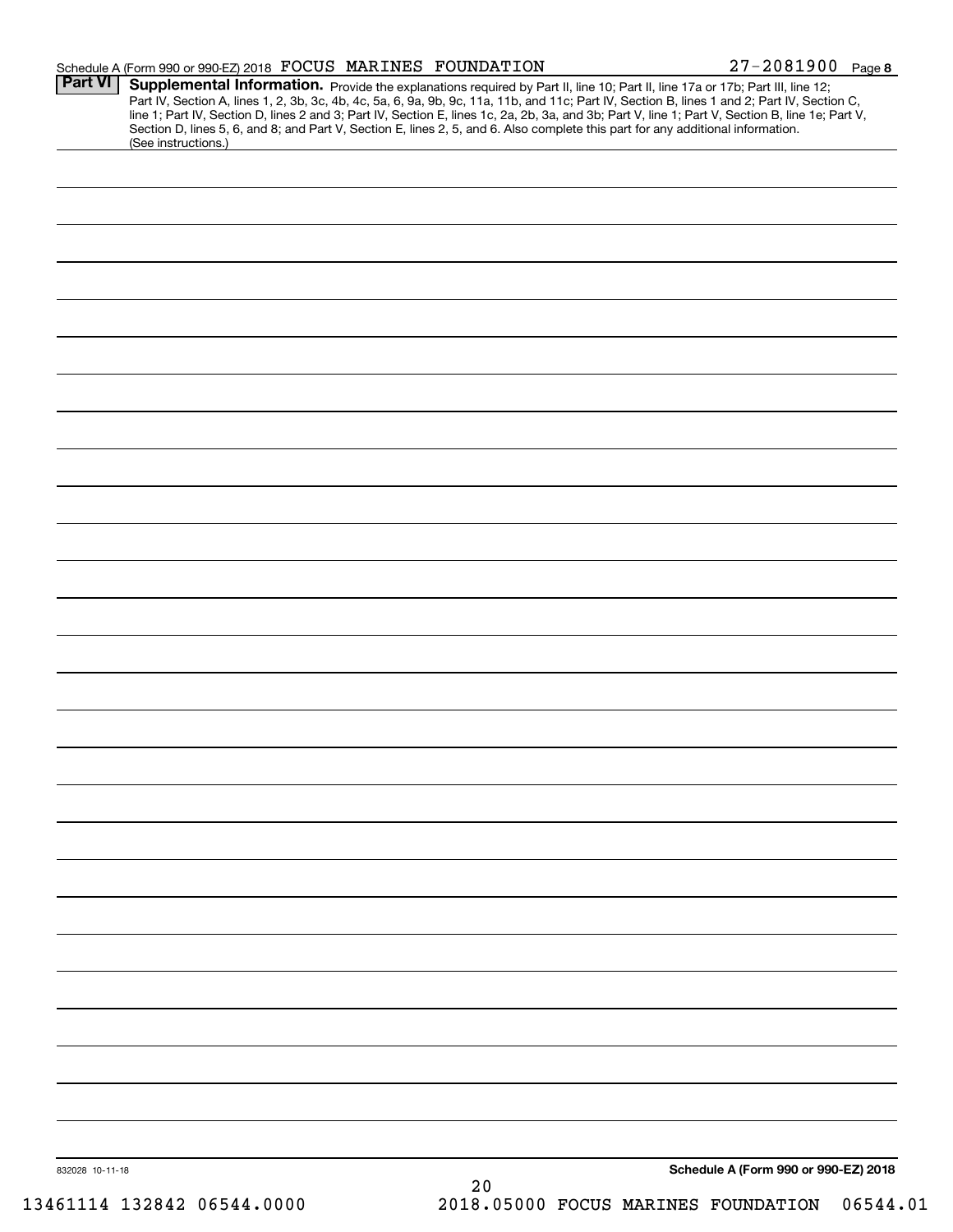Department of the Treasury Internal Revenue Service **(Form 990, 990-EZ, or 990-PF)**

Name of the organization

#### \*\* PUBLIC DISCLOSURE COPY \*\*

# **Schedule B Schedule of Contributors**

**| Attach to Form 990, Form 990-EZ, or Form 990-PF. | Go to www.irs.gov/Form990 for the latest information.** OMB No. 1545-0047

# **2018**

**Employer identification number**

FOCUS MARINES FOUNDATION 27-2081900

| <b>Organization type (check one):</b> |                                                                           |  |  |  |  |  |
|---------------------------------------|---------------------------------------------------------------------------|--|--|--|--|--|
| Filers of:                            | Section:                                                                  |  |  |  |  |  |
| Form 990 or 990-EZ                    | $X$ 501(c)( 3) (enter number) organization                                |  |  |  |  |  |
|                                       | 4947(a)(1) nonexempt charitable trust not treated as a private foundation |  |  |  |  |  |
|                                       | 527 political organization                                                |  |  |  |  |  |
| Form 990-PF                           | 501(c)(3) exempt private foundation                                       |  |  |  |  |  |
|                                       | 4947(a)(1) nonexempt charitable trust treated as a private foundation     |  |  |  |  |  |
|                                       | 501(c)(3) taxable private foundation                                      |  |  |  |  |  |
|                                       |                                                                           |  |  |  |  |  |

Check if your organization is covered by the **General Rule** or a **Special Rule.**<br>Nota: Only a section 501(c)(7), (8), or (10) erganization can chock boxes for be **Note:**  Only a section 501(c)(7), (8), or (10) organization can check boxes for both the General Rule and a Special Rule. See instructions.

#### **General Rule**

For an organization filing Form 990, 990-EZ, or 990-PF that received, during the year, contributions totaling \$5,000 or more (in money or property) from any one contributor. Complete Parts I and II. See instructions for determining a contributor's total contributions.

#### **Special Rules**

any one contributor, during the year, total contributions of the greater of  $\,$  (1) \$5,000; or **(2)** 2% of the amount on (i) Form 990, Part VIII, line 1h;  $\boxed{\textbf{X}}$  For an organization described in section 501(c)(3) filing Form 990 or 990-EZ that met the 33 1/3% support test of the regulations under sections 509(a)(1) and 170(b)(1)(A)(vi), that checked Schedule A (Form 990 or 990-EZ), Part II, line 13, 16a, or 16b, and that received from or (ii) Form 990-EZ, line 1. Complete Parts I and II.

year, total contributions of more than \$1,000 *exclusively* for religious, charitable, scientific, literary, or educational purposes, or for the For an organization described in section 501(c)(7), (8), or (10) filing Form 990 or 990-EZ that received from any one contributor, during the prevention of cruelty to children or animals. Complete Parts I (entering "N/A" in column (b) instead of the contributor name and address), II, and III.

purpose. Don't complete any of the parts unless the **General Rule** applies to this organization because it received *nonexclusively* year, contributions <sub>exclusively</sub> for religious, charitable, etc., purposes, but no such contributions totaled more than \$1,000. If this box is checked, enter here the total contributions that were received during the year for an  $\;$ exclusively religious, charitable, etc., For an organization described in section 501(c)(7), (8), or (10) filing Form 990 or 990-EZ that received from any one contributor, during the religious, charitable, etc., contributions totaling \$5,000 or more during the year  $\Box$ — $\Box$   $\Box$ 

**Caution:**  An organization that isn't covered by the General Rule and/or the Special Rules doesn't file Schedule B (Form 990, 990-EZ, or 990-PF), but it **must** answer "No" on Part IV, line 2, of its Form 990; or check the box on line H of its Form 990-EZ or on its Form 990-PF, Part I, line 2, to<br>cortify that it doesn't meet the filipe requirements of Schodule B (Fer certify that it doesn't meet the filing requirements of Schedule B (Form 990, 990-EZ, or 990-PF).

**For Paperwork Reduction Act Notice, see the instructions for Form 990, 990-EZ, or 990-PF. Schedule B (Form 990, 990-EZ, or 990-PF) (2018)** LHA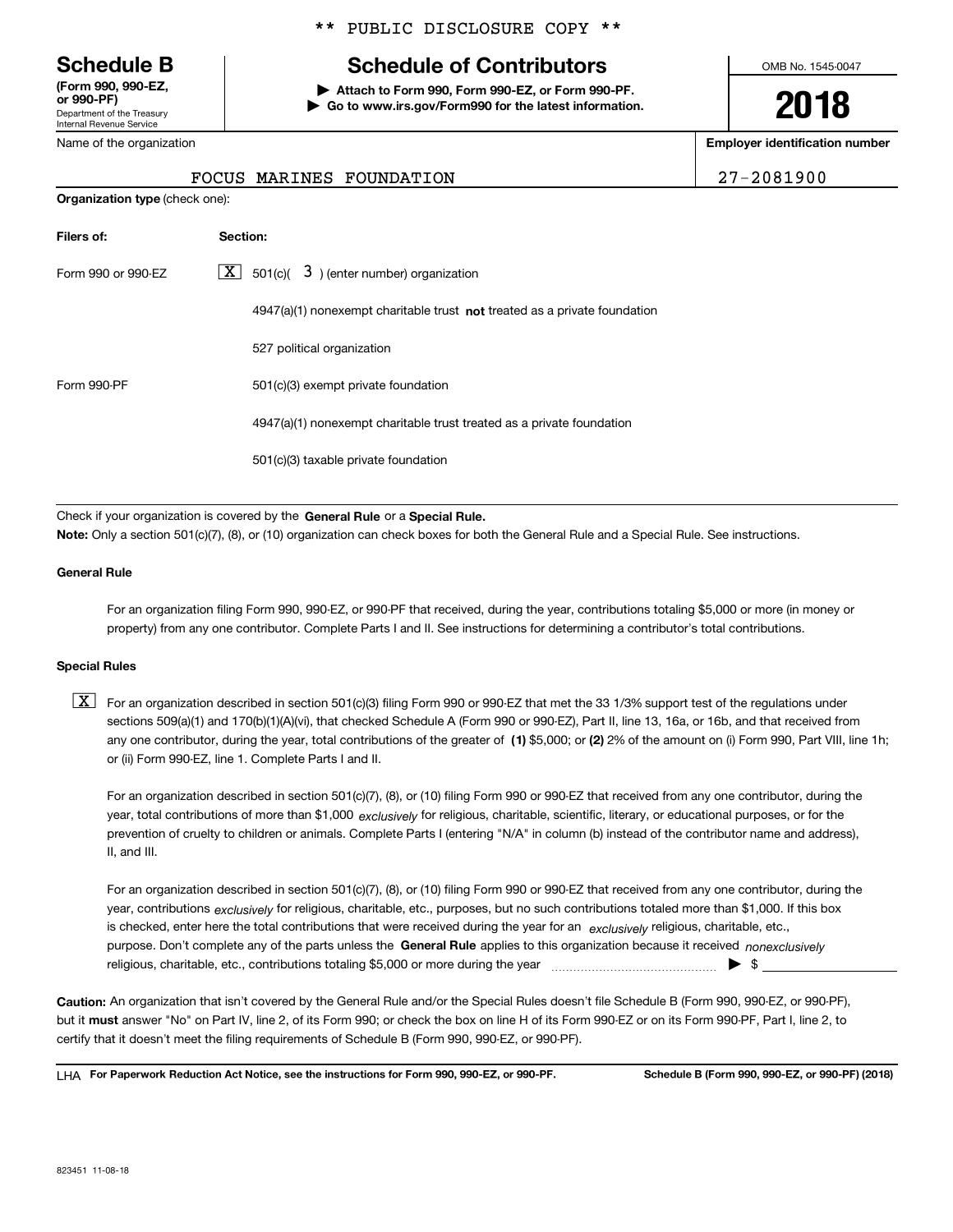#### Schedule B (Form 990, 990-EZ, or 990-PF) (2018) **Page 2** Page 1 and the state of the state of the state of the state of the state of the state of the state of the state of the state of the state of the state of the state o

Name of organization

#### FOCUS MARINES FOUNDATION 27-2081900

**(a)No.(b)Name, address, and ZIP + 4 (c)Total contributions (d)Type of contribution PersonPayrollNoncash(a)No.(b)Name, address, and ZIP + 4 (c)Total contributions (d)Type of contribution PersonPayrollNoncash(a)No.(b)Name, address, and ZIP + 4 (c)Total contributions (d)Type of contribution PersonPayrollNoncash(a) No.(b) Name, address, and ZIP + 4 (c) Total contributions (d) Type of contribution PersonPayrollNoncash(a) No.(b) Name, address, and ZIP + 4 (c) Total contributions (d) Type of contribution PersonPayrollNoncash(a) No.(b)Name, address, and ZIP + 4 (c) Total contributions (d)Type of contribution PersonPayrollNoncashContributors** (see instructions). Use duplicate copies of Part I if additional space is needed. \$(Complete Part II for noncash contributions.) \$(Complete Part II for noncash contributions.) \$(Complete Part II for noncash contributions.) \$(Complete Part II for noncash contributions.) \$(Complete Part II for noncash contributions.) \$(Complete Part II for noncash contributions.) **2Page 2**<br>
Iame of organization<br> **PARTINES FOUNDATION**<br> **PARTINES FOUNDATION**<br> **PARTI Contributors** (see instructions). Use duplicate copies of Part I if additional space is needed.  $\boxed{\mathbf{X}}$  $\sqrt{X}$  $\begin{array}{c|c|c|c|c|c} 1 & \hspace{1.5cm} & \hspace{1.5cm} & \hspace{1.5cm} & \hspace{1.5cm} & \hspace{1.5cm} & \hspace{1.5cm} & \hspace{1.5cm} & \hspace{1.5cm} & \hspace{1.5cm} & \hspace{1.5cm} & \hspace{1.5cm} & \hspace{1.5cm} & \hspace{1.5cm} & \hspace{1.5cm} & \hspace{1.5cm} & \hspace{1.5cm} & \hspace{1.5cm} & \hspace{1.5cm} & \hspace{1.5cm} & \hspace{1.5cm} &$ 100,000.  $2$  | Person  $\overline{\text{X}}$ 75,000. 3 X 25,000. 4 Person X 25,000. <u>5 | Person X</u> 30,000. 6 485,115. | Noncash X

823452 11-08-18 **Schedule B (Form 990, 990-EZ, or 990-PF) (2018)**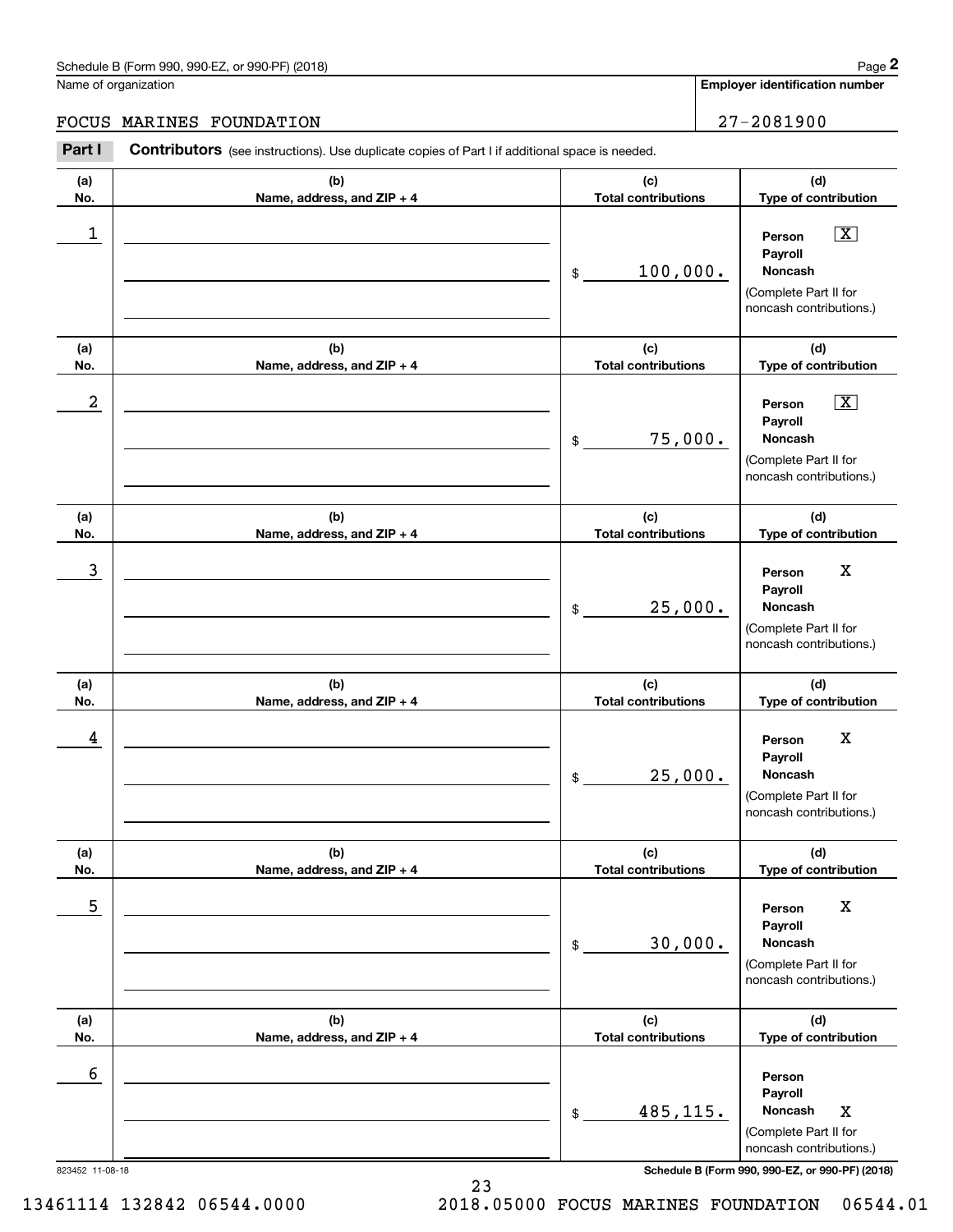#### Schedule B (Form 990, 990-EZ, or 990-PF) (2018) **Page 2** Page 1 and the state of the state of the state of the state of the state of the state of the state of the state of the state of the state of the state of the state o

Name of organization

#### FOCUS MARINES FOUNDATION 27-2081900

**(a)No.(b)Name, address, and ZIP + 4 (c)Total contributions (d)Type of contribution PersonPayrollNoncash(a)No.(b)Name, address, and ZIP + 4 (c)Total contributions (d)Type of contribution PersonPayrollNoncash(a)No.(b)Name, address, and ZIP + 4 (c)Total contributions (d)Type of contribution PersonPayrollNoncash(a) No.(b) Name, address, and ZIP + 4 (c) Total contributions (d) Type of contribution PersonPayrollNoncash(a) No.(b) Name, address, and ZIP + 4 (c) Total contributions (d) Type of contribution PersonPayrollNoncash(a) No.(b)Name, address, and ZIP + 4 (c) Total contributions (d)Type of contribution PersonPayrollNoncashContributors** (see instructions). Use duplicate copies of Part I if additional space is needed. \$(Complete Part II for noncash contributions.) \$(Complete Part II for noncash contributions.) \$(Complete Part II for noncash contributions.) \$(Complete Part II for noncash contributions.) \$(Complete Part II for noncash contributions.) \$(Complete Part II for noncash contributions.) **2Page 2**<br>
Iame of organization<br> **PARTINES FOUNDATION**<br> **PARTINES FOUNDATION**<br> **PARTI Contributors** (see instructions). Use duplicate copies of Part I if additional space is needed.  $\boxed{\mathbf{X}}$  $\boxed{\mathbf{X}}$ 7 X 45,412. 8 X 27,000.

823452 11-08-18 **Schedule B (Form 990, 990-EZ, or 990-PF) (2018)**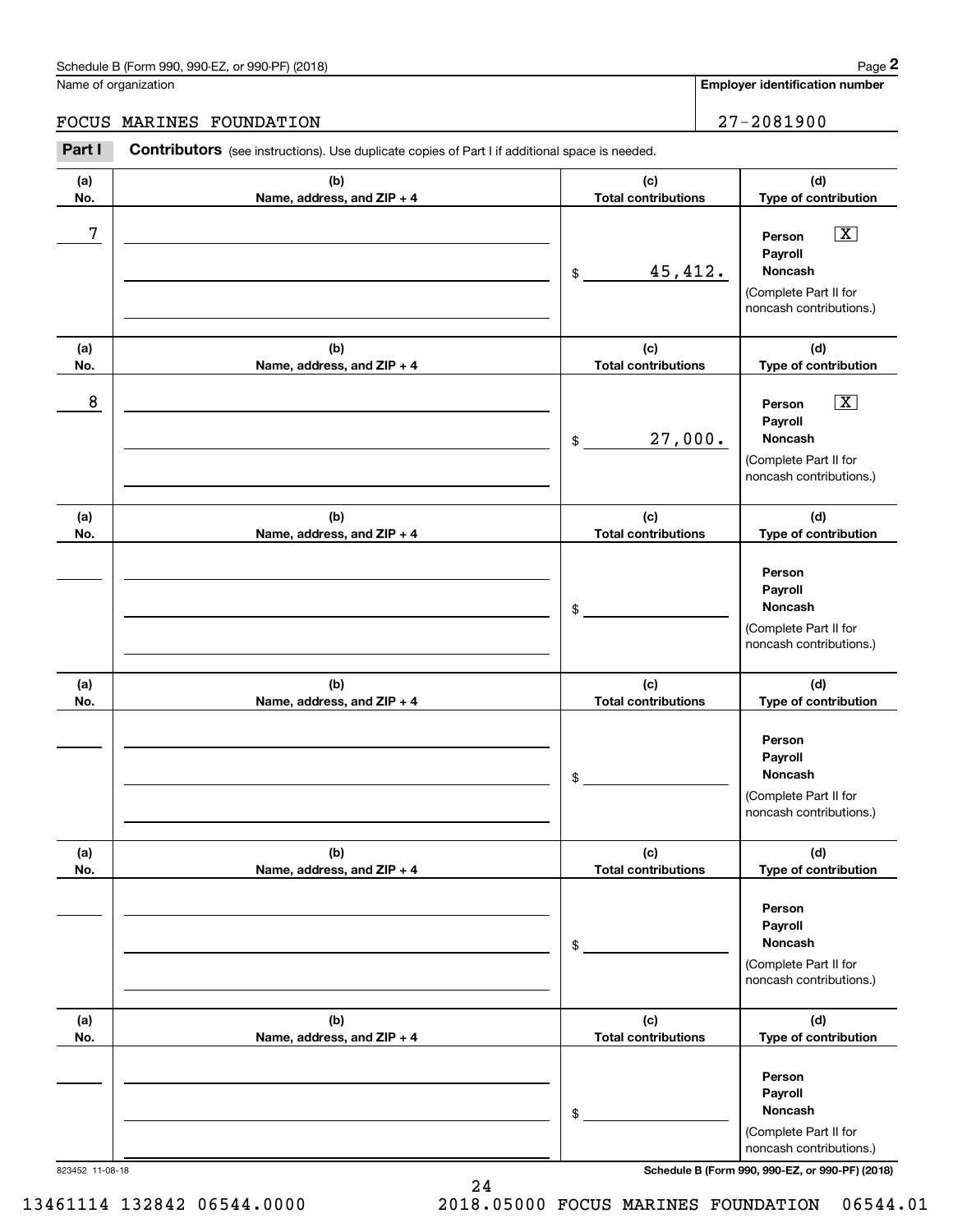|                              | Schedule B (Form 990, 990-EZ, or 990-PF) (2018)                                                     |                                                 | Page 3                                          |
|------------------------------|-----------------------------------------------------------------------------------------------------|-------------------------------------------------|-------------------------------------------------|
|                              | Name of organization                                                                                |                                                 | <b>Employer identification number</b>           |
| FOCUS MARINES FOUNDATION     |                                                                                                     |                                                 | $27 - 2081900$                                  |
| Part II                      | Noncash Property (see instructions). Use duplicate copies of Part II if additional space is needed. |                                                 |                                                 |
| (a)<br>No.<br>from<br>Part I | (b)<br>Description of noncash property given                                                        | (c)<br>FMV (or estimate)<br>(See instructions.) | (d)<br>Date received                            |
| 6                            |                                                                                                     | 485,115.<br>\$                                  |                                                 |
| (a)<br>No.<br>from<br>Part I | (b)<br>Description of noncash property given                                                        | (c)<br>FMV (or estimate)<br>(See instructions.) | (d)<br>Date received                            |
|                              |                                                                                                     | \$                                              |                                                 |
| (a)<br>No.<br>from<br>Part I | (b)<br>Description of noncash property given                                                        | (c)<br>FMV (or estimate)<br>(See instructions.) | (d)<br>Date received                            |
|                              |                                                                                                     | \$                                              |                                                 |
| (a)<br>No.<br>from<br>Part I | (b)<br>Description of noncash property given                                                        | (c)<br>FMV (or estimate)<br>(See instructions.) | (d)<br>Date received                            |
|                              |                                                                                                     | \$                                              |                                                 |
| (a)<br>No.<br>from<br>Part I | (b)<br>Description of noncash property given                                                        | (c)<br>FMV (or estimate)<br>(See instructions.) | (d)<br>Date received                            |
|                              |                                                                                                     | \$                                              |                                                 |
| (a)<br>No.<br>from<br>Part I | (b)<br>Description of noncash property given                                                        | (c)<br>FMV (or estimate)<br>(See instructions.) | (d)<br>Date received                            |
|                              |                                                                                                     | \$                                              | Schedule B (Form 990, 990-EZ, or 990-PF) (2018) |

25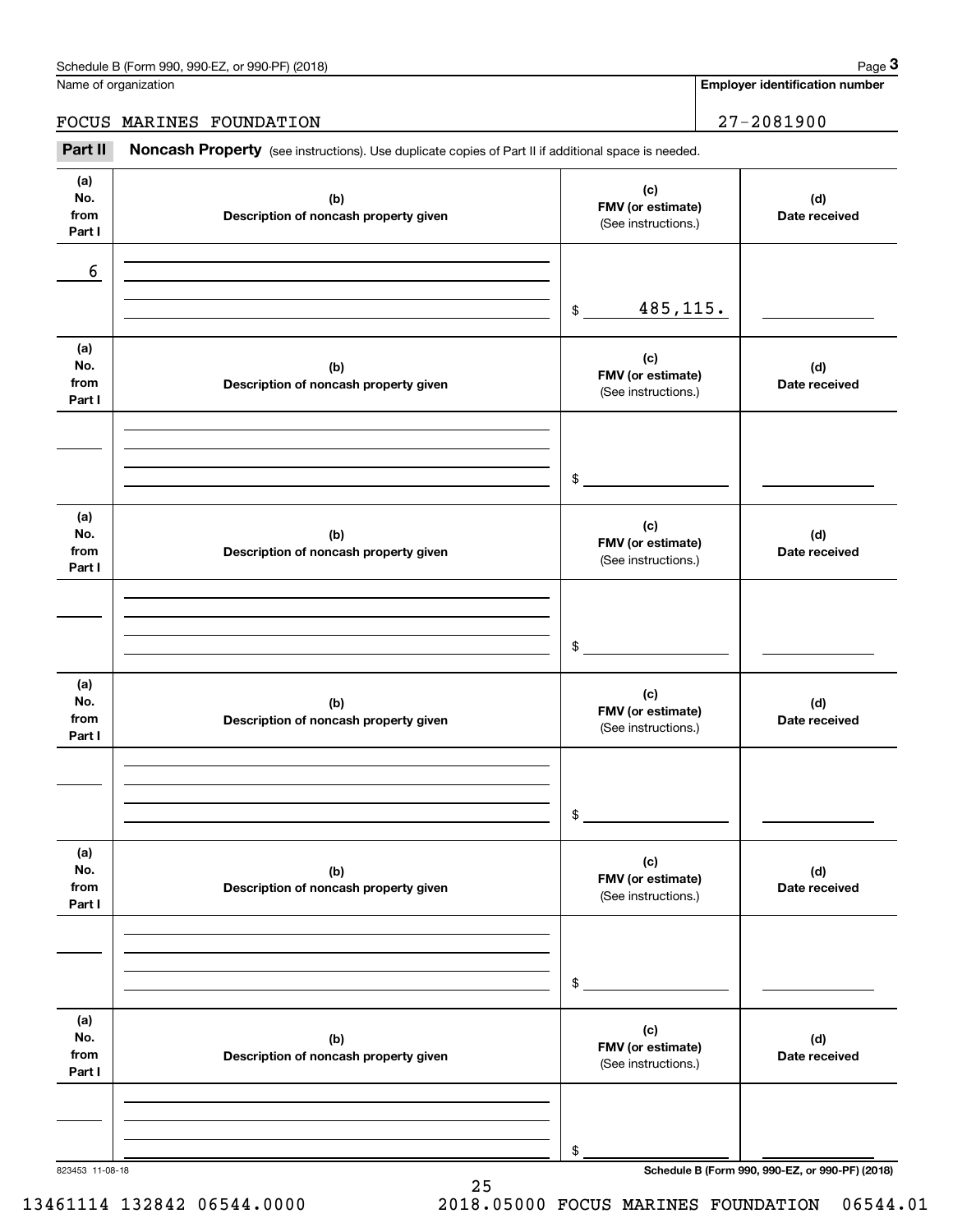|                           | Schedule B (Form 990, 990-EZ, or 990-PF) (2018)                                                                                                                                                                                                                                                 |                                       | Page 4                                                                                                                                                         |  |  |  |
|---------------------------|-------------------------------------------------------------------------------------------------------------------------------------------------------------------------------------------------------------------------------------------------------------------------------------------------|---------------------------------------|----------------------------------------------------------------------------------------------------------------------------------------------------------------|--|--|--|
| Name of organization      |                                                                                                                                                                                                                                                                                                 | <b>Employer identification number</b> |                                                                                                                                                                |  |  |  |
| FOCUS                     | MARINES FOUNDATION                                                                                                                                                                                                                                                                              |                                       | $27 - 2081900$                                                                                                                                                 |  |  |  |
| Part III                  | from any one contributor. Complete columns (a) through (e) and the following line entry. For organizations<br>completing Part III, enter the total of exclusively religious, charitable, etc., contributions of \$1,000 or less for the year. (Enter this info. once.) $\blacktriangleright$ \$ |                                       | Exclusively religious, charitable, etc., contributions to organizations described in section 501(c)(7), (8), or (10) that total more than \$1,000 for the year |  |  |  |
|                           | Use duplicate copies of Part III if additional space is needed.                                                                                                                                                                                                                                 |                                       |                                                                                                                                                                |  |  |  |
| (a) No.<br>from<br>Part I | (b) Purpose of gift                                                                                                                                                                                                                                                                             | (c) Use of gift                       | (d) Description of how gift is held                                                                                                                            |  |  |  |
|                           |                                                                                                                                                                                                                                                                                                 |                                       |                                                                                                                                                                |  |  |  |
|                           |                                                                                                                                                                                                                                                                                                 |                                       |                                                                                                                                                                |  |  |  |
|                           |                                                                                                                                                                                                                                                                                                 | (e) Transfer of gift                  |                                                                                                                                                                |  |  |  |
|                           | Transferee's name, address, and ZIP + 4                                                                                                                                                                                                                                                         |                                       | Relationship of transferor to transferee                                                                                                                       |  |  |  |
|                           |                                                                                                                                                                                                                                                                                                 |                                       |                                                                                                                                                                |  |  |  |
| (a) No.<br>from<br>Part I | (b) Purpose of gift                                                                                                                                                                                                                                                                             | (c) Use of gift                       | (d) Description of how gift is held                                                                                                                            |  |  |  |
|                           |                                                                                                                                                                                                                                                                                                 |                                       |                                                                                                                                                                |  |  |  |
|                           |                                                                                                                                                                                                                                                                                                 |                                       |                                                                                                                                                                |  |  |  |
|                           | (e) Transfer of gift                                                                                                                                                                                                                                                                            |                                       |                                                                                                                                                                |  |  |  |
|                           | Transferee's name, address, and ZIP + 4                                                                                                                                                                                                                                                         |                                       | Relationship of transferor to transferee                                                                                                                       |  |  |  |
|                           |                                                                                                                                                                                                                                                                                                 |                                       |                                                                                                                                                                |  |  |  |
|                           |                                                                                                                                                                                                                                                                                                 |                                       |                                                                                                                                                                |  |  |  |
| (a) No.<br>from<br>Part I | (b) Purpose of gift                                                                                                                                                                                                                                                                             | (c) Use of gift                       | (d) Description of how gift is held                                                                                                                            |  |  |  |
|                           |                                                                                                                                                                                                                                                                                                 |                                       |                                                                                                                                                                |  |  |  |
|                           |                                                                                                                                                                                                                                                                                                 |                                       |                                                                                                                                                                |  |  |  |
|                           | (e) Transfer of gift                                                                                                                                                                                                                                                                            |                                       |                                                                                                                                                                |  |  |  |
|                           | Transferee's name, address, and ZIP + 4                                                                                                                                                                                                                                                         |                                       | Relationship of transferor to transferee                                                                                                                       |  |  |  |
|                           |                                                                                                                                                                                                                                                                                                 |                                       |                                                                                                                                                                |  |  |  |
|                           |                                                                                                                                                                                                                                                                                                 |                                       |                                                                                                                                                                |  |  |  |
| (a) No.<br>from<br>Part I | (b) Purpose of gift                                                                                                                                                                                                                                                                             | (c) Use of gift                       | (d) Description of how gift is held                                                                                                                            |  |  |  |
|                           |                                                                                                                                                                                                                                                                                                 |                                       |                                                                                                                                                                |  |  |  |
|                           |                                                                                                                                                                                                                                                                                                 |                                       |                                                                                                                                                                |  |  |  |
|                           | (e) Transfer of gift                                                                                                                                                                                                                                                                            |                                       |                                                                                                                                                                |  |  |  |
|                           | Transferee's name, address, and ZIP + 4                                                                                                                                                                                                                                                         |                                       | Relationship of transferor to transferee                                                                                                                       |  |  |  |
|                           |                                                                                                                                                                                                                                                                                                 |                                       |                                                                                                                                                                |  |  |  |
|                           |                                                                                                                                                                                                                                                                                                 |                                       |                                                                                                                                                                |  |  |  |

26

**Schedule B (Form 990, 990-EZ, or 990-PF) (2018)**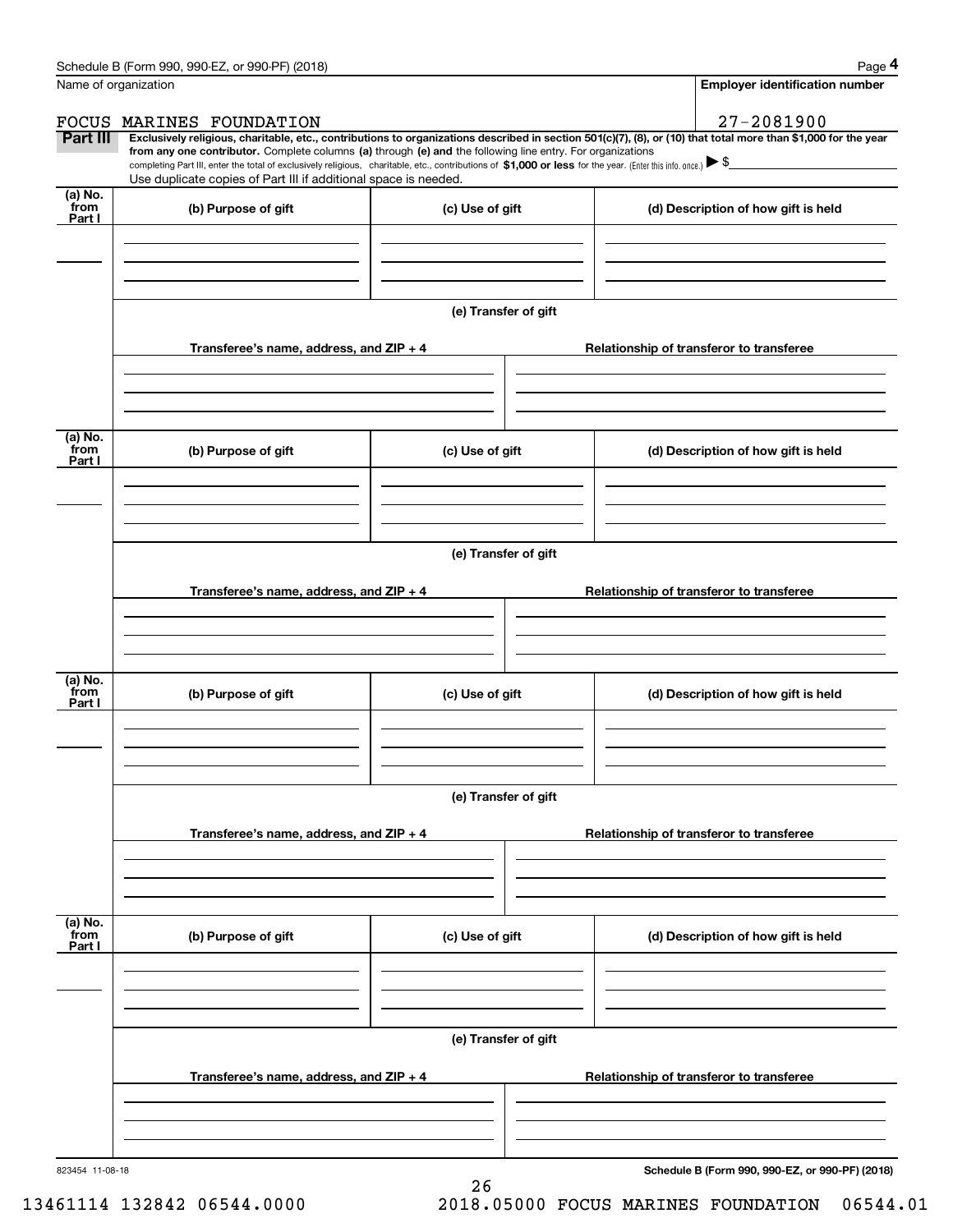| <b>SCHEDULE D</b> |  |
|-------------------|--|
|-------------------|--|

# **Supplemental Financial Statements**

(Form 990)<br>
Pepartment of the Treasury<br>
Department of the Treasury<br>
Department of the Treasury<br>
Department of the Treasury<br> **Co to www.irs.gov/Form990 for instructions and the latest information.**<br> **Co to www.irs.gov/Form9** 



Department of the Treasury Internal Revenue Service

| <b>INCLUATIVE VEHUE JEI VICE</b> |  |                                       |
|----------------------------------|--|---------------------------------------|
| Name of the organization         |  | <b>Emplover identification number</b> |

|          | FOCUS MARINES FOUNDATION                                                                                                                                   |                                                    | $27 - 2081900$                  |
|----------|------------------------------------------------------------------------------------------------------------------------------------------------------------|----------------------------------------------------|---------------------------------|
| Part I   | Organizations Maintaining Donor Advised Funds or Other Similar Funds or Accounts. Complete if the                                                          |                                                    |                                 |
|          | organization answered "Yes" on Form 990, Part IV, line 6.                                                                                                  |                                                    |                                 |
|          |                                                                                                                                                            | (a) Donor advised funds                            | (b) Funds and other accounts    |
| 1        |                                                                                                                                                            |                                                    |                                 |
| 2        | Aggregate value of contributions to (during year)                                                                                                          |                                                    |                                 |
| з        | Aggregate value of grants from (during year)                                                                                                               |                                                    |                                 |
| 4        |                                                                                                                                                            |                                                    |                                 |
| 5        | Did the organization inform all donors and donor advisors in writing that the assets held in donor advised funds                                           |                                                    |                                 |
|          |                                                                                                                                                            |                                                    | Yes<br>No                       |
| 6        | Did the organization inform all grantees, donors, and donor advisors in writing that grant funds can be used only                                          |                                                    |                                 |
|          | for charitable purposes and not for the benefit of the donor or donor advisor, or for any other purpose conferring                                         |                                                    |                                 |
|          | impermissible private benefit?                                                                                                                             |                                                    | Yes<br>No                       |
| Part II  | Conservation Easements. Complete if the organization answered "Yes" on Form 990, Part IV, line 7.                                                          |                                                    |                                 |
| 1        | Purpose(s) of conservation easements held by the organization (check all that apply).                                                                      |                                                    |                                 |
|          | Preservation of land for public use (e.g., recreation or education)                                                                                        | Preservation of a historically important land area |                                 |
|          | Protection of natural habitat                                                                                                                              | Preservation of a certified historic structure     |                                 |
|          | Preservation of open space                                                                                                                                 |                                                    |                                 |
|          |                                                                                                                                                            |                                                    |                                 |
| 2        | Complete lines 2a through 2d if the organization held a qualified conservation contribution in the form of a conservation easement on the last             |                                                    |                                 |
|          | day of the tax year.                                                                                                                                       |                                                    | Held at the End of the Tax Year |
| а        |                                                                                                                                                            |                                                    | 2a                              |
| b        | Total acreage restricted by conservation easements                                                                                                         |                                                    | 2b                              |
|          |                                                                                                                                                            |                                                    | 2c                              |
|          | d Number of conservation easements included in (c) acquired after 7/25/06, and not on a historic structure                                                 |                                                    |                                 |
|          |                                                                                                                                                            |                                                    | 2d                              |
| 3        | Number of conservation easements modified, transferred, released, extinguished, or terminated by the organization during the tax                           |                                                    |                                 |
|          | year                                                                                                                                                       |                                                    |                                 |
| 4        | Number of states where property subject to conservation easement is located >                                                                              |                                                    |                                 |
| 5        | Does the organization have a written policy regarding the periodic monitoring, inspection, handling of                                                     |                                                    |                                 |
|          | violations, and enforcement of the conservation easements it holds?                                                                                        |                                                    | Yes<br>No                       |
| 6        | Staff and volunteer hours devoted to monitoring, inspecting, handling of violations, and enforcing conservation easements during the year                  |                                                    |                                 |
|          |                                                                                                                                                            |                                                    |                                 |
| 7        | Amount of expenses incurred in monitoring, inspecting, handling of violations, and enforcing conservation easements during the year                        |                                                    |                                 |
|          | $\blacktriangleright$ s                                                                                                                                    |                                                    |                                 |
| 8        | Does each conservation easement reported on line 2(d) above satisfy the requirements of section 170(h)(4)(B)(i)                                            |                                                    |                                 |
|          |                                                                                                                                                            |                                                    | Yes<br>No                       |
| 9        | In Part XIII, describe how the organization reports conservation easements in its revenue and expense statement, and balance sheet, and                    |                                                    |                                 |
|          | include, if applicable, the text of the footnote to the organization's financial statements that describes the organization's accounting for               |                                                    |                                 |
|          | conservation easements.                                                                                                                                    |                                                    |                                 |
| Part III | Organizations Maintaining Collections of Art, Historical Treasures, or Other Similar Assets.                                                               |                                                    |                                 |
|          | Complete if the organization answered "Yes" on Form 990, Part IV, line 8.                                                                                  |                                                    |                                 |
|          | 1a If the organization elected, as permitted under SFAS 116 (ASC 958), not to report in its revenue statement and balance sheet works of art,              |                                                    |                                 |
|          | historical treasures, or other similar assets held for public exhibition, education, or research in furtherance of public service, provide, in Part XIII,  |                                                    |                                 |
|          | the text of the footnote to its financial statements that describes these items.                                                                           |                                                    |                                 |
|          | <b>b</b> If the organization elected, as permitted under SFAS 116 (ASC 958), to report in its revenue statement and balance sheet works of art, historical |                                                    |                                 |
|          | treasures, or other similar assets held for public exhibition, education, or research in furtherance of public service, provide the following amounts      |                                                    |                                 |
|          | relating to these items:                                                                                                                                   |                                                    |                                 |
|          | (i)                                                                                                                                                        |                                                    | $\frac{1}{2}$                   |
|          | (ii) Assets included in Form 990, Part X                                                                                                                   |                                                    |                                 |
| 2        | If the organization received or held works of art, historical treasures, or other similar assets for financial gain, provide                               |                                                    |                                 |
|          | the following amounts required to be reported under SFAS 116 (ASC 958) relating to these items:                                                            |                                                    |                                 |
| a        | Revenue included on Form 990, Part VIII, line 1 [2000] [2000] [2000] [2000] [3000] [3000] [3000] [3000] [3000                                              |                                                    | \$<br>▶                         |
|          |                                                                                                                                                            |                                                    | $\blacktriangleright$ \$        |
|          | LHA For Paperwork Reduction Act Notice, see the Instructions for Form 990.                                                                                 |                                                    | Schedule D (Form 990) 2018      |
|          | 832051 10-29-18                                                                                                                                            |                                                    |                                 |

27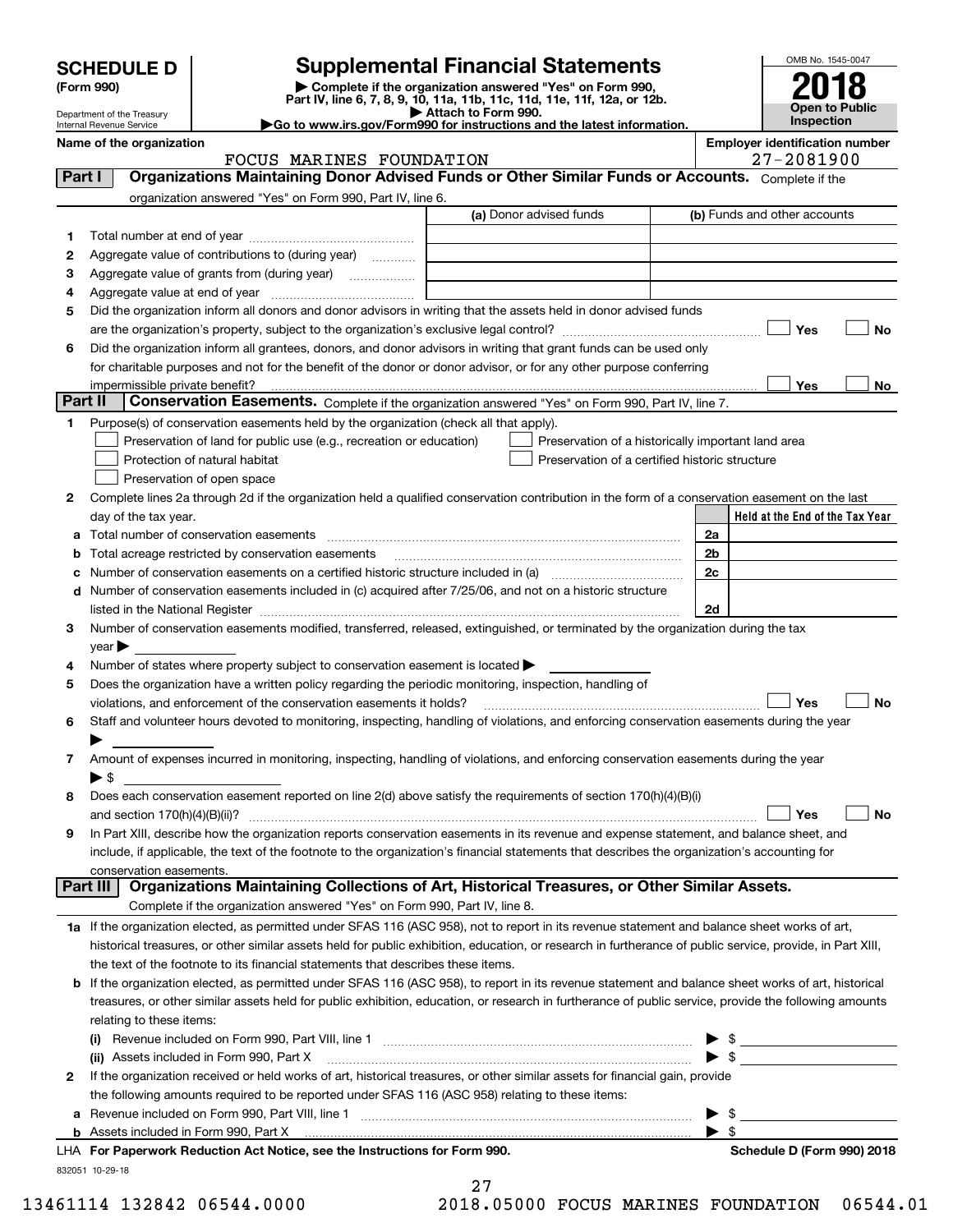|        | Schedule D (Form 990) 2018                                                                                                                                                                                                     | FOCUS MARINES FOUNDATION                |                |                                                                                                                                                                                                                               |                                      | $27 - 2081900$ Page 2 |                     |         |    |
|--------|--------------------------------------------------------------------------------------------------------------------------------------------------------------------------------------------------------------------------------|-----------------------------------------|----------------|-------------------------------------------------------------------------------------------------------------------------------------------------------------------------------------------------------------------------------|--------------------------------------|-----------------------|---------------------|---------|----|
|        | Part III<br>Organizations Maintaining Collections of Art, Historical Treasures, or Other Similar Assets (continued)                                                                                                            |                                         |                |                                                                                                                                                                                                                               |                                      |                       |                     |         |    |
| 3      | Using the organization's acquisition, accession, and other records, check any of the following that are a significant use of its collection items                                                                              |                                         |                |                                                                                                                                                                                                                               |                                      |                       |                     |         |    |
|        | (check all that apply):                                                                                                                                                                                                        |                                         |                |                                                                                                                                                                                                                               |                                      |                       |                     |         |    |
| a      | Public exhibition                                                                                                                                                                                                              | d                                       |                | Loan or exchange programs                                                                                                                                                                                                     |                                      |                       |                     |         |    |
| b      | Scholarly research                                                                                                                                                                                                             | e                                       |                | Other Charles Charles Charles Charles Charles Charles Charles Charles Charles Charles Charles Charles Charles Charles Charles Charles Charles Charles Charles Charles Charles Charles Charles Charles Charles Charles Charles |                                      |                       |                     |         |    |
| C      | Preservation for future generations                                                                                                                                                                                            |                                         |                |                                                                                                                                                                                                                               |                                      |                       |                     |         |    |
| 4      | Provide a description of the organization's collections and explain how they further the organization's exempt purpose in Part XIII.                                                                                           |                                         |                |                                                                                                                                                                                                                               |                                      |                       |                     |         |    |
| 5      | During the year, did the organization solicit or receive donations of art, historical treasures, or other similar assets                                                                                                       |                                         |                |                                                                                                                                                                                                                               |                                      |                       |                     |         |    |
|        | to be sold to raise funds rather than to be maintained as part of the organization's collection?                                                                                                                               |                                         |                |                                                                                                                                                                                                                               |                                      |                       | Yes                 |         | No |
|        | <b>Part IV</b><br>Escrow and Custodial Arrangements. Complete if the organization answered "Yes" on Form 990, Part IV, line 9, or                                                                                              |                                         |                |                                                                                                                                                                                                                               |                                      |                       |                     |         |    |
|        | reported an amount on Form 990, Part X, line 21.                                                                                                                                                                               |                                         |                |                                                                                                                                                                                                                               |                                      |                       |                     |         |    |
|        | 1a Is the organization an agent, trustee, custodian or other intermediary for contributions or other assets not included                                                                                                       |                                         |                |                                                                                                                                                                                                                               |                                      |                       |                     |         |    |
|        | on Form 990, Part X? [11] matter contracts and contracts and contracts are contracted as a function of the set of the set of the set of the set of the set of the set of the set of the set of the set of the set of the set o |                                         |                |                                                                                                                                                                                                                               |                                      |                       | Yes                 |         | No |
|        | If "Yes," explain the arrangement in Part XIII and complete the following table:                                                                                                                                               |                                         |                |                                                                                                                                                                                                                               |                                      |                       |                     |         |    |
|        |                                                                                                                                                                                                                                |                                         |                |                                                                                                                                                                                                                               |                                      |                       | Amount              |         |    |
| c      | Beginning balance                                                                                                                                                                                                              |                                         |                |                                                                                                                                                                                                                               | 1c                                   |                       |                     |         |    |
|        | Additions during the year manufactured and an account of the year manufactured and account of the year manufactured and account of the year manufactured and account of the year manufactured and account of the year manufact |                                         |                |                                                                                                                                                                                                                               | 1d                                   |                       |                     |         |    |
| е      | Distributions during the year measurement contains and all the state of the state of the state of the state of                                                                                                                 |                                         |                |                                                                                                                                                                                                                               | 1e                                   |                       |                     |         |    |
|        | Ending balance manufactured and contact the contract of the contract of the contract of the contract of the contract of the contract of the contract of the contract of the contract of the contract of the contract of the co |                                         |                |                                                                                                                                                                                                                               | 1f                                   |                       |                     |         |    |
|        | 2a Did the organization include an amount on Form 990, Part X, line 21, for escrow or custodial account liability?                                                                                                             |                                         |                |                                                                                                                                                                                                                               |                                      |                       | Yes                 |         | No |
|        | <b>b</b> If "Yes," explain the arrangement in Part XIII. Check here if the explanation has been provided on Part XIII                                                                                                          |                                         |                |                                                                                                                                                                                                                               |                                      |                       |                     |         |    |
| Part V | Endowment Funds. Complete if the organization answered "Yes" on Form 990, Part IV, line 10.                                                                                                                                    |                                         |                |                                                                                                                                                                                                                               |                                      |                       |                     |         |    |
|        |                                                                                                                                                                                                                                | (a) Current year                        | (b) Prior year | (c) Two years back                                                                                                                                                                                                            | $\vert$ (d) Three years back $\vert$ |                       | (e) Four years back |         |    |
| 1a     | Beginning of year balance                                                                                                                                                                                                      |                                         |                |                                                                                                                                                                                                                               |                                      |                       |                     |         |    |
| b      |                                                                                                                                                                                                                                |                                         |                |                                                                                                                                                                                                                               |                                      |                       |                     |         |    |
|        | Net investment earnings, gains, and losses                                                                                                                                                                                     |                                         |                |                                                                                                                                                                                                                               |                                      |                       |                     |         |    |
| a      |                                                                                                                                                                                                                                |                                         |                |                                                                                                                                                                                                                               |                                      |                       |                     |         |    |
| е      | Other expenditures for facilities                                                                                                                                                                                              |                                         |                |                                                                                                                                                                                                                               |                                      |                       |                     |         |    |
|        | and programs                                                                                                                                                                                                                   |                                         |                |                                                                                                                                                                                                                               |                                      |                       |                     |         |    |
|        |                                                                                                                                                                                                                                |                                         |                |                                                                                                                                                                                                                               |                                      |                       |                     |         |    |
| g      | End of year balance                                                                                                                                                                                                            |                                         |                |                                                                                                                                                                                                                               |                                      |                       |                     |         |    |
| 2      | Provide the estimated percentage of the current year end balance (line 1g, column (a)) held as:                                                                                                                                |                                         |                |                                                                                                                                                                                                                               |                                      |                       |                     |         |    |
|        |                                                                                                                                                                                                                                |                                         |                |                                                                                                                                                                                                                               |                                      |                       |                     |         |    |
| b      | Permanent endowment                                                                                                                                                                                                            | %                                       |                |                                                                                                                                                                                                                               |                                      |                       |                     |         |    |
| c      | Temporarily restricted endowment                                                                                                                                                                                               | %                                       |                |                                                                                                                                                                                                                               |                                      |                       |                     |         |    |
|        | The percentages on lines 2a, 2b, and 2c should equal 100%.                                                                                                                                                                     |                                         |                |                                                                                                                                                                                                                               |                                      |                       |                     |         |    |
|        | 3a Are there endowment funds not in the possession of the organization that are held and administered for the organization                                                                                                     |                                         |                |                                                                                                                                                                                                                               |                                      |                       |                     |         |    |
|        | by:                                                                                                                                                                                                                            |                                         |                |                                                                                                                                                                                                                               |                                      |                       |                     | Yes     | No |
|        | (i)                                                                                                                                                                                                                            |                                         |                |                                                                                                                                                                                                                               |                                      |                       | 3a(i)               |         |    |
|        | (ii) related organizations                                                                                                                                                                                                     |                                         |                |                                                                                                                                                                                                                               |                                      |                       | 3a(ii)              |         |    |
|        |                                                                                                                                                                                                                                |                                         |                |                                                                                                                                                                                                                               |                                      |                       | 3b                  |         |    |
|        | Describe in Part XIII the intended uses of the organization's endowment funds.<br>Land, Buildings, and Equipment.<br>Part VI                                                                                                   |                                         |                |                                                                                                                                                                                                                               |                                      |                       |                     |         |    |
|        |                                                                                                                                                                                                                                |                                         |                |                                                                                                                                                                                                                               |                                      |                       |                     |         |    |
|        | Complete if the organization answered "Yes" on Form 990, Part IV, line 11a. See Form 990, Part X, line 10.                                                                                                                     |                                         |                |                                                                                                                                                                                                                               |                                      |                       |                     |         |    |
|        | Description of property                                                                                                                                                                                                        | (a) Cost or other<br>basis (investment) |                | (b) Cost or other<br>basis (other)                                                                                                                                                                                            | (c) Accumulated<br>depreciation      |                       | (d) Book value      |         |    |
|        |                                                                                                                                                                                                                                |                                         |                |                                                                                                                                                                                                                               |                                      |                       |                     |         |    |
|        |                                                                                                                                                                                                                                |                                         |                |                                                                                                                                                                                                                               |                                      |                       |                     |         |    |
| b      |                                                                                                                                                                                                                                |                                         |                |                                                                                                                                                                                                                               |                                      |                       |                     |         |    |
|        |                                                                                                                                                                                                                                |                                         |                | 17,000.                                                                                                                                                                                                                       | 14,583.                              |                       |                     | 2,417.  |    |
| d      |                                                                                                                                                                                                                                |                                         |                | 10,000.                                                                                                                                                                                                                       |                                      |                       |                     | 10,000. |    |
|        | e Other                                                                                                                                                                                                                        |                                         |                |                                                                                                                                                                                                                               |                                      |                       |                     | 12,417. |    |
|        |                                                                                                                                                                                                                                |                                         |                |                                                                                                                                                                                                                               |                                      |                       |                     |         |    |

**Schedule D (Form 990) 2018**

832052 10-29-18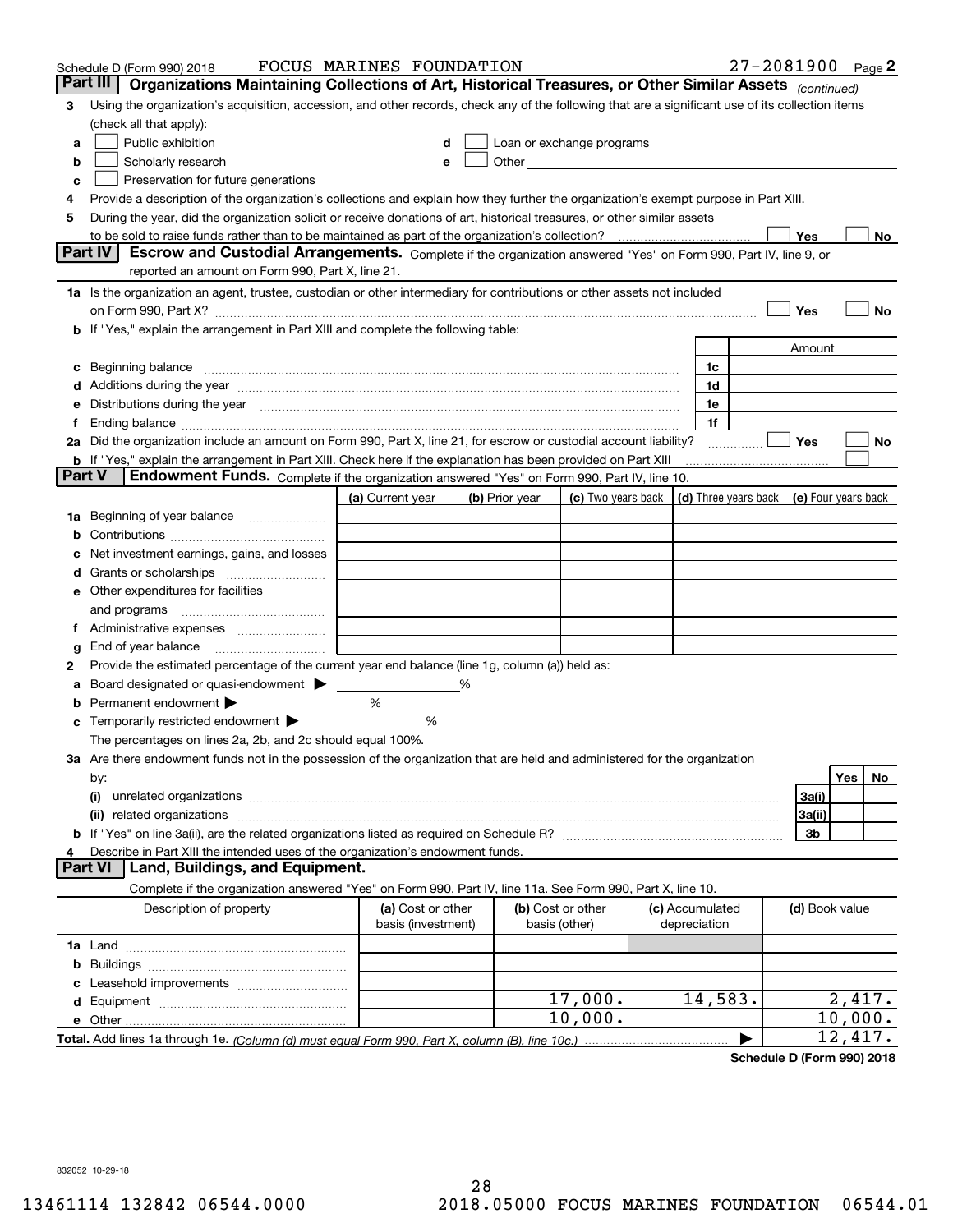| Schedule D (Form 990) 2018 |  |  | FOCUS MARINES FOUNDATION | $27 - 2081900$ | Page |  |
|----------------------------|--|--|--------------------------|----------------|------|--|
|                            |  |  |                          |                |      |  |

#### **Part VII Investments - Other Securities.**

Complete if the organization answered "Yes" on Form 990, Part IV, line 11b. See Form 990, Part X, line 12.

| (a) Description of security or category (including name of security)                   | (b) Book value | (c) Method of valuation: Cost or end-of-year market value |
|----------------------------------------------------------------------------------------|----------------|-----------------------------------------------------------|
| (1) Financial derivatives                                                              |                |                                                           |
| (2) Closely-held equity interests                                                      |                |                                                           |
| $(3)$ Other                                                                            |                |                                                           |
| (A)                                                                                    |                |                                                           |
| (B)                                                                                    |                |                                                           |
| (C)                                                                                    |                |                                                           |
| (D)                                                                                    |                |                                                           |
| (E)                                                                                    |                |                                                           |
| (F)                                                                                    |                |                                                           |
| (G)                                                                                    |                |                                                           |
| (H)                                                                                    |                |                                                           |
| Total. (Col. (b) must equal Form 990, Part X, col. (B) line 12.) $\blacktriangleright$ |                |                                                           |

#### **Part VIII Investments - Program Related.**

Complete if the organization answered "Yes" on Form 990, Part IV, line 11c. See Form 990, Part X, line 13.

| (a) Description of investment                                                          | (b) Book value | (c) Method of valuation: Cost or end-of-year market value |
|----------------------------------------------------------------------------------------|----------------|-----------------------------------------------------------|
| (1)                                                                                    |                |                                                           |
| (2)                                                                                    |                |                                                           |
| $\frac{1}{2}$                                                                          |                |                                                           |
| (4)                                                                                    |                |                                                           |
| $\frac{1}{2}$                                                                          |                |                                                           |
| (6)                                                                                    |                |                                                           |
| $\sqrt{(7)}$                                                                           |                |                                                           |
| (8)                                                                                    |                |                                                           |
| (9)                                                                                    |                |                                                           |
| Total. (Col. (b) must equal Form 990, Part X, col. (B) line 13.) $\blacktriangleright$ |                |                                                           |

#### **Part IX Other Assets.**

Complete if the organization answered "Yes" on Form 990, Part IV, line 11d. See Form 990, Part X, line 15.

| (a) Description | (b) Book value |
|-----------------|----------------|
| (1)             |                |
| (2)             |                |
| $\frac{1}{2}$   |                |
| (4)             |                |
| $\frac{1}{2}$   |                |
| (6)             |                |
| $\sqrt{(7)}$    |                |
| (8)             |                |
| (9)             |                |
|                 |                |

**Part X Other Liabilities.**

Complete if the organization answered "Yes" on Form 990, Part IV, line 11e or 11f. See Form 990, Part X, line 25.

| 1.  | (a) Description of liability                                       | (b) Book value |
|-----|--------------------------------------------------------------------|----------------|
| (1) | Federal income taxes                                               |                |
| (2) |                                                                    |                |
| (3) |                                                                    |                |
| (4) |                                                                    |                |
| (5) |                                                                    |                |
| (6) |                                                                    |                |
| (7) |                                                                    |                |
| (8) |                                                                    |                |
| (9) |                                                                    |                |
|     | Total. (Column (b) must equal Form 990, Part X, col. (B) line 25.) |                |

**2.** Liability for uncertain tax positions. In Part XIII, provide the text of the footnote to the organization's financial statements that reports the

organization's liability for uncertain tax positions under FIN 48 (ASC 740). Check here if the text of the footnote has been provided in Part XIII

**Schedule D (Form 990) 2018**

 $\mathcal{L}^{\text{max}}$ 

832053 10-29-18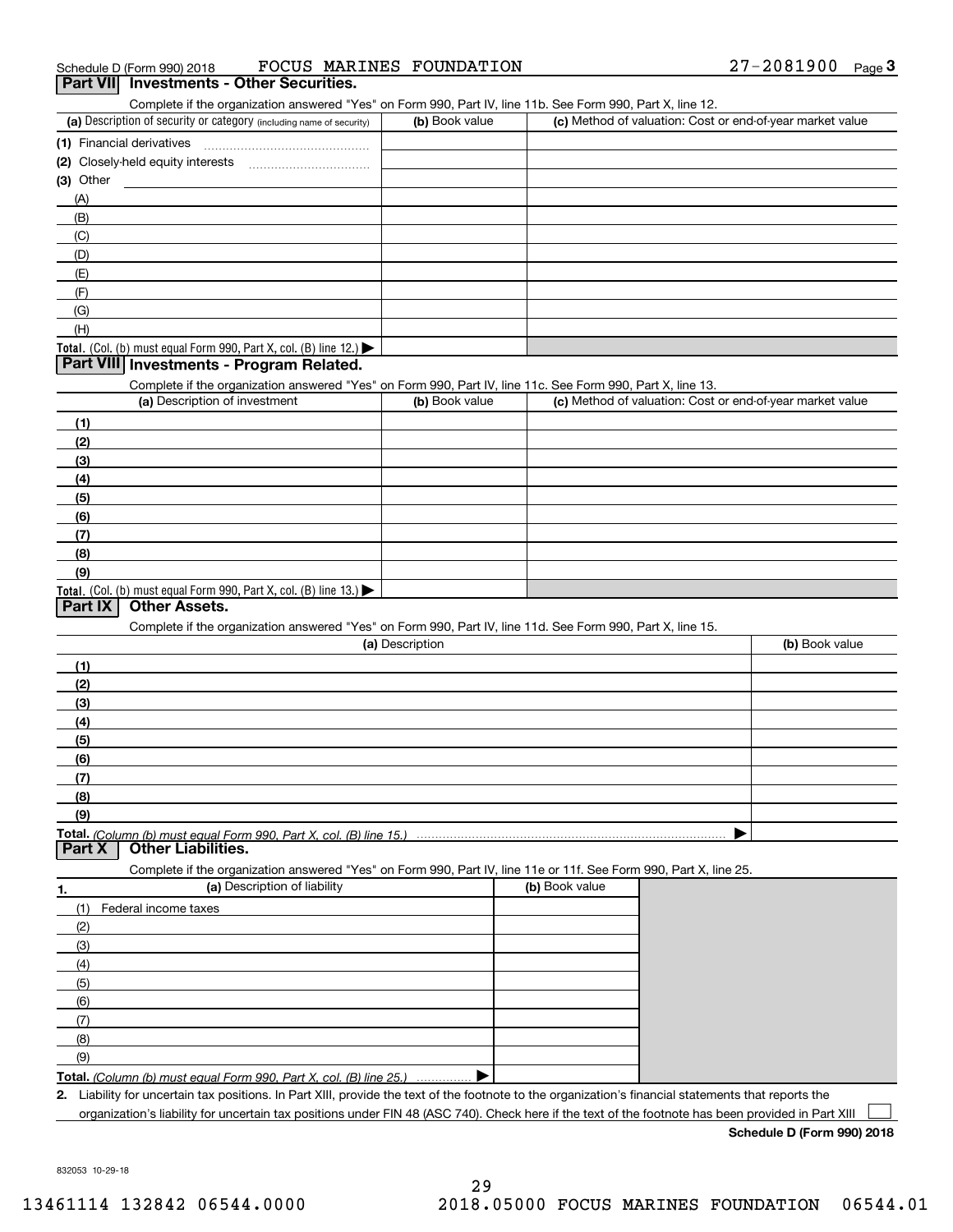|   | <b>FOCUS MARINES FOUNDATION</b><br>Schedule D (Form 990) 2018                                                                                                               |                | 27-2081900<br>Page $4$ |
|---|-----------------------------------------------------------------------------------------------------------------------------------------------------------------------------|----------------|------------------------|
|   | <b>Part XI</b><br>Reconciliation of Revenue per Audited Financial Statements With Revenue per Return.                                                                       |                |                        |
|   | Complete if the organization answered "Yes" on Form 990, Part IV, line 12a.                                                                                                 |                |                        |
| 1 | Total revenue, gains, and other support per audited financial statements                                                                                                    |                | $\blacksquare$         |
| 2 | Amounts included on line 1 but not on Form 990, Part VIII, line 12:                                                                                                         |                |                        |
| a | Net unrealized gains (losses) on investments [11] [11] Met unrealized gains (losses) on investments [11] Metaman materials and the unrealized gains (losses) on investments | 2a             |                        |
|   |                                                                                                                                                                             | 2 <sub>b</sub> |                        |
| с | Recoveries of prior year grants [11,111] Recoveries of prior year grants [11,111] Recoveries of prior year grants                                                           | 2 <sub>c</sub> |                        |
| d |                                                                                                                                                                             | 2d             |                        |
| е | Add lines 2a through 2d                                                                                                                                                     |                | <b>2e</b>              |
| 3 |                                                                                                                                                                             |                | 3                      |
| 4 | Amounts included on Form 990. Part VIII, line 12, but not on line 1:                                                                                                        |                |                        |
|   | Investment expenses not included on Form 990, Part VIII, line 7b [111] [11] Investment expenses not included on Form 990, Part VIII, line 7b                                | 4a             |                        |
| b |                                                                                                                                                                             | 4 <sub>b</sub> |                        |
|   | Add lines 4a and 4b                                                                                                                                                         |                | 4c                     |
|   |                                                                                                                                                                             |                | 5                      |
|   | Part XII   Reconciliation of Expenses per Audited Financial Statements With Expenses per Return.                                                                            |                |                        |
|   | Complete if the organization answered "Yes" on Form 990, Part IV, line 12a.                                                                                                 |                |                        |
| 1 | Total expenses and losses per audited financial statements                                                                                                                  |                | $\blacksquare$         |
| 2 | Amounts included on line 1 but not on Form 990, Part IX, line 25:                                                                                                           |                |                        |
| a |                                                                                                                                                                             | 2a             |                        |
|   |                                                                                                                                                                             | 2 <sub>b</sub> |                        |
| с |                                                                                                                                                                             | 2 <sub>c</sub> |                        |
|   |                                                                                                                                                                             | 2d             |                        |
|   | Add lines 2a through 2d <b>must be a constructed as the constant of the constant of the constant of the construction</b>                                                    |                | 2e                     |
| 3 |                                                                                                                                                                             |                | 3                      |
| 4 | Amounts included on Form 990, Part IX, line 25, but not on line 1:                                                                                                          |                |                        |
| а |                                                                                                                                                                             | 4a l           |                        |
| b |                                                                                                                                                                             | 4b             |                        |
|   | Add lines 4a and 4b                                                                                                                                                         |                | 4с                     |
| 5 |                                                                                                                                                                             |                | 5                      |
|   | Part XIII Supplemental Information.                                                                                                                                         |                |                        |

Provide the descriptions required for Part II, lines 3, 5, and 9; Part III, lines 1a and 4; Part IV, lines 1b and 2b; Part V, line 4; Part X, line 2; Part XI, lines 2d and 4b; and Part XII, lines 2d and 4b. Also complete this part to provide any additional information.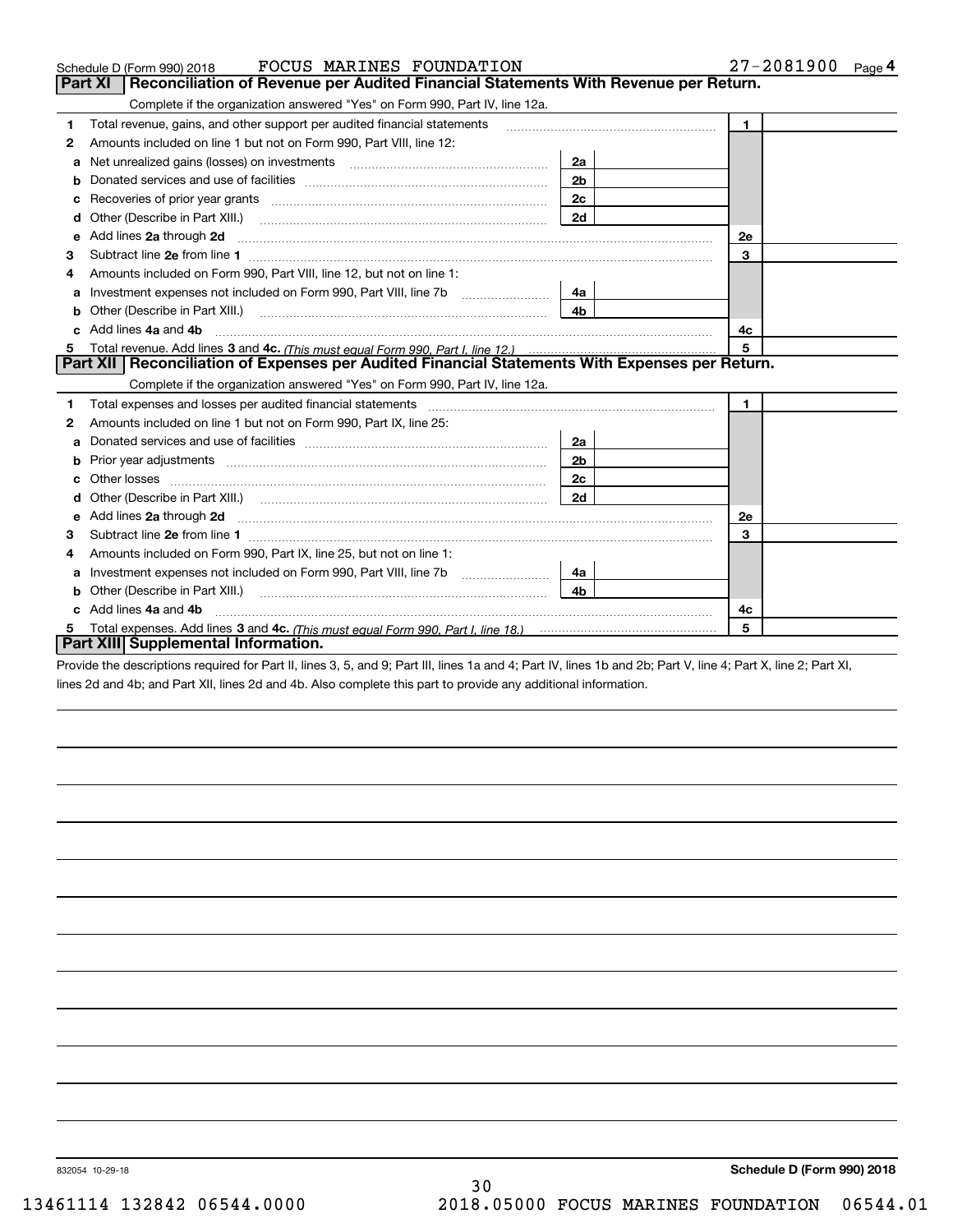| <b>SCHEDULE G</b>                                                               | <b>Supplemental Information Regarding Fundraising or Gaming Activities</b>                                                                                          |                                                                                                                                                    |                                         |    |                                       |  |                                   |                                         |  |  |  |
|---------------------------------------------------------------------------------|---------------------------------------------------------------------------------------------------------------------------------------------------------------------|----------------------------------------------------------------------------------------------------------------------------------------------------|-----------------------------------------|----|---------------------------------------|--|-----------------------------------|-----------------------------------------|--|--|--|
| (Form 990 or 990-EZ)                                                            | Complete if the organization answered "Yes" on Form 990, Part IV, line 17, 18, or 19, or if the<br>organization entered more than \$15,000 on Form 990-EZ, line 6a. |                                                                                                                                                    | 2018                                    |    |                                       |  |                                   |                                         |  |  |  |
| Department of the Treasury                                                      |                                                                                                                                                                     |                                                                                                                                                    | <b>Open to Public</b>                   |    |                                       |  |                                   |                                         |  |  |  |
| Internal Revenue Service                                                        | Go to www.irs.gov/Form990 for instructions and the latest information.                                                                                              |                                                                                                                                                    | Inspection                              |    |                                       |  |                                   |                                         |  |  |  |
| Name of the organization                                                        |                                                                                                                                                                     | FOCUS MARINES FOUNDATION                                                                                                                           |                                         |    |                                       |  | $27 - 2081900$                    | <b>Employer identification number</b>   |  |  |  |
| Part I                                                                          |                                                                                                                                                                     | Fundraising Activities. Complete if the organization answered "Yes" on Form 990, Part IV, line 17. Form 990-EZ filers are not                      |                                         |    |                                       |  |                                   |                                         |  |  |  |
|                                                                                 | required to complete this part.                                                                                                                                     |                                                                                                                                                    |                                         |    |                                       |  |                                   |                                         |  |  |  |
| Mail solicitations<br>a                                                         |                                                                                                                                                                     | 1 Indicate whether the organization raised funds through any of the following activities. Check all that apply.<br>e l                             |                                         |    | Solicitation of non-government grants |  |                                   |                                         |  |  |  |
| Solicitation of government grants<br>Internet and email solicitations<br>b<br>f |                                                                                                                                                                     |                                                                                                                                                    |                                         |    |                                       |  |                                   |                                         |  |  |  |
| Phone solicitations<br>с<br>d<br>In-person solicitations                        |                                                                                                                                                                     | Special fundraising events<br>g                                                                                                                    |                                         |    |                                       |  |                                   |                                         |  |  |  |
|                                                                                 |                                                                                                                                                                     | 2 a Did the organization have a written or oral agreement with any individual (including officers, directors, trustees, or                         |                                         |    |                                       |  |                                   |                                         |  |  |  |
|                                                                                 |                                                                                                                                                                     | key employees listed in Form 990, Part VII) or entity in connection with professional fundraising services?                                        |                                         |    |                                       |  | Yes                               | No                                      |  |  |  |
| compensated at least \$5,000 by the organization.                               |                                                                                                                                                                     | <b>b</b> If "Yes," list the 10 highest paid individuals or entities (fundraisers) pursuant to agreements under which the fundraiser is to be       |                                         |    |                                       |  |                                   |                                         |  |  |  |
|                                                                                 |                                                                                                                                                                     |                                                                                                                                                    |                                         |    |                                       |  | (v) Amount paid                   |                                         |  |  |  |
| (i) Name and address of individual<br>or entity (fundraiser)                    |                                                                                                                                                                     | (ii) Activity                                                                                                                                      | (iii) Did<br>fundraiser<br>have custody |    | (iv) Gross receipts<br>from activity  |  | to (or retained by)<br>fundraiser | (vi) Amount paid<br>to (or retained by) |  |  |  |
|                                                                                 |                                                                                                                                                                     |                                                                                                                                                    | or control of<br>contributions?         |    |                                       |  | listed in col. (i)                | organization                            |  |  |  |
|                                                                                 |                                                                                                                                                                     |                                                                                                                                                    | Yes                                     | No |                                       |  |                                   |                                         |  |  |  |
|                                                                                 |                                                                                                                                                                     |                                                                                                                                                    |                                         |    |                                       |  |                                   |                                         |  |  |  |
|                                                                                 |                                                                                                                                                                     |                                                                                                                                                    |                                         |    |                                       |  |                                   |                                         |  |  |  |
|                                                                                 |                                                                                                                                                                     |                                                                                                                                                    |                                         |    |                                       |  |                                   |                                         |  |  |  |
|                                                                                 |                                                                                                                                                                     |                                                                                                                                                    |                                         |    |                                       |  |                                   |                                         |  |  |  |
|                                                                                 |                                                                                                                                                                     |                                                                                                                                                    |                                         |    |                                       |  |                                   |                                         |  |  |  |
|                                                                                 |                                                                                                                                                                     |                                                                                                                                                    |                                         |    |                                       |  |                                   |                                         |  |  |  |
|                                                                                 |                                                                                                                                                                     |                                                                                                                                                    |                                         |    |                                       |  |                                   |                                         |  |  |  |
|                                                                                 |                                                                                                                                                                     |                                                                                                                                                    |                                         |    |                                       |  |                                   |                                         |  |  |  |
|                                                                                 |                                                                                                                                                                     |                                                                                                                                                    |                                         |    |                                       |  |                                   |                                         |  |  |  |
|                                                                                 |                                                                                                                                                                     |                                                                                                                                                    |                                         |    |                                       |  |                                   |                                         |  |  |  |
|                                                                                 |                                                                                                                                                                     |                                                                                                                                                    |                                         |    |                                       |  |                                   |                                         |  |  |  |
|                                                                                 |                                                                                                                                                                     |                                                                                                                                                    |                                         |    |                                       |  |                                   |                                         |  |  |  |
|                                                                                 |                                                                                                                                                                     |                                                                                                                                                    |                                         |    |                                       |  |                                   |                                         |  |  |  |
|                                                                                 |                                                                                                                                                                     |                                                                                                                                                    |                                         |    |                                       |  |                                   |                                         |  |  |  |
| Total                                                                           |                                                                                                                                                                     |                                                                                                                                                    |                                         |    |                                       |  |                                   |                                         |  |  |  |
| or licensing.                                                                   |                                                                                                                                                                     | 3 List all states in which the organization is registered or licensed to solicit contributions or has been notified it is exempt from registration |                                         |    |                                       |  |                                   |                                         |  |  |  |
|                                                                                 |                                                                                                                                                                     |                                                                                                                                                    |                                         |    |                                       |  |                                   |                                         |  |  |  |
|                                                                                 |                                                                                                                                                                     |                                                                                                                                                    |                                         |    |                                       |  |                                   |                                         |  |  |  |
|                                                                                 |                                                                                                                                                                     |                                                                                                                                                    |                                         |    |                                       |  |                                   |                                         |  |  |  |
|                                                                                 |                                                                                                                                                                     |                                                                                                                                                    |                                         |    |                                       |  |                                   |                                         |  |  |  |
|                                                                                 |                                                                                                                                                                     |                                                                                                                                                    |                                         |    |                                       |  |                                   |                                         |  |  |  |
|                                                                                 |                                                                                                                                                                     |                                                                                                                                                    |                                         |    |                                       |  |                                   |                                         |  |  |  |
|                                                                                 |                                                                                                                                                                     |                                                                                                                                                    |                                         |    |                                       |  |                                   |                                         |  |  |  |
|                                                                                 |                                                                                                                                                                     |                                                                                                                                                    |                                         |    |                                       |  |                                   |                                         |  |  |  |
|                                                                                 |                                                                                                                                                                     | LHA For Paperwork Reduction Act Notice, see the Instructions for Form 990 or 990-EZ.                                                               |                                         |    |                                       |  |                                   | Schedule G (Form 990 or 990-EZ) 2018    |  |  |  |

832081 10-03-18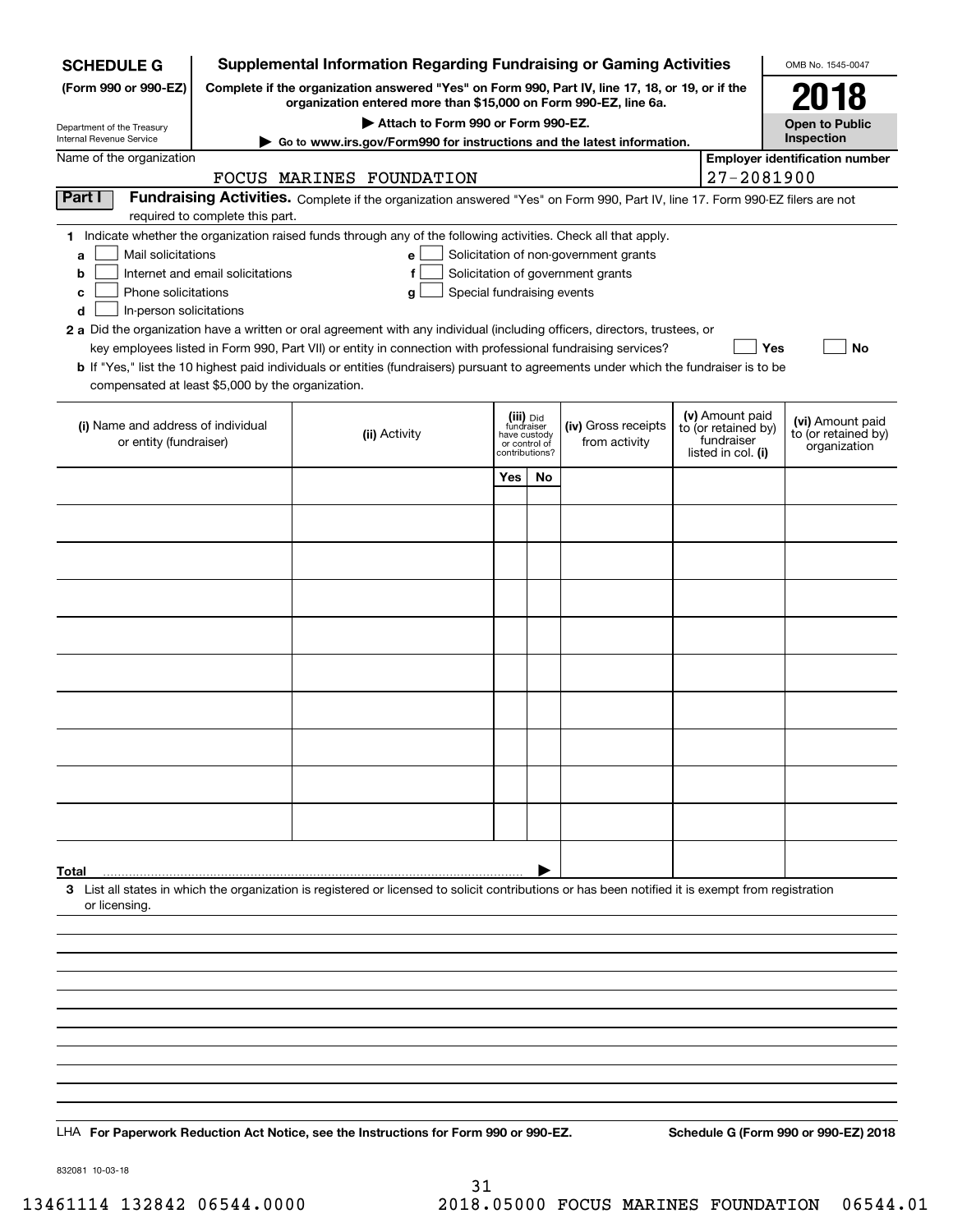**2**

**Part II** | Fundraising Events. Complete if the organization answered "Yes" on Form 990, Part IV, line 18, or reported more than \$15,000

|                 |    | of fundraising event contributions and gross income on Form 990-EZ, lines 1 and 6b. List events with gross receipts greater than \$5,000. |                |                                                  |                      |                                                     |
|-----------------|----|-------------------------------------------------------------------------------------------------------------------------------------------|----------------|--------------------------------------------------|----------------------|-----------------------------------------------------|
|                 |    |                                                                                                                                           | (a) Event $#1$ | (b) Event #2                                     | (c) Other events     | (d) Total events                                    |
|                 |    |                                                                                                                                           | FMF MESS       | KC MESS                                          |                      | (add col. (a) through                               |
|                 |    |                                                                                                                                           | NIGHT          | <b>NIGHT</b>                                     | 1                    | col. (c)                                            |
|                 |    |                                                                                                                                           | (event type)   | (event type)                                     | (total number)       |                                                     |
| Revenue         | 1  |                                                                                                                                           | 34,797.        | 16,465.                                          | 9,099.               | 60, 361.                                            |
|                 |    |                                                                                                                                           | 8,395.         | 7,335.                                           | 2,169.               | 17,899.                                             |
|                 | 3  | Gross income (line 1 minus line 2)                                                                                                        | 26,402.        | 9,130.                                           | 6,930.               | 42,462.                                             |
|                 |    |                                                                                                                                           |                |                                                  |                      |                                                     |
|                 | 5  |                                                                                                                                           | 174.           |                                                  | 301.                 | 475.                                                |
| Direct Expenses | 6  |                                                                                                                                           |                |                                                  |                      |                                                     |
|                 | 7  |                                                                                                                                           | 7,620.         | 4,920.                                           | 3,860.               | 16,400.                                             |
|                 | 8  |                                                                                                                                           |                |                                                  |                      |                                                     |
|                 | 9  |                                                                                                                                           | 4,654.         | 985.                                             | 250.                 | 5,889.                                              |
|                 | 10 | Direct expense summary. Add lines 4 through 9 in column (d)                                                                               |                |                                                  |                      | 22,764.                                             |
|                 |    |                                                                                                                                           |                |                                                  |                      | 19,698.                                             |
| Part III        |    | Gaming. Complete if the organization answered "Yes" on Form 990, Part IV, line 19, or reported more than                                  |                |                                                  |                      |                                                     |
|                 |    | \$15,000 on Form 990-EZ, line 6a.                                                                                                         |                |                                                  |                      |                                                     |
| Revenue         |    |                                                                                                                                           | (a) Bingo      | (b) Pull tabs/instant<br>bingo/progressive bingo | (c) Other gaming     | (d) Total gaming (add<br>col. (a) through col. (c)) |
|                 | 1  |                                                                                                                                           |                |                                                  |                      |                                                     |
|                 |    |                                                                                                                                           |                |                                                  |                      |                                                     |
| Direct Expenses | 3  |                                                                                                                                           |                |                                                  |                      |                                                     |
|                 | 4  |                                                                                                                                           |                |                                                  |                      |                                                     |
|                 |    | 5 Other direct expenses <i></i>                                                                                                           |                |                                                  |                      |                                                     |
|                 |    |                                                                                                                                           | Yes<br>%       | Yes<br>%                                         | Yes<br>$\frac{0}{0}$ |                                                     |
|                 |    | 6 Volunteer labor                                                                                                                         | No.            | No.                                              | No                   |                                                     |
|                 | 7  | Direct expense summary. Add lines 2 through 5 in column (d)                                                                               |                |                                                  | ▶                    |                                                     |
|                 |    |                                                                                                                                           |                |                                                  |                      |                                                     |
|                 |    |                                                                                                                                           |                |                                                  |                      |                                                     |
| 9               |    | Enter the state(s) in which the organization conducts gaming activities:                                                                  |                |                                                  |                      | Yes<br>No                                           |
|                 |    |                                                                                                                                           |                |                                                  |                      |                                                     |
|                 |    |                                                                                                                                           |                |                                                  |                      |                                                     |
|                 |    |                                                                                                                                           |                |                                                  |                      |                                                     |
|                 |    |                                                                                                                                           |                |                                                  |                      | Yes<br>No                                           |
|                 |    |                                                                                                                                           |                |                                                  |                      |                                                     |
|                 |    |                                                                                                                                           |                |                                                  |                      |                                                     |
|                 |    |                                                                                                                                           |                |                                                  |                      |                                                     |
|                 |    | 832082 10-03-18                                                                                                                           |                |                                                  |                      | Schedule G (Form 990 or 990-EZ) 2018                |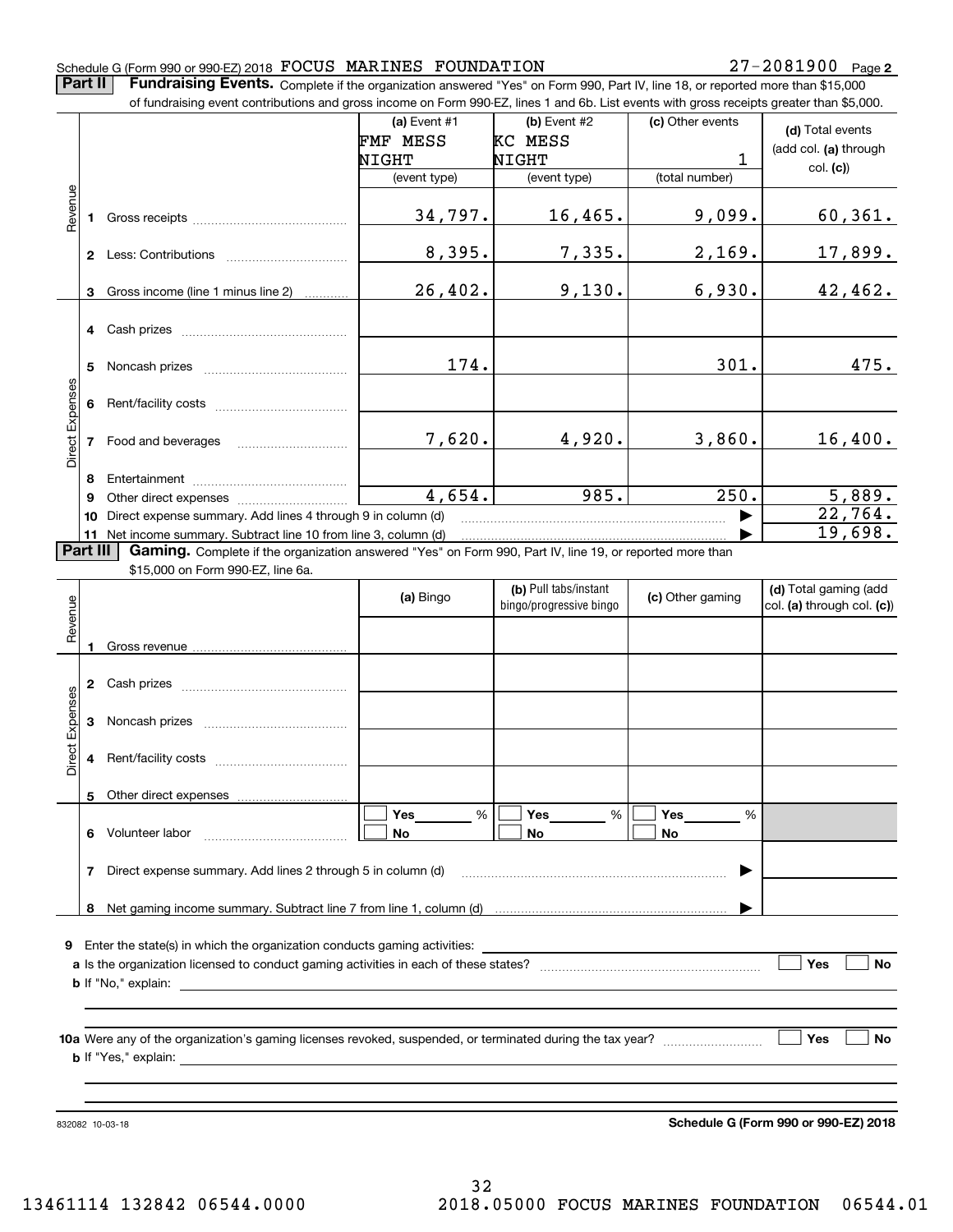| Schedule G (Form 990 or 990-EZ) 2018 FOCUS MARINES FOUNDATION                                                                                                                                                                            | $27 - 2081900$  | Page 3    |
|------------------------------------------------------------------------------------------------------------------------------------------------------------------------------------------------------------------------------------------|-----------------|-----------|
|                                                                                                                                                                                                                                          | Yes             | No        |
| 12 Is the organization a grantor, beneficiary or trustee of a trust, or a member of a partnership or other entity formed                                                                                                                 | Yes             | <b>No</b> |
| 13 Indicate the percentage of gaming activity conducted in:                                                                                                                                                                              |                 |           |
|                                                                                                                                                                                                                                          | <u>13a</u>      | %         |
| <b>b</b> An outside facility <i>www.communicality www.communicality.communicality www.communicality www.communicality.communicality www.communicality.com</i>                                                                            | 13 <sub>b</sub> | %         |
| 14 Enter the name and address of the person who prepares the organization's gaming/special events books and records:                                                                                                                     |                 |           |
|                                                                                                                                                                                                                                          |                 |           |
|                                                                                                                                                                                                                                          |                 |           |
| 15a Does the organization have a contract with a third party from whom the organization receives gaming revenue?                                                                                                                         | Yes             | No        |
| <b>b</b> If "Yes," enter the amount of gaming revenue received by the organization $\triangleright$ \$ ____________________ and the amount                                                                                               |                 |           |
|                                                                                                                                                                                                                                          |                 |           |
| c If "Yes," enter name and address of the third party:                                                                                                                                                                                   |                 |           |
| Name $\blacktriangleright$ $\_\_$                                                                                                                                                                                                        |                 |           |
|                                                                                                                                                                                                                                          |                 |           |
| 16 Gaming manager information:                                                                                                                                                                                                           |                 |           |
|                                                                                                                                                                                                                                          |                 |           |
| Name $\triangleright$ $\square$                                                                                                                                                                                                          |                 |           |
| Gaming manager compensation > \$                                                                                                                                                                                                         |                 |           |
|                                                                                                                                                                                                                                          |                 |           |
|                                                                                                                                                                                                                                          |                 |           |
|                                                                                                                                                                                                                                          |                 |           |
| Director/officer<br>Employee<br>Independent contractor                                                                                                                                                                                   |                 |           |
| 17 Mandatory distributions:                                                                                                                                                                                                              |                 |           |
| a Is the organization required under state law to make charitable distributions from the gaming proceeds to                                                                                                                              |                 |           |
| $\Box$ Yes $\Box$ No<br>retain the state gaming license?                                                                                                                                                                                 |                 |           |
| <b>b</b> Enter the amount of distributions required under state law to be distributed to other exempt organizations or spent in the                                                                                                      |                 |           |
| organization's own exempt activities during the tax year $\triangleright$ \$<br><b>Part IV</b><br>Supplemental Information. Provide the explanations required by Part I, line 2b, columns (iii) and (v); and Part III, lines 9, 9b, 10b, |                 |           |
| 15b, 15c, 16, and 17b, as applicable. Also provide any additional information. See instructions.                                                                                                                                         |                 |           |
|                                                                                                                                                                                                                                          |                 |           |
|                                                                                                                                                                                                                                          |                 |           |
|                                                                                                                                                                                                                                          |                 |           |
|                                                                                                                                                                                                                                          |                 |           |
|                                                                                                                                                                                                                                          |                 |           |
|                                                                                                                                                                                                                                          |                 |           |
|                                                                                                                                                                                                                                          |                 |           |
|                                                                                                                                                                                                                                          |                 |           |
|                                                                                                                                                                                                                                          |                 |           |
|                                                                                                                                                                                                                                          |                 |           |
| Schedule G (Form 990 or 990-EZ) 2018<br>832083 10-03-18                                                                                                                                                                                  |                 |           |
| 33                                                                                                                                                                                                                                       |                 |           |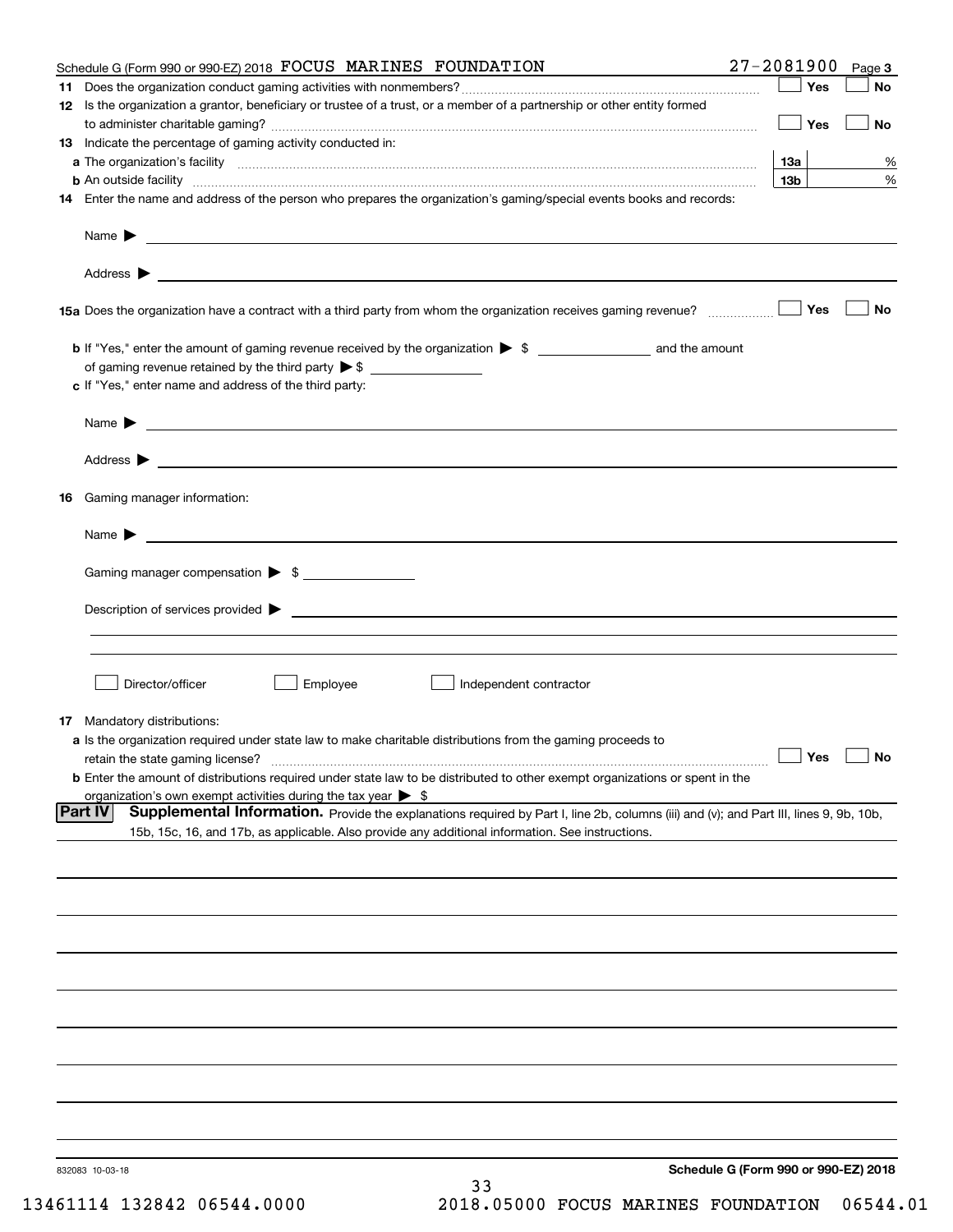| <b>Part IV</b> Supplemental Information $_{(continued)}$ |  |  |
|----------------------------------------------------------|--|--|
|                                                          |  |  |
|                                                          |  |  |
|                                                          |  |  |
|                                                          |  |  |
|                                                          |  |  |
|                                                          |  |  |
|                                                          |  |  |
|                                                          |  |  |
|                                                          |  |  |
|                                                          |  |  |
|                                                          |  |  |
|                                                          |  |  |
|                                                          |  |  |
|                                                          |  |  |
|                                                          |  |  |
|                                                          |  |  |
|                                                          |  |  |
|                                                          |  |  |
|                                                          |  |  |
|                                                          |  |  |
|                                                          |  |  |
|                                                          |  |  |
|                                                          |  |  |
|                                                          |  |  |
|                                                          |  |  |
|                                                          |  |  |
|                                                          |  |  |
|                                                          |  |  |
|                                                          |  |  |
| Cabadule C (Farm 000 au 000 F7)                          |  |  |

**Schedule G (Form 990 or 990-EZ)**

832084 04-01-18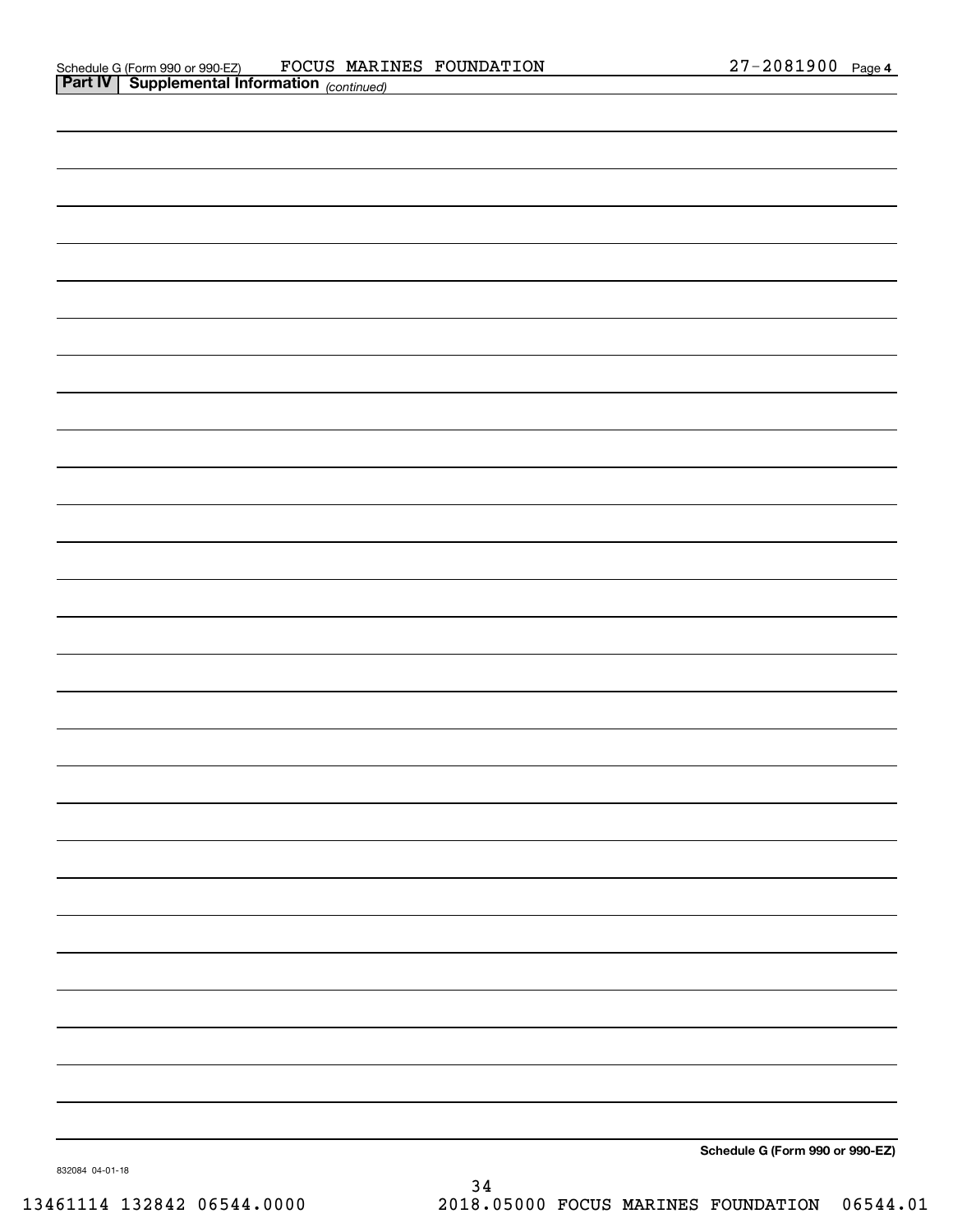| <b>SCHEDULE L</b>                                                                                             |                   |                                                                            |                                      |                | <b>Transactions With Interested Persons</b>                                                                                        |                                |                           |                                   |                         |                                       | OMB No. 1545-0047            |           |                |  |
|---------------------------------------------------------------------------------------------------------------|-------------------|----------------------------------------------------------------------------|--------------------------------------|----------------|------------------------------------------------------------------------------------------------------------------------------------|--------------------------------|---------------------------|-----------------------------------|-------------------------|---------------------------------------|------------------------------|-----------|----------------|--|
| (Form 990 or 990-EZ)                                                                                          |                   |                                                                            |                                      |                | Complete if the organization answered "Yes" on Form 990, Part IV, line 25a, 25b, 26, 27, 28a,                                      |                                |                           |                                   |                         |                                       | 2018                         |           |                |  |
|                                                                                                               |                   |                                                                            |                                      |                | 28b, or 28c, or Form 990-EZ, Part V, line 38a or 40b.<br>Attach to Form 990 or Form 990-EZ.                                        |                                |                           |                                   |                         |                                       | <b>Open To Public</b>        |           |                |  |
| Department of the Treasury<br><b>Internal Revenue Service</b>                                                 |                   |                                                                            |                                      |                | Go to www.irs.gov/Form990 for instructions and the latest information.                                                             |                                |                           |                                   |                         |                                       | Inspection                   |           |                |  |
| Name of the organization                                                                                      |                   |                                                                            |                                      |                |                                                                                                                                    |                                |                           |                                   |                         | <b>Employer identification number</b> |                              |           |                |  |
|                                                                                                               |                   | FOCUS MARINES FOUNDATION                                                   |                                      |                |                                                                                                                                    |                                |                           |                                   |                         | $27 - 2081900$                        |                              |           |                |  |
| Part I                                                                                                        |                   |                                                                            |                                      |                | Excess Benefit Transactions (section 501(c)(3), section 501(c)(4), and 501(c)(29) organizations only).                             |                                |                           |                                   |                         |                                       |                              |           |                |  |
| 1                                                                                                             |                   | (b) Relationship between disqualified                                      |                                      |                | Complete if the organization answered "Yes" on Form 990, Part IV, line 25a or 25b, or Form 990-EZ, Part V, line 40b.               |                                |                           |                                   |                         |                                       |                              |           | (d) Corrected? |  |
| (a) Name of disqualified person                                                                               |                   | person and organization                                                    |                                      |                |                                                                                                                                    | (c) Description of transaction |                           |                                   |                         |                                       |                              | Yes<br>No |                |  |
|                                                                                                               |                   |                                                                            |                                      |                |                                                                                                                                    |                                |                           |                                   |                         |                                       |                              |           |                |  |
|                                                                                                               |                   |                                                                            |                                      |                |                                                                                                                                    |                                |                           |                                   |                         |                                       |                              |           |                |  |
|                                                                                                               |                   |                                                                            |                                      |                |                                                                                                                                    |                                |                           |                                   |                         |                                       |                              |           |                |  |
|                                                                                                               |                   |                                                                            |                                      |                |                                                                                                                                    |                                |                           |                                   |                         |                                       |                              |           |                |  |
|                                                                                                               |                   |                                                                            |                                      |                |                                                                                                                                    |                                |                           |                                   |                         |                                       |                              |           |                |  |
| 2 Enter the amount of tax incurred by the organization managers or disqualified persons during the year under |                   |                                                                            |                                      |                |                                                                                                                                    |                                |                           |                                   |                         |                                       |                              |           |                |  |
| section 4958                                                                                                  |                   |                                                                            |                                      |                |                                                                                                                                    |                                |                           |                                   |                         | $\frac{1}{2}$                         |                              |           |                |  |
| 3 Enter the amount of tax, if any, on line 2, above, reimbursed by the organization                           |                   |                                                                            |                                      |                |                                                                                                                                    |                                |                           |                                   | $\blacktriangleright$ s |                                       |                              |           |                |  |
|                                                                                                               |                   |                                                                            |                                      |                |                                                                                                                                    |                                |                           |                                   |                         |                                       |                              |           |                |  |
| Part II                                                                                                       |                   | Loans to and/or From Interested Persons.                                   |                                      |                |                                                                                                                                    |                                |                           |                                   |                         |                                       |                              |           |                |  |
|                                                                                                               |                   |                                                                            |                                      |                | Complete if the organization answered "Yes" on Form 990-EZ, Part V, line 38a or Form 990, Part IV, line 26; or if the organization |                                |                           |                                   |                         |                                       |                              |           |                |  |
| (a) Name of                                                                                                   | (b) Relationship  | reported an amount on Form 990, Part X, line 5, 6, or 22.<br>(c) Purpose   |                                      | (d) Loan to or | (e) Original                                                                                                                       |                                |                           |                                   |                         | <b>(h)</b> Approved                   |                              |           | (i) Written    |  |
| interested person                                                                                             | with organization | of loan                                                                    | from the<br>organization?<br>To From |                | principal amount                                                                                                                   |                                | (f) Balance due           | $(g)$ In<br>default?<br>Yes<br>No |                         | by board or<br>committee?             |                              |           | agreement?     |  |
|                                                                                                               |                   |                                                                            |                                      |                |                                                                                                                                    |                                |                           |                                   |                         | Yes                                   | No.                          | Yes       | No             |  |
|                                                                                                               |                   |                                                                            |                                      |                |                                                                                                                                    |                                |                           |                                   |                         |                                       |                              |           |                |  |
|                                                                                                               |                   |                                                                            |                                      |                |                                                                                                                                    |                                |                           |                                   |                         |                                       |                              |           |                |  |
|                                                                                                               |                   |                                                                            |                                      |                |                                                                                                                                    |                                |                           |                                   |                         |                                       |                              |           |                |  |
|                                                                                                               |                   |                                                                            |                                      |                |                                                                                                                                    |                                |                           |                                   |                         |                                       |                              |           |                |  |
|                                                                                                               |                   |                                                                            |                                      |                |                                                                                                                                    |                                |                           |                                   |                         |                                       |                              |           |                |  |
|                                                                                                               |                   |                                                                            |                                      |                |                                                                                                                                    |                                |                           |                                   |                         |                                       |                              |           |                |  |
|                                                                                                               |                   |                                                                            |                                      |                |                                                                                                                                    |                                |                           |                                   |                         |                                       |                              |           |                |  |
|                                                                                                               |                   |                                                                            |                                      |                |                                                                                                                                    |                                |                           |                                   |                         |                                       |                              |           |                |  |
|                                                                                                               |                   |                                                                            |                                      |                |                                                                                                                                    |                                |                           |                                   |                         |                                       |                              |           |                |  |
| Total                                                                                                         |                   |                                                                            |                                      |                | $\blacktriangleright$ \$                                                                                                           |                                |                           |                                   |                         |                                       |                              |           |                |  |
| Part III                                                                                                      |                   | <b>Grants or Assistance Benefiting Interested Persons.</b>                 |                                      |                |                                                                                                                                    |                                |                           |                                   |                         |                                       |                              |           |                |  |
|                                                                                                               |                   | Complete if the organization answered "Yes" on Form 990, Part IV, line 27. |                                      |                |                                                                                                                                    |                                |                           |                                   |                         |                                       |                              |           |                |  |
| (a) Name of interested person                                                                                 |                   | (b) Relationship between<br>interested person and<br>the organization      |                                      |                | (c) Amount of<br>assistance                                                                                                        |                                | (d) Type of<br>assistance |                                   |                         |                                       | (e) Purpose of<br>assistance |           |                |  |
|                                                                                                               |                   |                                                                            |                                      |                |                                                                                                                                    |                                |                           |                                   |                         |                                       |                              |           |                |  |
|                                                                                                               |                   |                                                                            |                                      |                |                                                                                                                                    |                                |                           |                                   |                         |                                       |                              |           |                |  |
|                                                                                                               |                   |                                                                            |                                      |                |                                                                                                                                    |                                |                           |                                   |                         |                                       |                              |           |                |  |
|                                                                                                               |                   |                                                                            |                                      |                |                                                                                                                                    |                                |                           |                                   |                         |                                       |                              |           |                |  |
|                                                                                                               |                   |                                                                            |                                      |                |                                                                                                                                    |                                |                           |                                   |                         |                                       |                              |           |                |  |
|                                                                                                               |                   |                                                                            |                                      |                |                                                                                                                                    |                                |                           |                                   |                         |                                       |                              |           |                |  |
|                                                                                                               |                   |                                                                            |                                      |                |                                                                                                                                    |                                |                           |                                   |                         |                                       |                              |           |                |  |
|                                                                                                               |                   |                                                                            |                                      |                |                                                                                                                                    |                                |                           |                                   |                         |                                       |                              |           |                |  |
|                                                                                                               |                   |                                                                            |                                      |                |                                                                                                                                    |                                |                           |                                   |                         |                                       |                              |           |                |  |

LHA For Paperwork Reduction Act Notice, see the Instructions for Form 990 or 990-EZ. Schedule L (Form 990 or 990-EZ) 2018

832131 10-25-18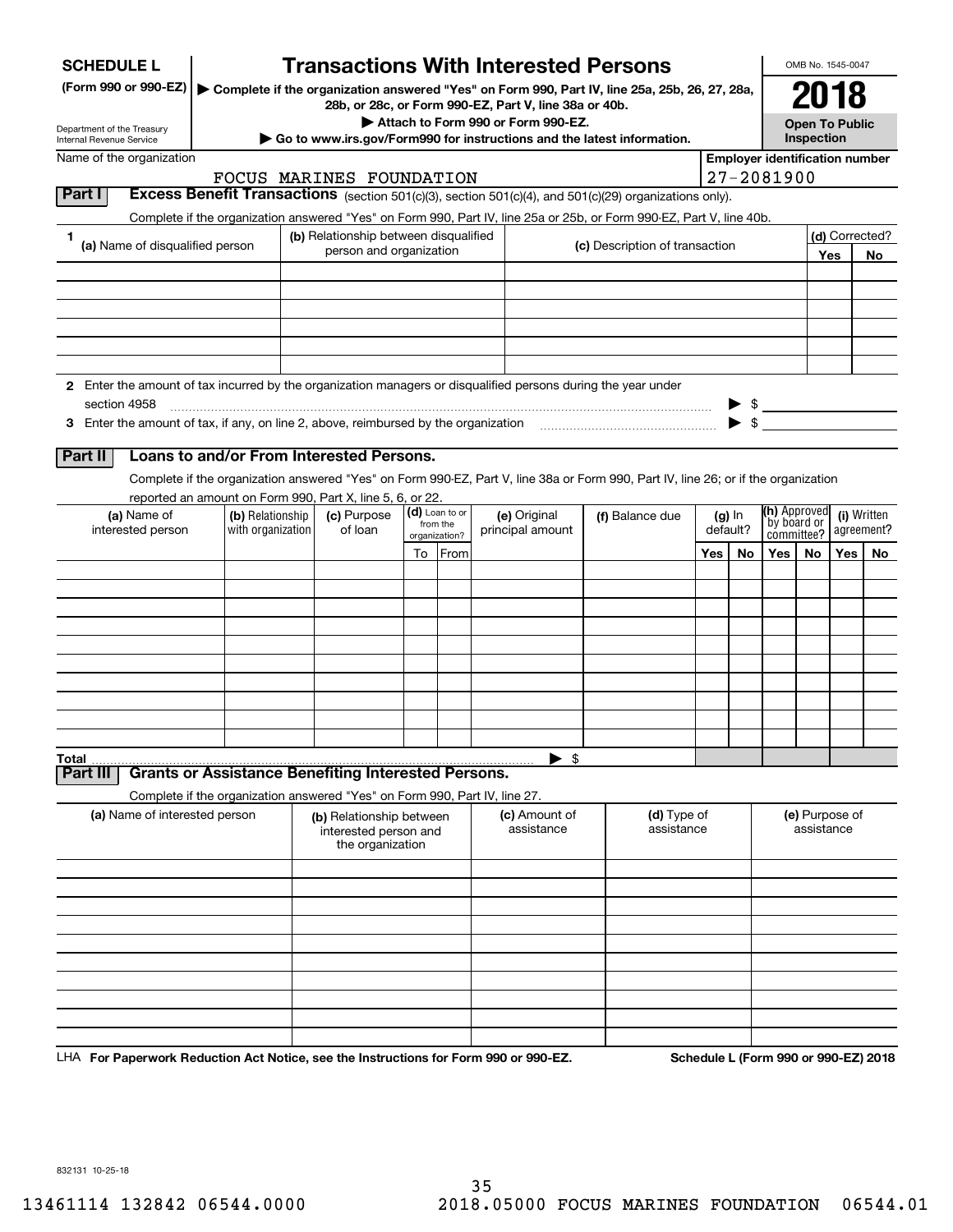| Schedule L (Form 990 or 990-EZ) 2018 FOCUS MARINES FOUNDATION        |  | 27-2081900 Page 2 |  |
|----------------------------------------------------------------------|--|-------------------|--|
| <b>Part IV   Business Transactions Involving Interested Persons.</b> |  |                   |  |

Complete if the organization answered "Yes" on Form 990, Part IV, line 28a, 28b, or 28c.

| (a) Name of interested person                                                               |              | (b) Relationship between interested<br>person and the organization | (c) Amount of<br>transaction | (d) Description of<br>transaction |  |  |  | (e) Sharing of<br>organization's<br>revenues? |     |    |
|---------------------------------------------------------------------------------------------|--------------|--------------------------------------------------------------------|------------------------------|-----------------------------------|--|--|--|-----------------------------------------------|-----|----|
|                                                                                             |              |                                                                    |                              |                                   |  |  |  |                                               | Yes | No |
| FOX<br>COTRELL                                                                              | <b>BOARD</b> | MEMBER                                                             |                              | 12,000. FOX IS AN O               |  |  |  |                                               |     | х  |
|                                                                                             |              |                                                                    |                              |                                   |  |  |  |                                               |     |    |
|                                                                                             |              |                                                                    |                              |                                   |  |  |  |                                               |     |    |
|                                                                                             |              |                                                                    |                              |                                   |  |  |  |                                               |     |    |
|                                                                                             |              |                                                                    |                              |                                   |  |  |  |                                               |     |    |
|                                                                                             |              |                                                                    |                              |                                   |  |  |  |                                               |     |    |
|                                                                                             |              |                                                                    |                              |                                   |  |  |  |                                               |     |    |
|                                                                                             |              |                                                                    |                              |                                   |  |  |  |                                               |     |    |
|                                                                                             |              |                                                                    |                              |                                   |  |  |  |                                               |     |    |
|                                                                                             |              |                                                                    |                              |                                   |  |  |  |                                               |     |    |
| <b>Part V</b><br><b>Supplemental Information.</b>                                           |              |                                                                    |                              |                                   |  |  |  |                                               |     |    |
| Provide additional information for responses to questions on Schedule L (see instructions). |              |                                                                    |                              |                                   |  |  |  |                                               |     |    |

SCH L, PART IV, BUSINESS TRANSACTIONS INVOLVING INTERESTED PERSONS:

(A) NAME OF PERSON: COTRELL FOX

(B) RELATIONSHIP BETWEEN INTERESTED PERSON AND ORGANIZATION:

#### BOARD MEMBER

(C) AMOUNT OF TRANSACTION \$ 12,000.

(D) DESCRIPTION OF TRANSACTION: FOX IS AN OFFICER FOR JW TERRILL, FOCUS

MARINES FOUNDATION'S INSURANCE BROKER.

(E) SHARING OF ORGANIZATION REVENUES? = NO

**Schedule L (Form 990 or 990-EZ) 2018**

832132 10-25-18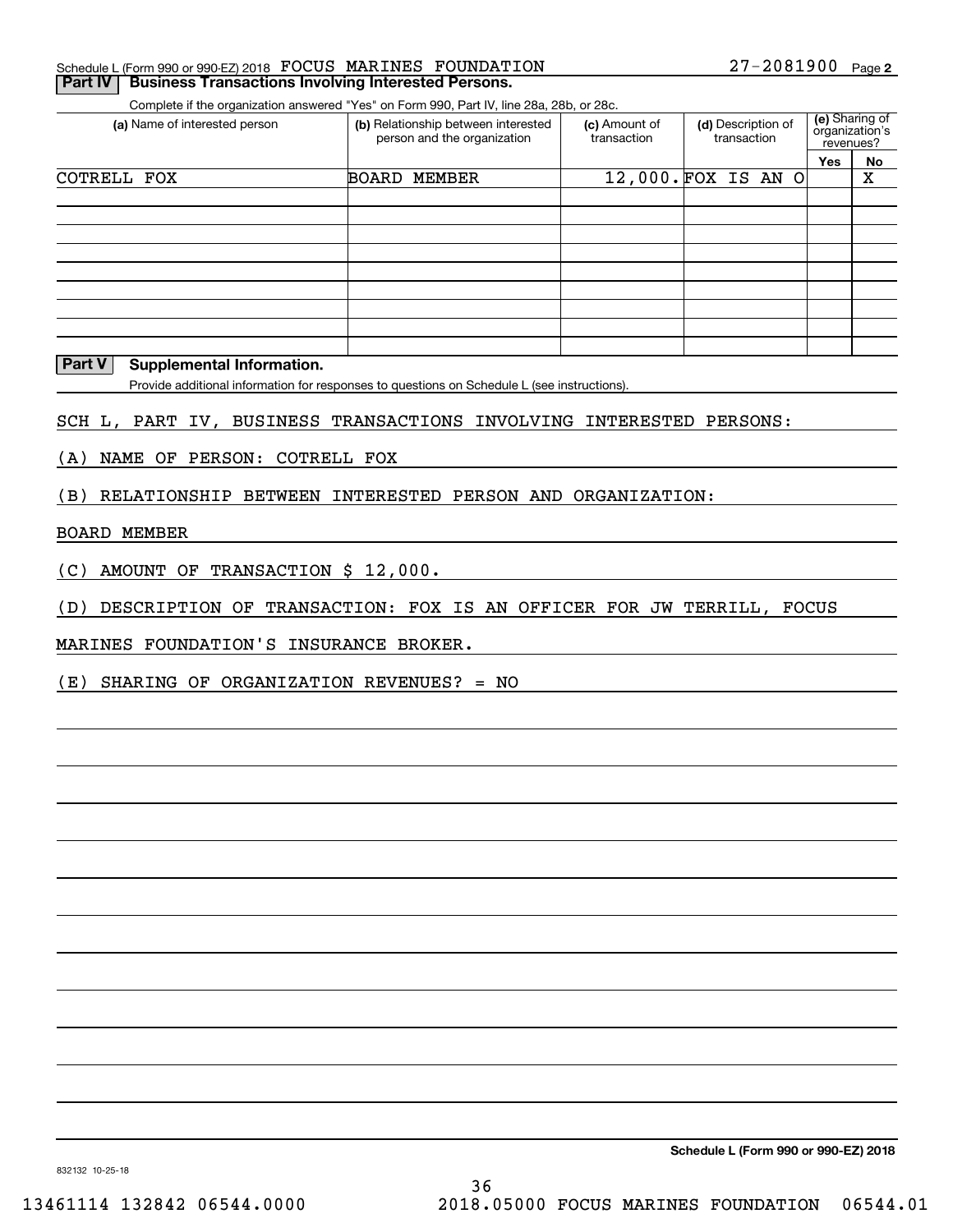#### **SCHEDULE M (Form 990)**

# **Noncash Contributions**

OMB No. 1545-0047

| Department of the Treasury      |  |
|---------------------------------|--|
| <b>Internal Revenue Service</b> |  |

**1213**

**Complete if the organizations answered "Yes" on Form 990, Part IV, lines 29 or 30.** <sup>J</sup>**2018 Attach to Form 990.** J

 **Go to www.irs.gov/Form990 for instructions and the latest information.** J

|  | <b>Open to Public</b><br><b>Inspection</b> |
|--|--------------------------------------------|
|  | <b>Employer identification number</b>      |

27-2081900

Method of determining

|        | Name of the organization     |                               |                                      |                                                                                                        | <b>Employer iden</b>                    |
|--------|------------------------------|-------------------------------|--------------------------------------|--------------------------------------------------------------------------------------------------------|-----------------------------------------|
|        | FOCUS MARINES FOUNDATION     |                               |                                      |                                                                                                        | $27 - 2$                                |
| Part I | <b>Types of Property</b>     |                               |                                      |                                                                                                        |                                         |
|        |                              | (a)<br>Check if<br>applicable | (b)<br>Number of<br>contributions or | (c)<br>Noncash contribution<br>amounts reported on<br>litems contributed  Form 990. Part VIII. line 1q | (d)<br>Method of de<br>noncash contribi |
|        |                              |                               |                                      |                                                                                                        |                                         |
|        | Art - Historical treasures   |                               |                                      |                                                                                                        |                                         |
| з      | Art - Fractional interests   |                               |                                      |                                                                                                        |                                         |
| 4      | Books and publications       | X                             |                                      |                                                                                                        | 20,640. FAIR MARKET                     |
| 5      | Clothing and household goods |                               |                                      |                                                                                                        |                                         |
| 6      |                              |                               |                                      |                                                                                                        |                                         |
|        | Boats and planes             |                               |                                      |                                                                                                        |                                         |

|                                             | applicable | CONTRIDUTIONS OF 1 | amounts reported on<br>litems contributed Form 990, Part VIII, line 1g | noncash contribution amounts |
|---------------------------------------------|------------|--------------------|------------------------------------------------------------------------|------------------------------|
|                                             |            |                    |                                                                        |                              |
|                                             |            |                    |                                                                        |                              |
|                                             |            |                    |                                                                        |                              |
|                                             | X          |                    |                                                                        | 20,640. FAIR MARKET VALUE    |
| Clothing and household goods                |            |                    |                                                                        |                              |
|                                             |            |                    |                                                                        |                              |
|                                             |            |                    |                                                                        |                              |
|                                             |            |                    |                                                                        |                              |
|                                             |            |                    |                                                                        |                              |
| Securities - Closely held stock             |            |                    |                                                                        |                              |
| Securities - Partnership, LLC, or           |            |                    |                                                                        |                              |
| trust interests                             |            |                    |                                                                        |                              |
|                                             |            |                    |                                                                        |                              |
| Qualified conservation contribution -       |            |                    |                                                                        |                              |
| Historic structures                         |            |                    |                                                                        |                              |
| Qualified conservation contribution - Other |            |                    |                                                                        |                              |
|                                             |            |                    |                                                                        |                              |
|                                             |            |                    |                                                                        |                              |
|                                             |            |                    |                                                                        |                              |
|                                             |            |                    |                                                                        |                              |
|                                             | X          | 43                 |                                                                        | 60,595. FAIR MARKET VALUE    |
| Drugs and medical supplies                  |            |                    |                                                                        |                              |
|                                             |            |                    |                                                                        |                              |

| 22 | <b>Historical artifacts</b>                                                                                                    |   |  |    |                            |     |     |    |
|----|--------------------------------------------------------------------------------------------------------------------------------|---|--|----|----------------------------|-----|-----|----|
| 23 | Scientific specimens                                                                                                           |   |  |    |                            |     |     |    |
| 24 | Archeological artifacts                                                                                                        |   |  |    |                            |     |     |    |
| 25 | <b>BEQUEST</b><br>Other $\blacktriangleright$                                                                                  | x |  |    | 485,115. FAIR MARKET VALUE |     |     |    |
| 26 | Other I                                                                                                                        |   |  |    |                            |     |     |    |
| 27 | Other                                                                                                                          |   |  |    |                            |     |     |    |
| 28 | Other                                                                                                                          |   |  |    |                            |     |     |    |
| 29 | Number of Forms 8283 received by the organization during the tax year for contributions                                        |   |  |    |                            |     |     |    |
|    | for which the organization completed Form 8283, Part IV, Donee Acknowledgement                                                 |   |  | 29 |                            |     |     |    |
|    |                                                                                                                                |   |  |    |                            |     | Yes | No |
|    | 30a During the year, did the organization receive by contribution any property reported in Part I, lines 1 through 28, that it |   |  |    |                            |     |     |    |
|    | must hold for at least three years from the date of the initial contribution, and which isn't required to be used for          |   |  |    |                            |     |     |    |
|    | exempt purposes for the entire holding period?                                                                                 |   |  |    |                            | 30a |     |    |
|    |                                                                                                                                |   |  |    |                            |     |     |    |

**b** If "Yes," describe the arrangement in Part II.

**3132a** Does the organization hire or use third parties or related organizations to solicit, process, or sell noncash **333132ab**If "Yes," describe in Part II. Does the organization have a gift acceptance policy that requires the review of any nonstandard contributions? contributions? ~~~~~~~~~~~~~~~~~~~~~~~~~~~~~~~~~~~~~~~~~~~~~~~~~~~~~~ If the organization didn't report an amount in column (c) for a type of property for which column (a) is checked, describe in Part II.

**For Paperwork Reduction Act Notice, see the Instructions for Form 990. Schedule M (Form 990) 2018** LHA

X

X

832141 10-18-18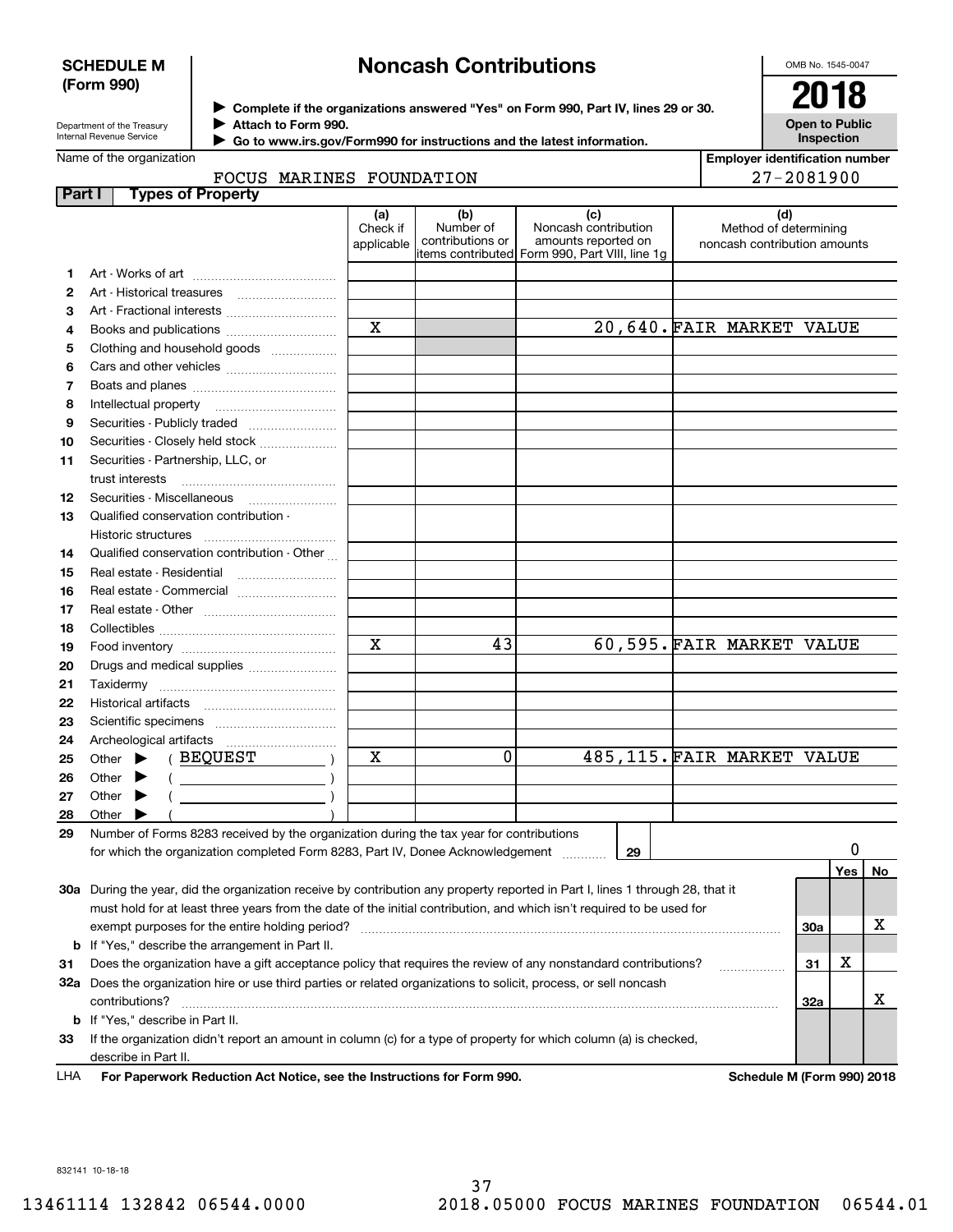| Schedule M (Form 990) 2018 |  | FOCUS | MARINES | FOUNDATION | 2081900<br>די | Page |  |
|----------------------------|--|-------|---------|------------|---------------|------|--|
|----------------------------|--|-------|---------|------------|---------------|------|--|

Part II | Supplemental Information. Provide the information required by Part I, lines 30b, 32b, and 33, and whether the organization is reporting in Part I, column (b), the number of contributions, the number of items received, or a combination of both. Also complete this part for any additional information.

| 832142 10-18-18<br>- -<br>0.000 | $38\,$ | Schedule M (Form 990) 2018 |
|---------------------------------|--------|----------------------------|
|                                 |        |                            |
|                                 |        |                            |
|                                 |        |                            |
|                                 |        |                            |
|                                 |        |                            |
|                                 |        |                            |
|                                 |        |                            |
|                                 |        |                            |
|                                 |        |                            |
|                                 |        |                            |
|                                 |        |                            |
|                                 |        |                            |
|                                 |        |                            |
|                                 |        |                            |
|                                 |        |                            |
|                                 |        |                            |
|                                 |        |                            |
|                                 |        |                            |
|                                 |        |                            |
|                                 |        |                            |
|                                 |        |                            |
|                                 |        |                            |
|                                 |        |                            |
|                                 |        |                            |
|                                 |        |                            |
|                                 |        |                            |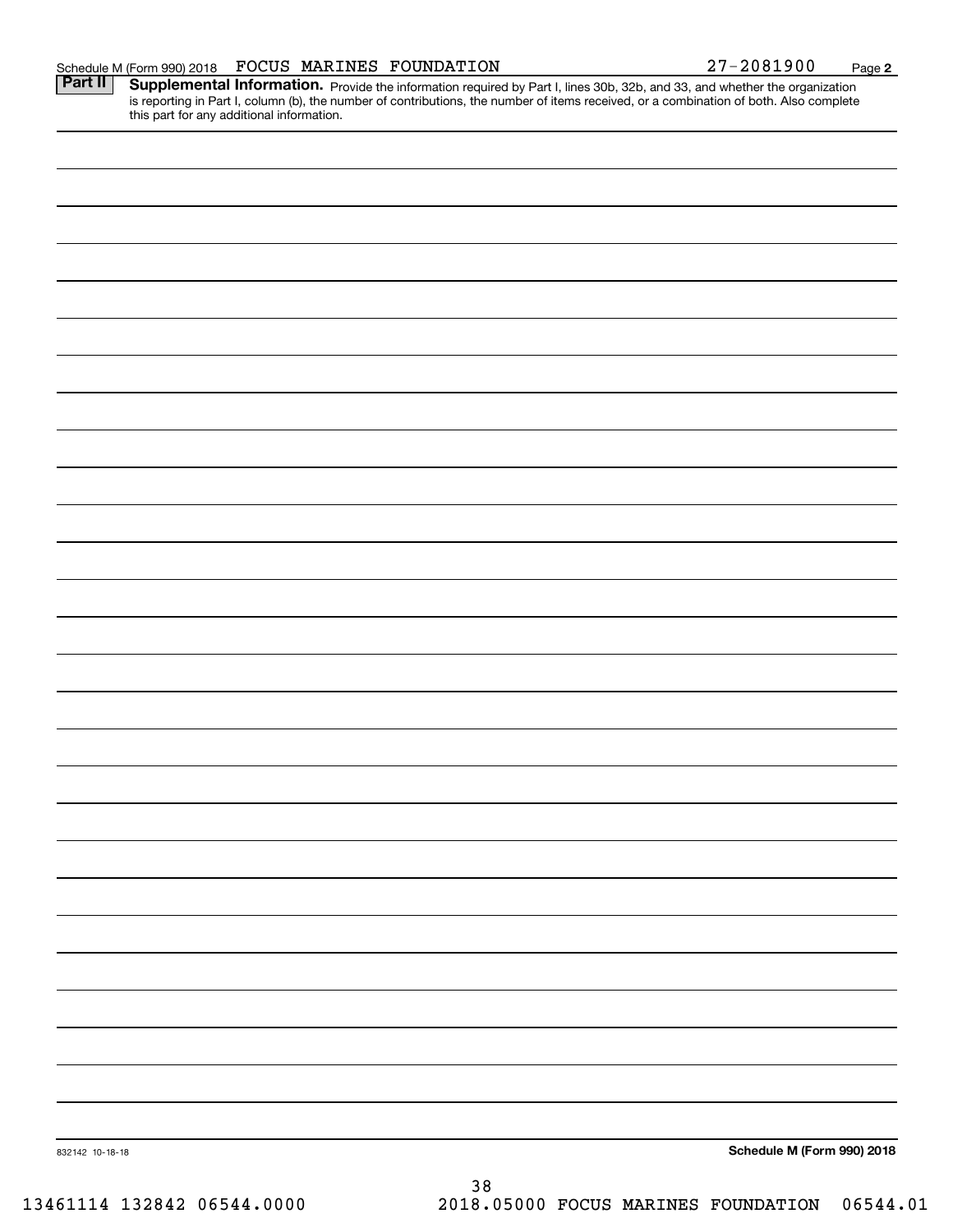**(Form 990 or 990-EZ)**

Department of the Treasury Internal Revenue Service Name of the organization

**Complete to provide information for responses to specific questions on SCHEDULE O Supplemental Information to Form 990 or 990-EZ**

**Form 990 or 990-EZ or to provide any additional information. | Attach to Form 990 or 990-EZ. | Go to www.irs.gov/Form990 for the latest information.**



**Employer identification number** FOCUS MARINES FOUNDATION 27-2081900

FORM 990, PART I, LINE 1, DESCRIPTION OF ORGANIZATION MISSION:

(CON'T FROM FORM 990, PART I, LINE 1) THEM IN THEIR TRANSITION TO

CIVILIAN LIVES

FORM 990, PART III, LINE 4A, PROGRAM SERVICE ACCOMPLISHMENTS:

FOCUS: FOCUS MARINES FOUNDATION CONDUCTS FOUR, MULTI-FACETED,

SEVEN-DAY, TRANSFORMATIVE PROGRAMS DURING THE YEAR TO ASSIST WOUNDED

MARINES AND NAVY CORPSMEN IN THEIR TRANSITION FROM THE BATTLEFIELD TO

CIVILIAN LIFE. ALL COSTS, INCLUDING AIR FARE, LODGING AND MEALS ARE

PAID BY FMF. TO DATE, FMF HAS SERVED OVER 844 WARRIORS.

UPON LEAVING THE MILITARY, MANY WARRIORS, ESPECIALLY THOSE SUFFERING PHYSICAL WOUNDS OR THE EMOTIONAL WOUNDS OF PTS/TBI, EXPERIENCE DEPRESSION AND A LACK OF DIRECTION WHICH CAN LEAD TO CONFUSION, DESPAIR AND, TRAGICALLY, SUICIDE. THESE SYMPTOMS CAN PERSIST OVER YEARS IF NOT PROPERLY ADDRESSED.

832211 10-10-18 LHA For Paperwork Reduction Act Notice, see the Instructions for Form 990 or 990-EZ. Schedule O (Form 990 or 990-EZ) (2018) DURING THE WEEK AT FOCUS, PARTICIPANTS ARE GIVEN THE TOOLS TO BUILD REWARDING AND MEANINGFUL LIVES. THE PROGRAM STARTS WITH AN INTENSE, INTROSPECTIVE, 3-DAY WORKSHOP TO RECOGNIZE AND PURGE NEGATIVE TENDENCIES AND TO EMBRACE AND OVERCOME THE DIFFICULTIES OF CIVILIAN LIFE. SUPERB MOTIVATIONAL SPEAKERS INSPIRE PARTICIPANTS TO RISE ABOVE THEIR CHALLENGES, REJECT VICTIMIZATION, ADOPT POSITIVE HABITS, AND RECOGNIZE THEIR INHERENT POTENTIAL. PARTICIPANTS ARE COACHED IN PRACTICAL LIFE SKILLS SUCH AS NETWORKING, RESUME WRITING, MOCK INTERVIEWS AND OTHER IMPORTANT TALENTS. DURING THE WEEK, PARTICIPANTS

39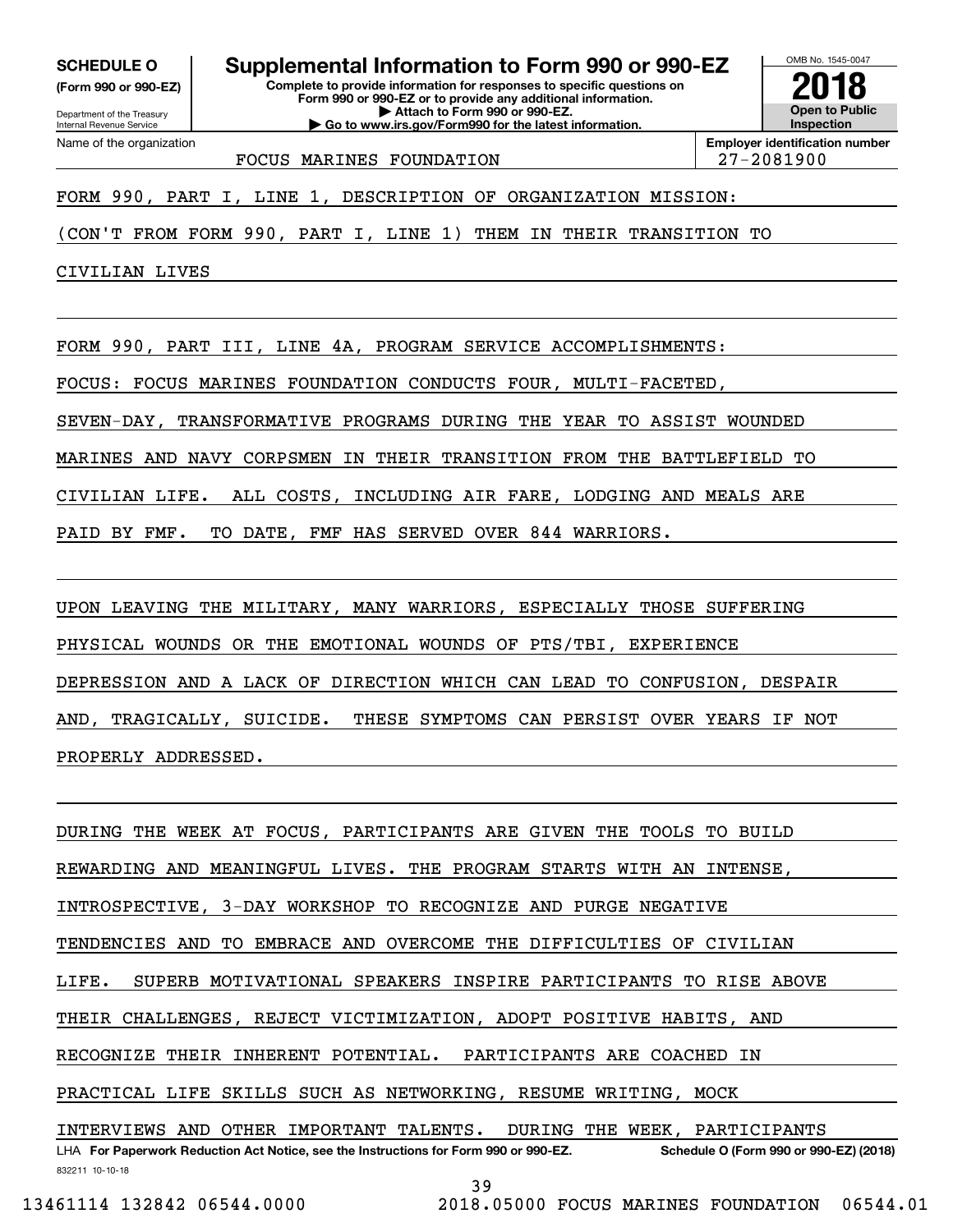FOCUS MARINES FOUNDATION 27-2081900

EXPERIENCE RENEWED HOPE AND DIRECTION, DEVELOP POSITIVE

CHARACTERISTICS, EXPERIENCE ENHANCED SELF-WORTH, AND ARE RE-COMMITTED

TO THEMSELVES AND THEIR FAMILIES AND FRIENDS.

FORM 990, PART VI, SECTION A, LINE 2:

JOHN BRAUER IS THE DIRECTOR, AND HIS SON JASON BRAUER IS AN ADVISORY BOARD MEMBER.

FORM 990, PART VI, SECTION B, LINE 11B:

FORM 990 IS PREPARED BY AN INDEPENDENT PUBLIC ACCOUNTING FIRM, REVIEWED BY THE CHIEF FINANCIAL OFFICER AND PROVIDED TO THE BOARD OF DIRECTORS PRIOR TO FILING.

FORM 990, PART VI, SECTION B, LINE 12C:

ON AN ANNUAL BASIS, BOARD MEMBERS AND KEY EMPLOYEES ARE ASKED TO REVIEW THE CONFLICT OF INTEREST POLICY AND DISCLOSE ANY CONFLICTS. BOARD MEMBERS ARE ALSO REQUIRED TO REFRAIN FROM VOTING IF THERE IS A CONFLICT OF INTEREST.

FORM 990, PART VI, SECTION B, LINE 15:

THE COMPENSATION FOR BOTH THE VICE-PRESIDENT, DEVELOPMENT AND THE FOCUS PROGRAM COORDINATOR ARE MONITORED TO ENSURE THAT SUCH COMPENSATION IS APPROPRIATE GIVEN THE SIZE AND MISSION OF FOCUS MARINES FOUNDATION (FMF). THE COMPENSATION PAID TO THE VICE-PRESIDENT, DEVELOPMENT IS WELL BELOW THE MEDIAN EXPECTED ANNUAL PAY FOR A TYPICAL FUNDRAISING COORDINATOR PER GUIDESTAR'S COMPENSATION REPORT. FURTHERMORE, BASED UPON ROBERT HALF'S SALARY GUIDE, FMF'S FOCUS PROGRAM COORDINATOR'S SALARY IS WELL WITHIN THE SALARY RANGE OF COMPARABLE POSITIONS IN SIMILAR SIZED ORGANIZATIONS.

40

832212 10-10-18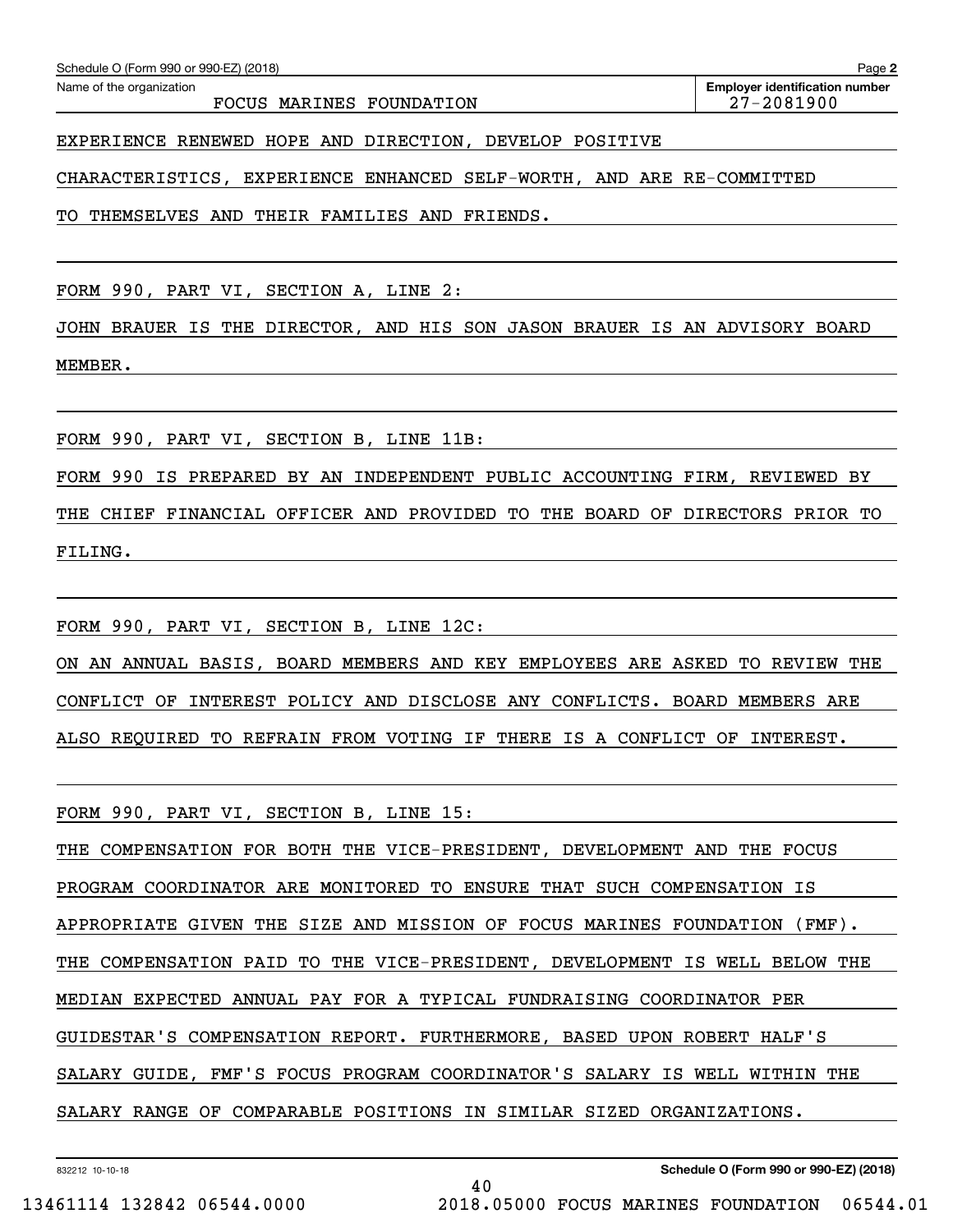| Schedule O (Form 990 or 990-EZ) (2018)<br>Name of the organization     | Page 2<br><b>Employer identification number</b> |
|------------------------------------------------------------------------|-------------------------------------------------|
| FOCUS MARINES FOUNDATION                                               | $27 - 2081900$                                  |
| FORM 990, PART VI, SECTION C, LINE 19:                                 |                                                 |
| ARTICLES OF INCORPORATION, BYLAWS, CONFLICTS OF INTEREST STATEMENT AND |                                                 |
| FINANCIAL STATEMENTS ARE MADE AVALABLE UPON WRITTEN REQUEST.           |                                                 |
| FORM 990, PART IX, LINE 11G, OTHER FEES:                               |                                                 |
| SPEAKERS FEES:                                                         |                                                 |
| PROGRAM SERVICE EXPENSES                                               | 56,500.                                         |
| MANAGEMENT AND GENERAL EXPENSES                                        | $0$ .                                           |
| FUNDRAISING EXPENSES                                                   | 0.                                              |
| <b>TOTAL EXPENSES</b>                                                  | 56,500.                                         |
| CLASS MENTORING FEES:                                                  |                                                 |
| PROGRAM SERVICE EXPENSES                                               | 17,000.                                         |
| MANAGEMENT AND GENERAL EXPENSES                                        | $0$ .                                           |
| FUNDRAISING EXPENSES                                                   | 0.                                              |
| TOTAL EXPENSES                                                         | 17,000.                                         |
| AUDIO/VIDEO:                                                           |                                                 |
| PROGRAM SERVICE EXPENSES                                               | 4,475.                                          |
| MANAGEMENT AND GENERAL EXPENSES                                        | 0.                                              |
| FUNDRAISING EXPENSES                                                   | 5,020.                                          |
| TOTAL EXPENSES                                                         | 9,495.                                          |
| LEGAL AND PROFESSIONAL:                                                |                                                 |
| PROGRAM SERVICE EXPENSES                                               | 1,320.                                          |
| MANAGEMENT AND GENERAL EXPENSES                                        | $\mathbf 0$ .                                   |
| FUNDRAISING EXPENSES                                                   | 0.                                              |
| TOTAL EXPENSES                                                         | 1,320.                                          |
| 832212 10-10-18<br>41                                                  | Schedule O (Form 990 or 990-EZ) (2018)          |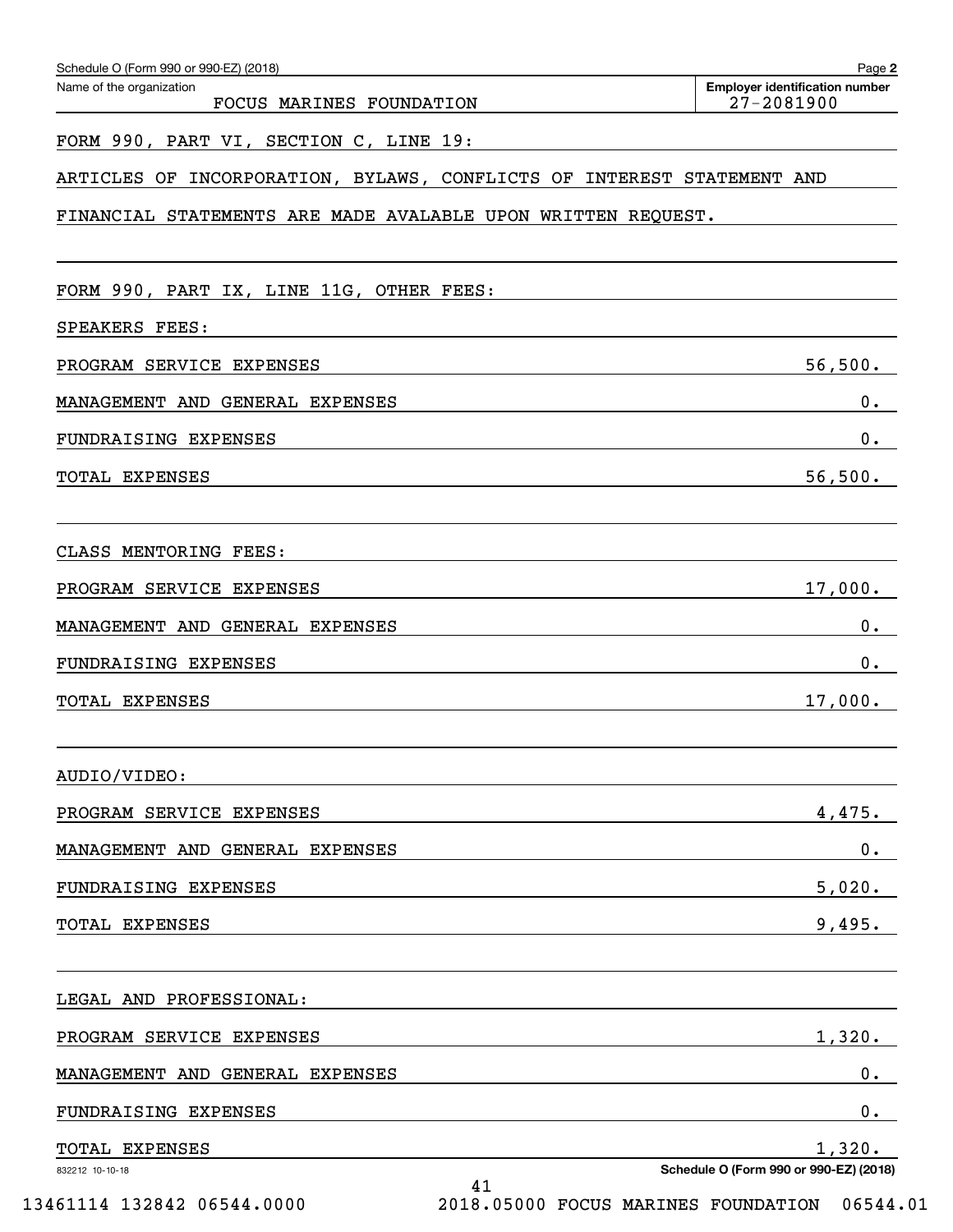| Name of the organization                               |  |  | FOCUS MARINES FOUNDATION |  |  | Employer identification number<br>$27 - 2081900$ |         |
|--------------------------------------------------------|--|--|--------------------------|--|--|--------------------------------------------------|---------|
| TOTAL OTHER FEES ON FORM 990, PART IX, LINE 11G, COL A |  |  |                          |  |  |                                                  | 84,315. |
|                                                        |  |  |                          |  |  |                                                  |         |
|                                                        |  |  |                          |  |  |                                                  |         |
|                                                        |  |  |                          |  |  |                                                  |         |
|                                                        |  |  |                          |  |  |                                                  |         |
|                                                        |  |  |                          |  |  |                                                  |         |
|                                                        |  |  |                          |  |  |                                                  |         |
|                                                        |  |  |                          |  |  |                                                  |         |
|                                                        |  |  |                          |  |  |                                                  |         |
|                                                        |  |  |                          |  |  |                                                  |         |
|                                                        |  |  |                          |  |  |                                                  |         |
|                                                        |  |  |                          |  |  |                                                  |         |
|                                                        |  |  |                          |  |  |                                                  |         |
|                                                        |  |  |                          |  |  |                                                  |         |
|                                                        |  |  |                          |  |  |                                                  |         |
|                                                        |  |  |                          |  |  |                                                  |         |
|                                                        |  |  |                          |  |  |                                                  |         |
|                                                        |  |  |                          |  |  |                                                  |         |
|                                                        |  |  |                          |  |  |                                                  |         |
|                                                        |  |  |                          |  |  |                                                  |         |
|                                                        |  |  |                          |  |  |                                                  |         |
|                                                        |  |  |                          |  |  |                                                  |         |
|                                                        |  |  |                          |  |  |                                                  |         |
|                                                        |  |  |                          |  |  |                                                  |         |
|                                                        |  |  |                          |  |  |                                                  |         |
|                                                        |  |  |                          |  |  |                                                  |         |
|                                                        |  |  |                          |  |  |                                                  |         |
|                                                        |  |  |                          |  |  |                                                  |         |